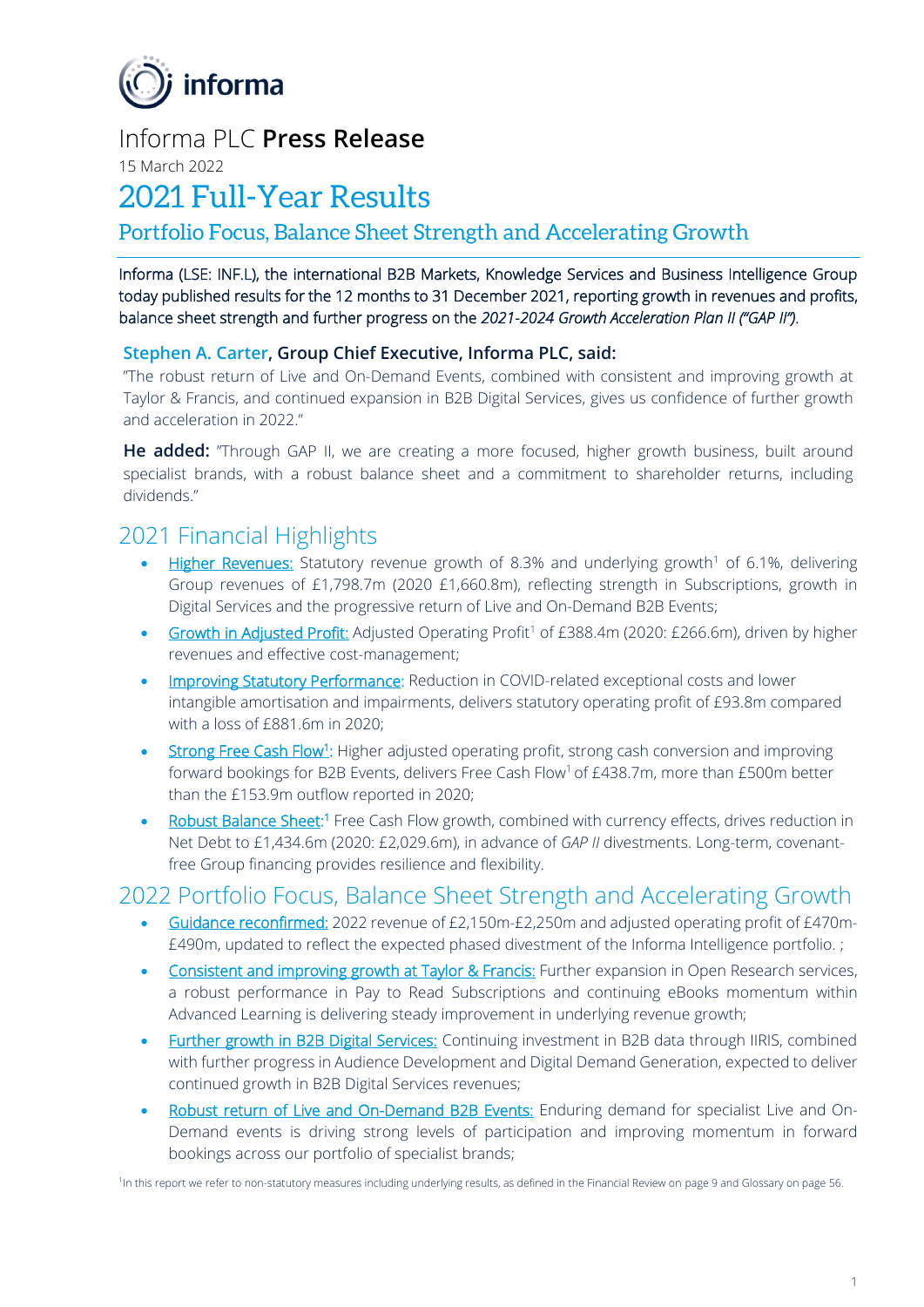

• Consistent growth at Informa Intelligence: Underlying revenue growth of 6.5% in 2021 and strong initial trading in 2022, ahead of planned divestments, underpinned by high levels of subscription renewals and continued growth in annualised contract values*.*

# *GAP II*: Portfolio Focus, Balance Sheet Strength and Accelerating Growth

Through *GAP II*, Informa is creating a more focused, higher growth business with a robust balance sheet and increasing commitment to the two markets where we have leading brands and leadership positions of scale: Academic Markets and B2B Markets.

- Increasing Portfolio Focus: Sale of Pharma Intelligence confirmed for £1.9bn, including c£1.7bn cash proceeds pre-tax, with completion expected in June. Financial Intelligence divestment process underway, with a further market update to be provided at the half-year;
- Investment for Growth: *GAP II* investment programme underway, adopting a similar approach and methodology to that used effectively in *GAP I*. £150m of incremental capital expenditure and net operating costs committed to a range of projects over the next three years, including up to £75m in 2022. Targeting £200m± of incremental revenue by 2024 through further acceleration in Open Research, Smart Events and B2B Digital Services.
- B2B Data and Analytics Engine, IIRIS: A priority *GAP II* investment is the proprietary B2B customer data and analytics platform, IIRIS, delivering collection, management and application of first party, fully permissioned data across our B2B Markets portfolio;
- Audience Development & Digital Demand: NetLine (content syndication and lead generation) is operating alongside Informa Tech, immediately expanding the depth and reach of KEMA across 10 technology vertical markets (eg Enterprise IT, Cybersecurity). NetLine's proven digital product capabilities will be applied to our Tech brands, expanding content syndication and increasing lead generation quality and capacity, accelerating the development of enhanced Audience Development and Digital Demand Generation services: Target to expand the Group's overall Known, Engaged and Marketable Audience (KEMA) from 10m to 14m through 2022;
- Robust Balance Sheet: The combination of strong free cashflow, capital allocation discipline and longterm, covenant-free financing, gives us resilience and strength, providing the flexibility to deliver *GAP II*, including increased investment in our two leadership businesses of scale (B2B Markets, Academic Markets) and accelerated returns to shareholders.
- Shareholder Returns: Commencement of share buyback programme in February, with 17m shares bought and cancelled to date. Launch of second buyback tranche today, committing a further £200m and taking total returns to £300m within our Capital Returns Programme of up to £1bn. Ordinary dividends will be resumed with the 2022 interim dividend;

FasterForward on ESG: Long-term commitment to becoming a more sustainable business reflected in leading peer group sector ranking in 2021 Dow Jones Sustainability Index for the first time. Further expansion of sustainable practices continuing through Group-wide *FasterForward* programme, including in relation to Energy, Carbon, Waste and Content.

<sup>1</sup>In this report we refer to non-statutory measures including underlying results, as defined in the Financial Review on page 9 and Glossary on page 56

# **Enquiries**

| +44 (0) 20 7017 5000                      |
|-------------------------------------------|
| +44 (0) 20 7017 5000                      |
| +44 (0) 20 8052 2787                      |
| +44 (0) 7583 413254 / +44 (0) 7713 157561 |
|                                           |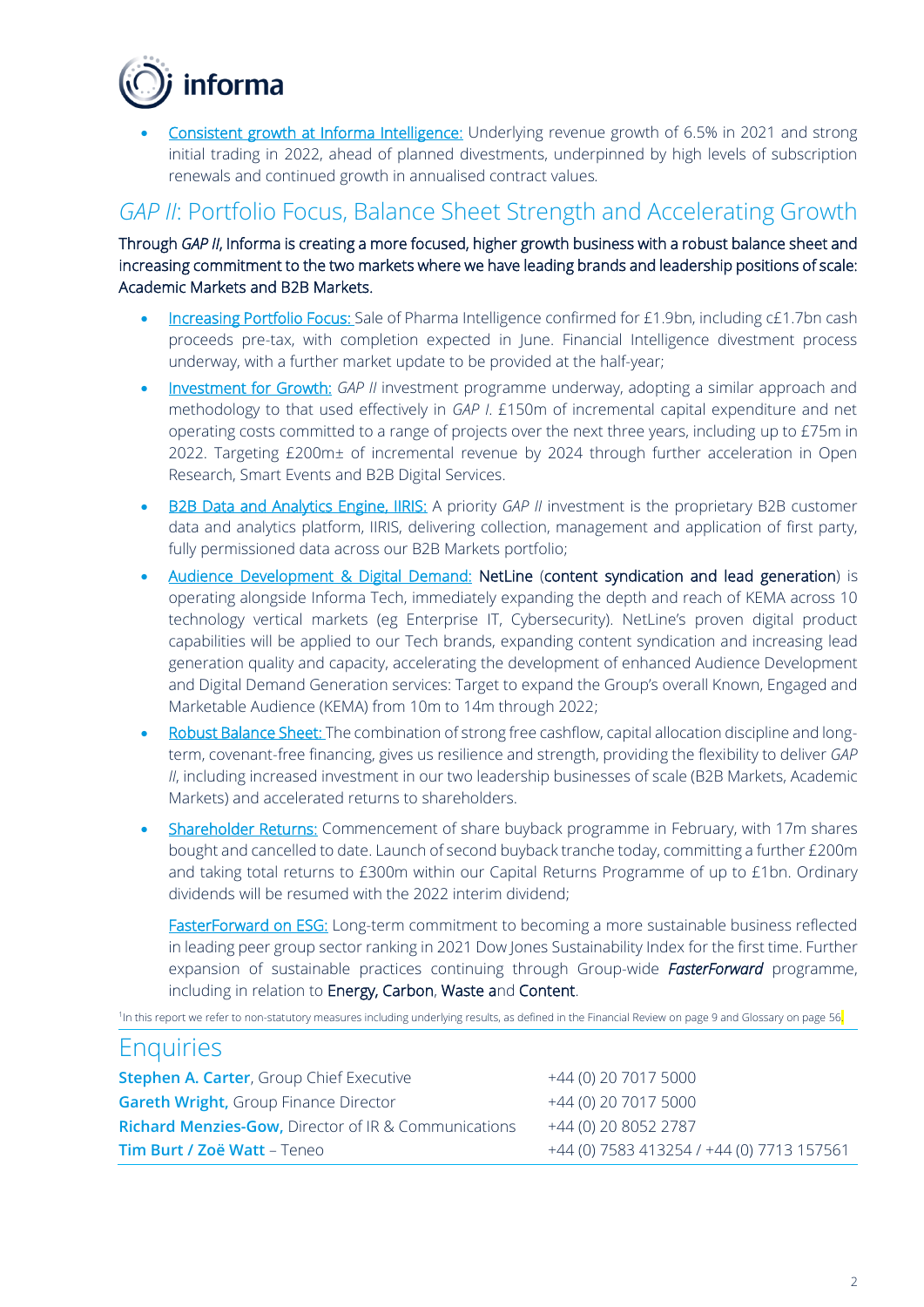

# 2021 Financial Summary

|                                                  | 2021              | $2020^3$   | Reported | Underlying <sup>1</sup> |
|--------------------------------------------------|-------------------|------------|----------|-------------------------|
|                                                  | £m                | £m         | %        | %                       |
| Revenue                                          | 1,798.7           | 1,660.8    | 8.3      | 6.1                     |
| Statutory operating profit/(loss)                | 93.8              | (881.6)    |          |                         |
| Adjusted operating profit <sup>2</sup>           | 388.4             | 266.6      | 45.7     | 36.1                    |
| Adjusted operating margin $(\%)^2$               | 21.6%             | 16.1%      |          |                         |
| Statutory profit/(loss) before tax               | 137.1             | (1, 140.9) |          |                         |
| Adjusted profit before tax <sup>2</sup>          | 320.6             | 169.2      |          |                         |
| Statutory diluted earnings per share (p)         | 5.2p              | (73.4)p    |          |                         |
| Adjusted diluted earnings per share $(p)^2$      | 16.7 <sub>p</sub> | 9.8p       |          |                         |
| Cash flow from operating activities <sup>2</sup> | 471.6             | (146.0)    |          |                         |
| Free cash flow <sup>2</sup>                      | 438.7             | (153.9)    |          |                         |
| Net debt (incl. IFRS 16) <sup>2</sup>            | 1,434.6           | 2,029.6    |          |                         |

# 2021 Divisional Highlights

|                                               | 2021   | 2020    | Reported | Underlying <sup>1</sup> |
|-----------------------------------------------|--------|---------|----------|-------------------------|
|                                               | £m     | £m      | %        | %                       |
| <b>Informa Markets</b>                        |        |         |          |                         |
| Revenue                                       | 608.5  | 523.5   | 16.2     | 7.7                     |
| Statutory operating loss                      | (89.9) | (596.3) |          |                         |
| Adjusted operating profit/(loss) <sup>2</sup> | 67.4   | (24.6)  | n/a      | 229.3                   |
| Adjusted operating margin <sup>2</sup> (%)    | 11.1   | n/a     |          |                         |
| <b>Informa Connect</b>                        |        |         |          |                         |
| Revenue                                       | 130.6  | 124.2   | 5.2      | 3.8                     |
| Statutory operating loss                      | (19.2) | (176.0) |          |                         |
| Adjusted operating loss <sup>2</sup>          | (4.1)  | (23.8)  | n/a      | 78.9                    |
| Adjusted operating margin <sup>2</sup> (%)    | n/a    | n/a     |          |                         |
| <b>Informa Tech</b>                           |        |         |          |                         |
| Revenue                                       | 165.9  | 151.8   | 9.3      | 13.9                    |
| Statutory operating loss                      | (19.8) | (317.6) |          |                         |
| Adjusted operating profit/(loss) <sup>2</sup> | 11.2   | (2.8)   | n/a      | 203.7                   |
| Adjusted operating margin <sup>2</sup> (%)    | 6.8    | n/a     |          |                         |
| <b>Taylor &amp; Francis</b>                   |        |         |          |                         |
| Revenue                                       | 545.4  | 556.0   | (1.9)    | 2.4                     |
| Statutory operating profit                    | 152.8  | 144.3   |          |                         |
| Adjusted operating profit <sup>2</sup>        | 204.1  | 214.2   | (4.7)    | 5.5                     |
| Adjusted operating margin <sup>2</sup> (%)    | 37.4   | 38.5    |          |                         |
| <b>Informa Intelligence</b>                   |        |         |          |                         |
| Revenue                                       | 348.3  | 305.3   | 14.1     | 6.5                     |
| Statutory operating profit                    | 69.9   | 64.0    |          |                         |
| Adjusted operating profit <sup>2</sup>        | 109.8  | 103.6   | 6.0      | 7.3                     |
| Adjusted operating margin <sup>2</sup> (%)    | 31.5   | 33.9    |          |                         |

<sup>1</sup>In this document we refer to Statutory and Underlying results. Underlying figures are adjusted for acquisitions and disposals, the phasing of events including biennials, the impact of changes from new accounting standards and accounting policy changes, and the effects of currency. It includes, on a pro-forma basis, results from acquisitions from the first day of ownership in the comparative period and excludes results from sold businesses from the date of disposal in the comparative period. Statutory figures exclude such adjustments. Alternative performance measures are detailed in the Glossary. 2 In this document we also refer to Statutory and Adjusted results, as well as other non-statutory financial measures. Adjusted results are prepared to provide an alternative measure to explain the Group's performance. Adjusted results exclude adjusting items as set out in Note 7 to the Financial Statements. Operating Cash Flow, Free Cash Flow, Net Debt and other non-statutory measures are discussed in the Financial Review and the Glossary. <sup>3</sup> Restated to reflect impact of accounting policy changes in relation to Software as a Service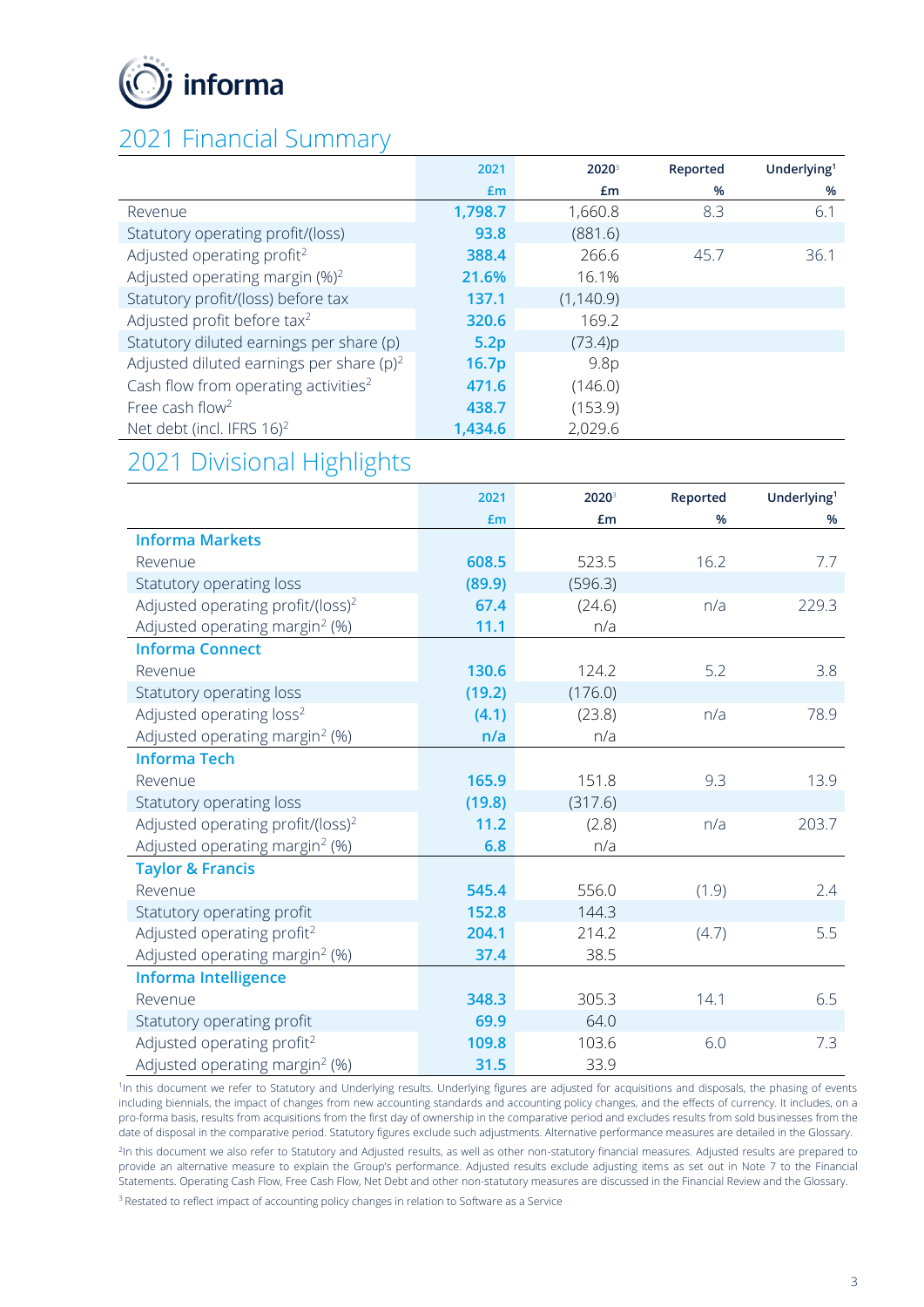

# Current Macro Environment

#### Ukraine

Like many, we are shocked and saddened by events in Ukraine. Whilst Informa does not have any Colleagues or trading operations in Ukraine, we are contributing to humanitarian relief efforts both corporately and by supporting Colleagues. Specifically, alongside fundraising efforts and direct donations from our many individual brands and businesses, at a Group level our contribution includes a direct foundation donation to the Disaster Emergency Committee (DEC) and an extension and increase to Informa's Colleague charitable match-funding scheme to cover fundraising and personal donations up to £1,000 per Colleague. In addition, we have announced a match-funding scheme for Colleagues who sign up to the Homes for Ukraine scheme or similar government refugee support schemes, matching the monthly contribution or support provided by the government to those families that host Ukrainian families.

As we did during the COVID pandemic, we have expanded our long-standing commitment to supporting Colleague participation in volunteer activities, thereby enabling Colleagues to spend time with relevant charities and non-profit organisations supporting Ukraine.

The Informa Group has no commercial entities or activities in Russia and Belarus. We have zero to minimal counterparty currency or other material exposure to those two markets, with revenues generated around the world from entities based in Russia or Belarus representing less than 0.1% of revenues in 2021.

Since the outbreak of the conflict, we have been closely adhering to the sanctions regime, ceasing any activities with sanctioned companies or individuals.

Whilst currently we have seen no impact on trading, we will continue to monitor the situation to assess any indirect impact on supply chains, credit markets, international travel and general levels of business activity and confidence.

#### The COVID-19 Pandemic

Over the last two years, COVID-19 had a significant negative impact on our B2B Markets businesses, whilst our Subscriptions, Data and B2B Digital Services businesses remained resilient. In the face of major disruption and uncertainty, the Group focused on stability and security, prioritising the safety of Colleagues and Customers and preserving the long-term value of our businesses and brands.

This included targeted funds and support lines for Customers, a seamless shift to remote working and the launch of a Colleague Support Fund to assist those facing financial hardship due to COVID-19.

We also implemented a major Events Postponement Programme to reschedule more than £300m of events revenue, while deploying a cost management programme to generate £600m+ of savings to operating profit.

Other actions included securing access to £750m short-term credit, issuing c£800m in bonds, a £1bn oversubscribed equity addition, the removal of all Group financial covenants from the balance sheet and the development of the industry wide AllSecure safety standard for hygiene and safety at events.

COVID-19 disruption also prompted a major acceleration in digital adoption and demand. In tandem, we accelerated the development of our own Digital Service capabilities, which are being further operationalised through *GAP II*. This will serve the Group well over coming years as an additional driver of growth and value, alongside the progressive return of Live Events.

Since Q4 2021, we have seen a progressive re-opening, relaxation of COVID-related restrictions and increase in trading activities and, whilst this is not yet everywhere, we will update the market as further geographies and locations open and relax or remove restrictions.

# Trading Outlook

# **Guidance Reiterated for 2022**

In 2022, the combination of consistent and improving growth at Taylor & Francis, further expansion in B2B Digital Services and the progressive return of Live and On-Demand B2B Events is expected to deliver further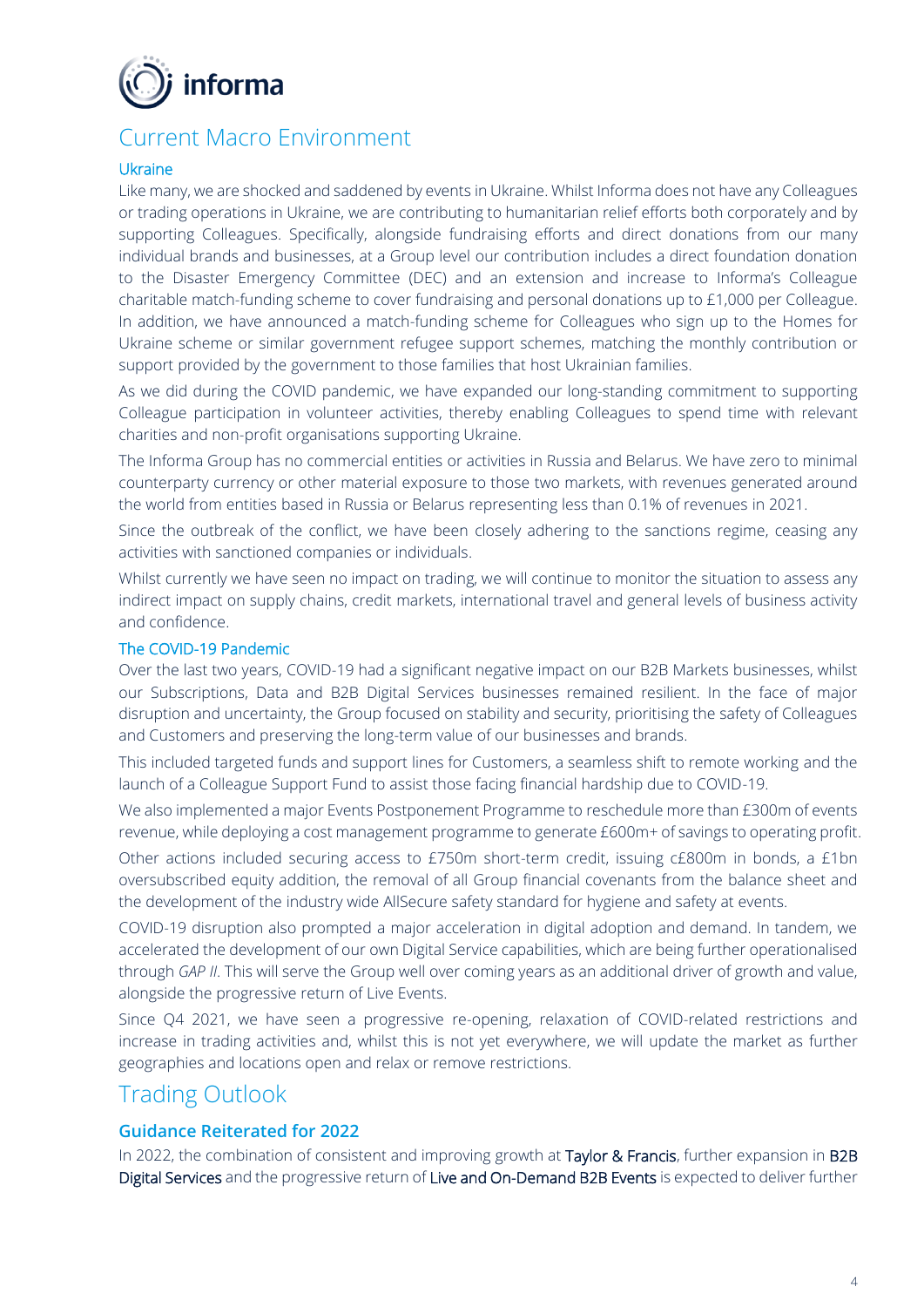

underlying progress. In addition, our Informa Intelligence portfolio of businesses continues to deliver consistent growth, underlining the potential to unlock embedded value via planned divestments this year.

Underlying Group guidance for 2022 remains unchanged from that provided at the December Capital Markets Day. However, following the announced sale of Pharma Intelligence, we have adapted the guidance range to reflect the expected timing of the divestment of our Informa Intelligence portfolio, with an assumption the Pharma Intelligence divestment completes by the end of the second quarter, the Financial Intelligence businesses in the summer, with Maritime Intelligence remaining in the Group for the full year.

# On this basis, the 2022 guidance range for Group Revenue is £2,150m to £2,250m and for Group Adjusted Operating Profit is £470m to £490m.

## **Academic Markets & Knowledge Services**

At Taylor & Francis, our *GAP II* plan forms part of our longer-term modernisation programme that began in 2014. Since then, we have progressively established a digital-first culture and built digital infrastructure to deliver rapid product development and multi-format capabilities. This has enabled us to expand in the fast-growing Open Research market, developing a growing range of flexible, Pay to Publish services that complement and enhance the ongoing strength and resilience of our traditional Pay to Read products.

This strategy has expanded our addressable market from a historical focus on University Library budgets to global research and development funding. Through *GAP II*, we are investing to further strengthen our digital service offering and this combination of a broader customer base and expanded range of services gives us confidence we can continue accelerating growth to 4%+ over the course of the *GAP II* period.

In 2022, we are targeting consistent and improving underlying growth through robust performances in Pay to Read Subscriptions and Advanced Learning, and further double-digit growth in Pay to Publish services. On the latter, our focus is on further improving our ability to track funding flows to enhance our marketing effectiveness, whilst also continuing to improve our speed to market and validation quality for Open Research publications.

In Pay to Read, subscription renewals remain robust, buoyed by strong submission volumes and ongoing demand for authenticated and trusted specialist research. In Advanced Learning, we continue to expand our eBooks list and improve the discoverability of our content, driving overall usage, underpinning pricing and driving further customer demand for digital access.

#### **B2B Markets: Live & On-Demand B2B Events**

Across our three B2B Markets businesses (Informa Markets, Informa Connect, Informa Tech), which operate in 30+ specialist B2B verticals, we are continuing to see a progressive return in confidence and levels of activity in Live and On-Demand Events.

To date, the majority of brands that have run in 2022 have been in North America and the Middle East, with our major brands in Europe traditionally scheduled from the second quarter. In Mainland China our events calendar starts after the holiday season and this year we planned for additional flexibility to allow processes and approvals to settle post the Beijing Winter Olympics. We expect to see major brands running from Q2, with activity building towards the traditionally busier second half of the year.

Encouragingly, we are seeing key components of successful Live and On-Demand Events steadily improve, including:

- 1. Open markets, venue licences and location/city/government support: Major locations around the world are supporting the reopening of Live and On-Demand Events in 2022, with brands already having been successfully run in Las Vegas, New York, California, Miami, Monaco, Dubai and Riyadh.
- 2. Exhibitor volumes: Similarly, despite most brands managing to shortened, sub-12-month sales cycles, exhibitor space commitments are progressively increasing. Across our major brands in Q1, total space sold is expected to be over 5m sq ft, up over 150% on a like-for-like basis versus last year;
- 3. Attendee participation: As brands return to traditional calendar dates, albeit with most managing to shortened, sub-12-month sales cycles, attendee volumes are progressively rising. Across our major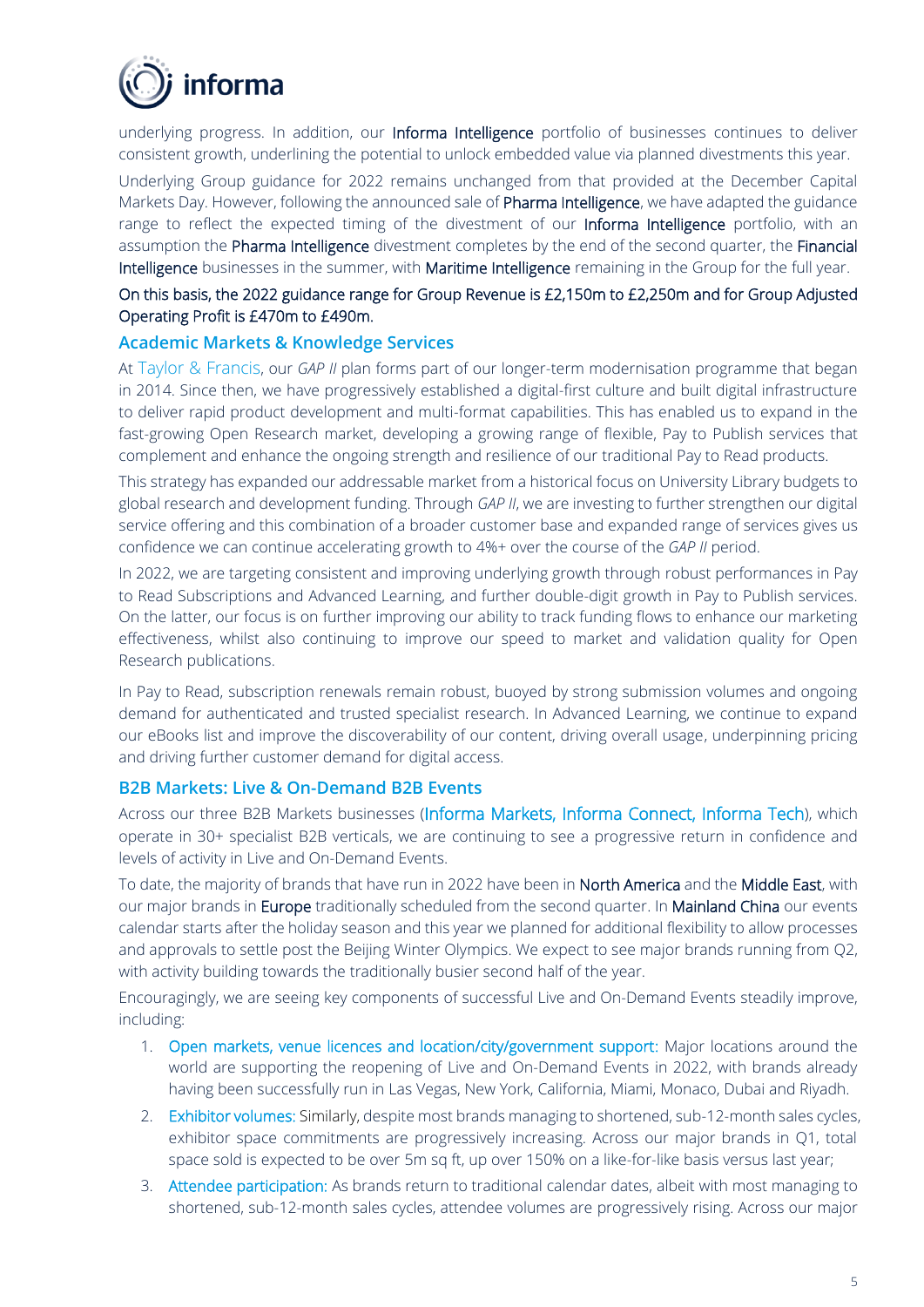

brands in Q1, total participation is expected to be over 400k, up 150% on a like-for-like basis versus last year;

- 4. Attendee quality and Net Promotor Scores: As Brands return, we are seeing a higher concentration of committed buyers at events, leading to high levels of customer satisfaction. This is reflected in an 85%+ increase in average NPS scores across major Q1 brands where results have been published;
- 5. Forward Bookings: Average bookings for Informa Market's major events brands (£5m+ revenue) scheduled for H1 2022 are already at 76% of 2019 revenue, with 94%+ of related cash collected;
- 6. New product launches: Improving customer confidence is supporting the targeted launch of new brands, including in Luxury & Lifestyle (*Miami International Boat Show*) and in Technology (*LEAP*), the latter a showcase event in Saudi Arabia that was one of our largest new launches ever.

#### Additional components of growth for 2023 and 2024:

- 1. Additional open markets, venue licenses and location/city/government support: Certain geographies and locations are further behind in the return from COVID-19 and are unlikely to pick up materially until 2023, including Hong Kong, India and a number of countries in ASEAN and Latin America.
- 2. International and cross-continental participation: International and cross-continental participation at Live Events remains limited to date, albeit is more evident amongst our major brands. Our market research indicates demand for international access remains strong and so, as corporate travel restrictions unwind and travel budgets reinflate, we expect cross border participation rates to build.

#### **B2B Markets: B2B Digital Services**

Across our three B2B businesses, we are equally focused on further expanding in B2B Digital Services this year. This is underpinned by the ongoing development of our centralised B2B customer data and analytics platform, IIRIS. The progressive rollout of IIRIS' tracking, consent and engagement tools across our B2B brand portfolio is critical to expanding the volume of KEMA (Known, Engaged and Marketable Audience) in each of our 30+ specialist markets and, in turn, enhancing the capacity and quality of lead generation services we can provide.

In 2022 our target is to grow overall KEMA from 10m to 14m by deploying and activating IIRIS in all our major markets, whilst further educating and developing the breadth of data analytics talent across the Group.

Within **Informa Markets**, our focus is on strengthening our existing Audience Development products in Aviation & Aerospace, Agriculture and MedTech, whilst expanding our offering to additional customer markets, including Infrastructure, Construction & Real Estate and Health & Nutrition.

**Informa Tech** is building Audience Development and Digital Demand products, services and capabilities. In 2021, we acquired NetLine, (content syndication and lead generation) and our priority is to connect our Brands to NetLine's established syndicated publisher network and audience flows, immediately expanding content syndication and increasing our ability to deliver higher volumes of higher quality, targeted leads. Over time, NetLine's platform capabilities and experiences in using owned and syndicated content to increase the volume of engaged audiences will expand KEMA in the Tech markets we serve and accelerate the deployment of our Digital Demand solutions.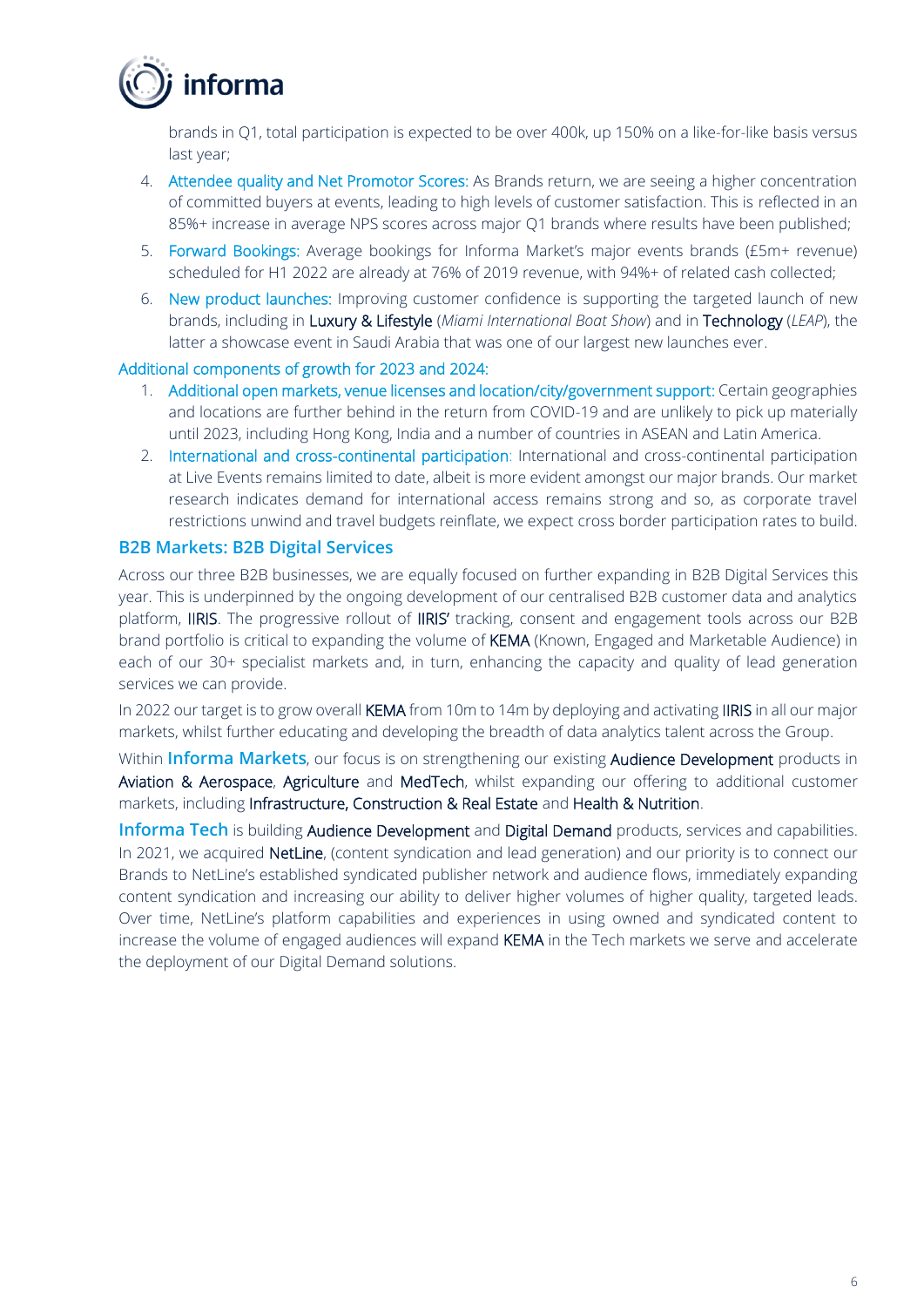

# *GAP II*: Portfolio Focus, Balance Sheet Strength and Accelerating Growth

The *GAP II* programme will increase focus and investment in the two markets where we have leading brands and leadership positions of scale, Academic Markets and B2B Markets.

Having divested all revenue from Informa Intelligence, our *GAP II* baseline, prior to any major portfolio additions, is to return Group revenues to c.90% of 2019 levels by 2024, whilst returning significant capital to shareholders.

#### *GAP II* **- Increasing Portfolio Focus**

A key commitment within *GAP II* is the decision to divest of our portfolio of high-performing Informa Intelligence businesses, unlocking the value created in these businesses over the last seven years and providing the funds to further strengthen our position in our two leadership markets.

In early February, we announced the first of these divestments, confirming a binding agreement with Warburg Pincus that values Pharma Intelligence at £1.9bn. This represented an attractive EV/EBITDA multiple, underlining the quality of the business, the strengths of its specialist brands and its future growth potential. Our confidence in future prospects led us to retain a 15% shareholding in the business which, along with Board representation, will support the separation process.

This divestment is expected to complete in the second quarter of 2022, at which point we will receive gross cash proceeds of c£1.7bn, against which tax of c£200m is expected to be incurred.

We are now engaged in the divestment process for our Financial Intelligence businesses, which includes the fund flow data business, **EPFR Global**, the fixed income pricing and information business IGM and the wealth management software business, Zephyr. The divestment process for these businesses is now underway and we will update on progress in the Summer.

Curinos, our partnership in Retail Banking that was created in 2021 through the combination of our FBX business and Novantas, stays within the Group as a value creation investment.

## *GAP II* **- Enhanced Shareholder Returns**

As part of *GAP II*, subject to the full sale, completion and receipt of proceeds from the divestment of Informa Intelligence, we announced the intention to return up to £1bn of proceeds to shareholders through some combination of a share buyback programme and/or a special dividend.

Capital allocation discipline, combined with the pace and scale of the Pharma Intelligence divestment enabled the share buyback programme to commence in February, with an initial tranche of £100m. Since then, 17m shares have been bought and cancelled at an average value of 587p, for total consideration, including stamp duty and other costs, of just over £100m.

The strength of the Group's 2021 and 2022 underlying cashflows combined with our confidence in completing the Pharma divestment by the end of the second quarter, today enables us to commit a further £200m to the next stage of this buyback programme.

Improving momentum in the business and continued growth in free cash flows will see the Group resume ordinary dividends at the time of the 2022 Interim Dividend, at an initial annual pay-out ratio of one third of adjusted earnings.

## *GAP II* **- FasterForward on ESG**

The Informa Group has been committed to best practice in sustainability for over seven years, through which time we have embedded sustainable principles and practices into all our brands and businesses. This has been recognised through certification as a CarbonNeutral® Company for the last two years and independently verified Science-Based Targets, as well as being ranked as the leading company in our peer group in the 2021 Dow Jones Sustainability Index.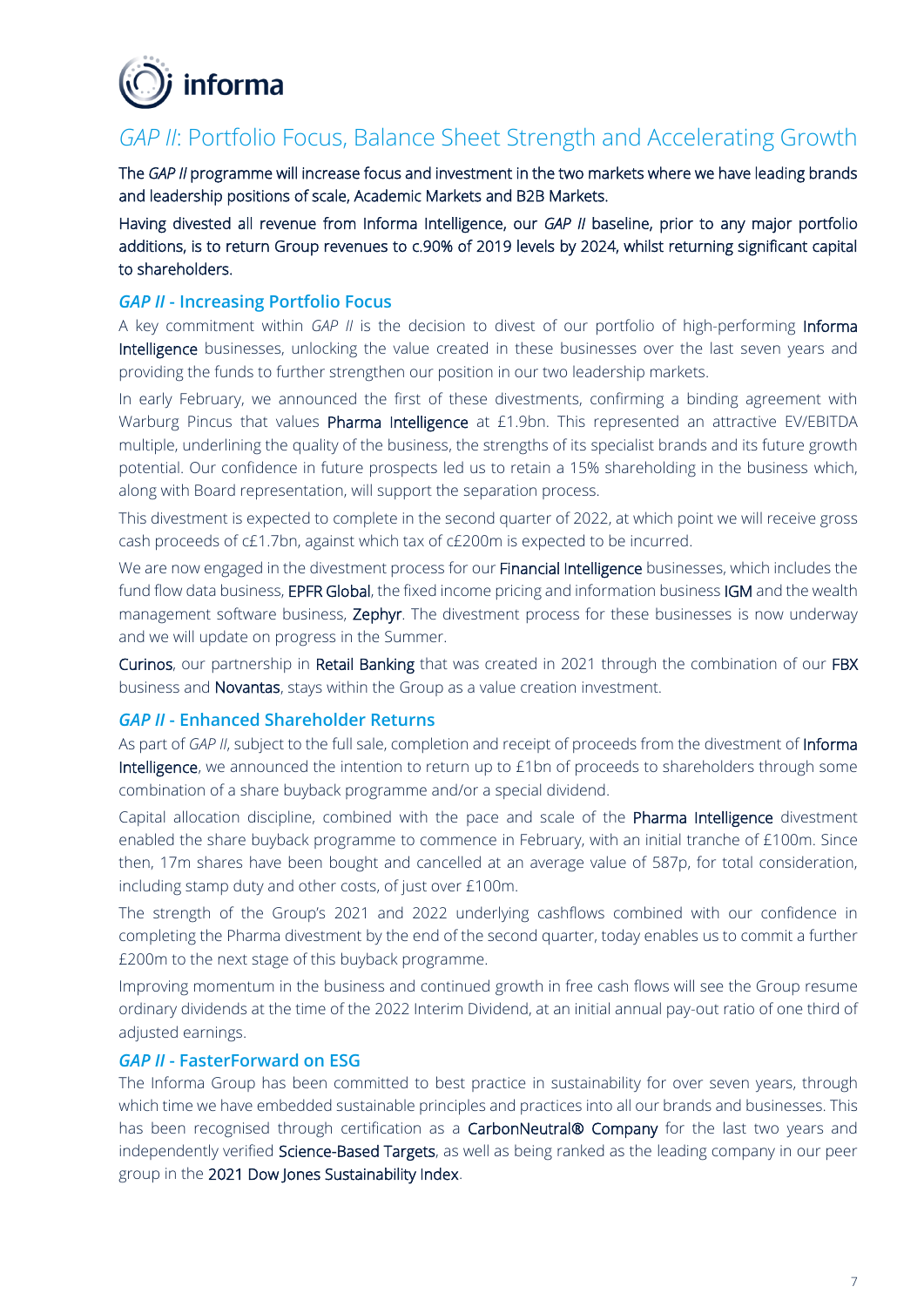

Informa's long-term sustainability targets are formalised within FasterFoward, a group-wide programme launched in 2020. FasterForward strives to continually improve our sustainable business practices and have a positive impact across customer markets through products and services, with headline goals of:

- 1) zero waste and net zero carbon business by 2030 or earlier
- 2) embedded sustainability content in all Brands by 2025
- 3) work to ensure we multiply our impact within the B2B and Academic communities we serve.

We are using the period of **GAP II** to accelerate our sustainable commitments and wider **FasterForward** ambitions in both of our leadership businesses. Following a number of years focusing on reducing energy use, in Academic Markets, we are working towards gaining CarbonNeutral® Product certification across our portfolio and made an important step toward this in 2021 by achieving CarbonNeutral® Publications status for our print journals and books. We are now expanding this into CarbonNeutral® Events through a focus on reducing our carbon footprint and then offsetting hard-to-abate emissions.

Across our B2B Markets businesses, our *GAP II* targets are focused on our North American and EMEA businesses delivering across four key categories:

- Energy: all B2B Events will be powered by renewable electricity from January 2022, more than 300 of our major event brands are powered by renewable electricity;
- Waste: all B2B Events will be part of the Better Stands programme to eradicate single use exhibition stands – more than 300 brands signed up by the end of 2021;
- Content: all B2B Events will incorporate Sustainability Inside, providing on-site content that accelerates sustainable development in our customer markets – 70%+ of surveyed events in 2021 are building sustainability content into their programme;
- Carbon: all B2B Events will save our customers more carbon than we emit, underlining our role as a consolidator of business travel – relevant data capture was embedded across 60+ brands in 2021, with early outputs on business travel consolidation and efficiency supporting our target. In addition, a team was established to develop the product to maximise the opportunity to consolidate travel for our attendees.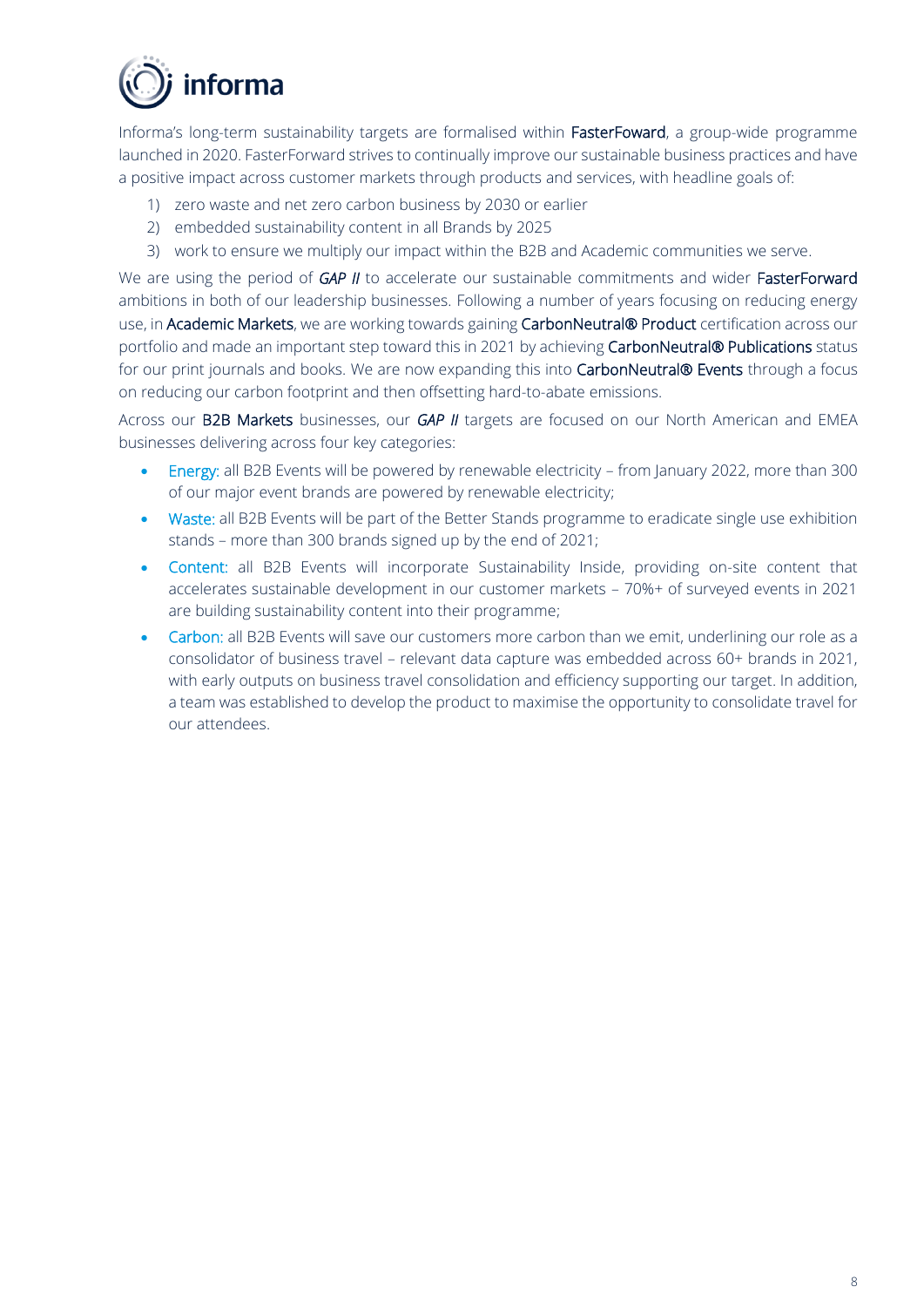

# Financial review

Through the 2021 Transition Year, as the world progressively began to start living alongside COVID-19, the Group's focus gradually shifted from stability and security to revitalisation and growth. Across our international portfolio of specialist businesses and brands, this helped to deliver improving revenues, profits and cash flow, in line with the guidance provided at our Half Year Results in July.

Our subscriptions-led businesses grew on an underlying basis throughout the year, demonstrating their consistency and resilience. Across our B2B Markets businesses, our broad geographic mix meant that as regions gradually relaxed COVID-19 restrictions, we saw a progressive increase in live events activity and the ability to generate more revenue. At the same time, our teams continued to develop our range of B2B Digital Services, generating new revenue streams with the potential for further growth and expansion in the future.

#### **Income Statement**

The results for the year ended 31 December 2021 reflect the strong trading performance in our Informa Intelligence and Taylor and Francis subscription businesses, together with the return to growth and improving momentum across our three B2B Markets businesses (Informa Markets, Informa Tech, Informa Connect), with the continued relaxation and removal of COVID-19 restrictions and the return of Live and On-Demand events in our main markets in Asia, North America and the Middle East.

|                                                  | Adjusted | Adjusting | <b>Statutory</b> | Adjusted             | Adjusting         | Statutory            |
|--------------------------------------------------|----------|-----------|------------------|----------------------|-------------------|----------------------|
|                                                  | results  | items     | results          | results <sup>1</sup> | items             | results <sup>1</sup> |
|                                                  | 2021     | 2021      | 2021             | 2020                 | 2020              | 2020                 |
|                                                  | Em       | £m        | £m               | £m                   | £m                | £m                   |
| Revenue                                          | 1,798.7  | ۰         | 1,798.7          | 1,660.8              | $\qquad \qquad -$ | 1,660.8              |
| Operating profit/(loss)                          | 388.4    | (294.6)   | 93.8             | 266.6                | (1, 148.2)        | (881.6)              |
| Profit/(loss) on disposal                        | ٠        | 111.1     | 111.1            |                      | (8.4)             | (8.4)                |
| Net finance costs                                | (67.8)   |           | (67.8)           | (97.4)               | (153.5)           | (250.9)              |
| Profit/(loss) before tax                         | 320.6    | (183.5)   | 137.1            | 169.2                | (1,310.1)         | (1, 140.9)           |
| Tax (charge)/credit                              | (54.5)   | 5.6       | (48.9)           | (25.4)               | 127.7             | 102.3                |
| Profit/(loss) for the year                       | 266.1    | (177.9)   | 88.2             | 143.8                | (1, 182.4)        | (1,038.6)            |
| Adjusted operating margin                        | 21.6%    |           |                  | 16.1%                |                   |                      |
| Adjusted diluted and<br>statutory<br>diluted EPS | 16.7p    |           | 5.2p             | 9.8 <sub>p</sub>     |                   | (73.4p)              |

<sup>1</sup>Restated for impact of Software as a Service (see note 3)

#### **Statutory income statement results**

The growth in our businesses noted above represents an 8.3% increase in revenue to £1,798.7m, and a 6.1% increase on an underlying basis. Every Division achieved underlying revenue growth in the year.

The Group reported a statutory operating profit of £93.8m in 2021, compared with an operating loss of £881.6m for the year ended 31 December 2020. Both periods reflect some impact of the COVID-19 disruption on our Live and On-Demand events portfolio, with the losses in the prior year significantly higher due to the non-cash goodwill impairment of £592.9m. Adjusted operating profit was £388.4m which was a growth of 36.1% on an underlying basis, again with underlying growth arising in all our Divisions.

There was a profit on disposal of £111.1m in the year principally related to the gain on the disposal of three businesses in Informa Intelligence, namely: Asset Intelligence, Barbour ABI and Barbour EHS.

Statutory net finance costs reduced by £183.1m to £67.8m, with adjusted net finance costs reducing £29.6m to £67.8m. The main driver of this decrease in statutory finance cost was the non-recurrence of one-off costs associated with debt refinancing in 2020 and the full year effect of the combination of the reduction in average net debt levels and reduced rates following this refinancing that completed in H1 2020. The COVID-19 Financing Action Plan implemented in 2020, included debt reductions and rescheduling by replacing Private Placement debt with lower cost EMTN financing and an equity issue.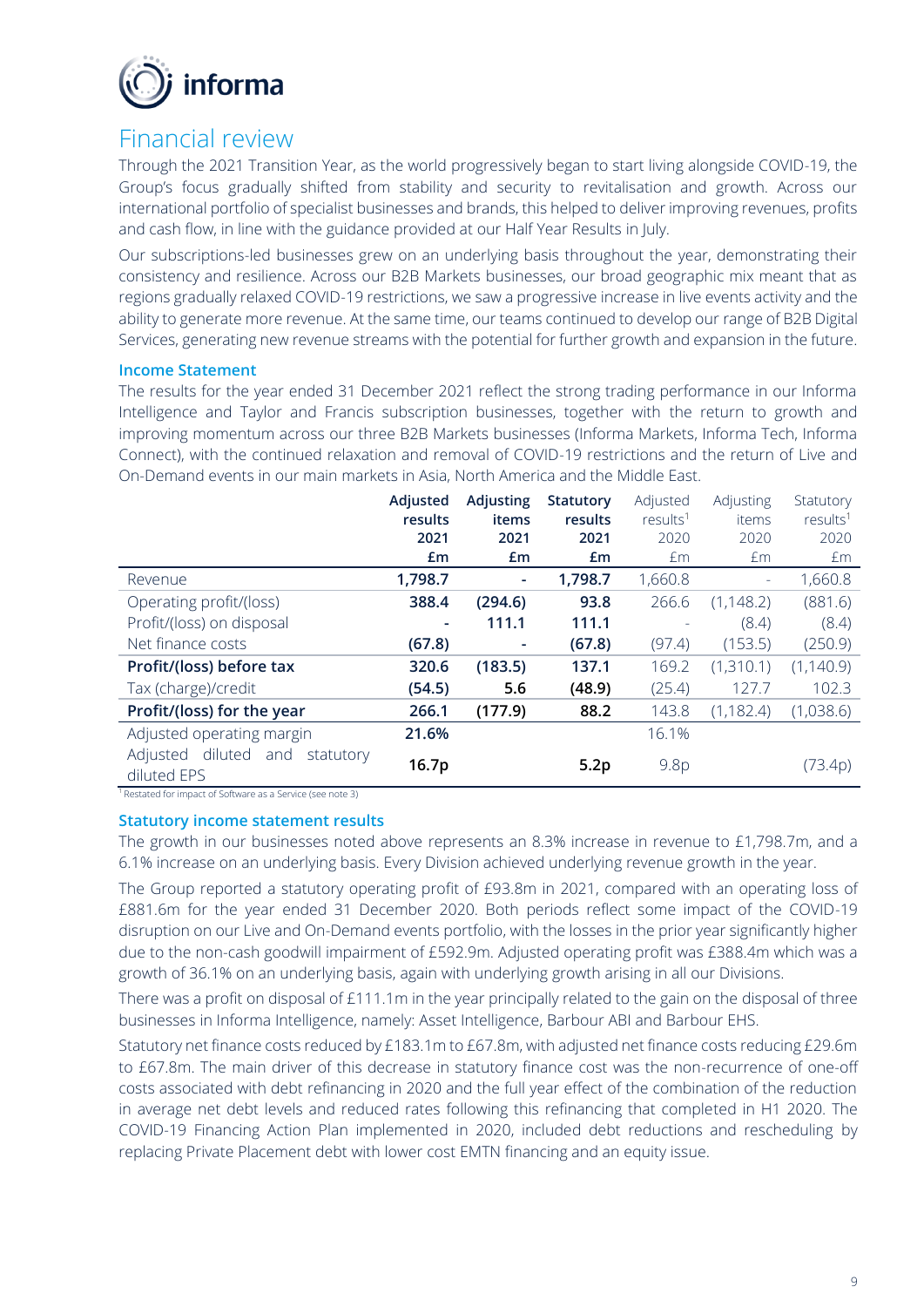

The combination of all these factors led to statutory profit before tax of £137.1m in 2021, compared with a loss before tax of £1,140.9m in the year ended 31 December 2020. The profit in the year led to a statutory tax charge of £48.9m in 2021 compared to a tax credit of £102.3m in the prior year.

This profit outcome translated into a statutory diluted earnings per share of 5.2p compared to a diluted loss per share of 73.4p for the year ended 31 December 2020. The improvement primarily reflects the stronger trading and the reduced impact of one-off COVID-19 costs, partially offset by the full year effect of the equity issue of 250.3m shares in H1 2020. Adjusted diluted EPS grew to 16.7p from 9.8p in the prior year.

#### **Measurement and Adjustments**

In addition to statutory results, adjusted results are prepared for the Income Statement. These include adjusted operating profit, adjusted diluted earnings per share and other underlying measures. A full definition of these metrics can be found in the glossary of terms on page 56. The Divisional table on page 12 provides a reconciliation between statutory operating profit and adjusted operating profit by Division.

Underlying revenue and adjusted operating profit growth on an underlying basis are reconciled to statutory growth in the table below.

|                                     | <b>Underlying</b><br>growth/<br>(decline) | Phasing and<br>other items | <b>Acquisitions</b><br>and disposals | Currency<br>change | Reported<br>growth/<br>(decline) |
|-------------------------------------|-------------------------------------------|----------------------------|--------------------------------------|--------------------|----------------------------------|
| 2021                                |                                           |                            |                                      |                    |                                  |
| Revenue                             | 6.1%                                      | 4.7%                       | 2.3%                                 | (4.8)%             | 8.3%                             |
| <b>Adjusted operating</b><br>profit | 36.1%                                     | 22.6%                      | 2.2%                                 | (15.2)%            | 45.7%                            |
| 2020                                |                                           |                            |                                      |                    |                                  |
| Revenue                             | $(41.0\%)$                                | $(0.6\%)$                  | $(0.6\%)$                            | $(0.3\%)$          | (42.5%)                          |
| Adjusted operating profit           | $(70.9\%)$                                | $(0.8\%)$                  | $(0.2\%)$                            | 0.5%               | $(71.4\%)$                       |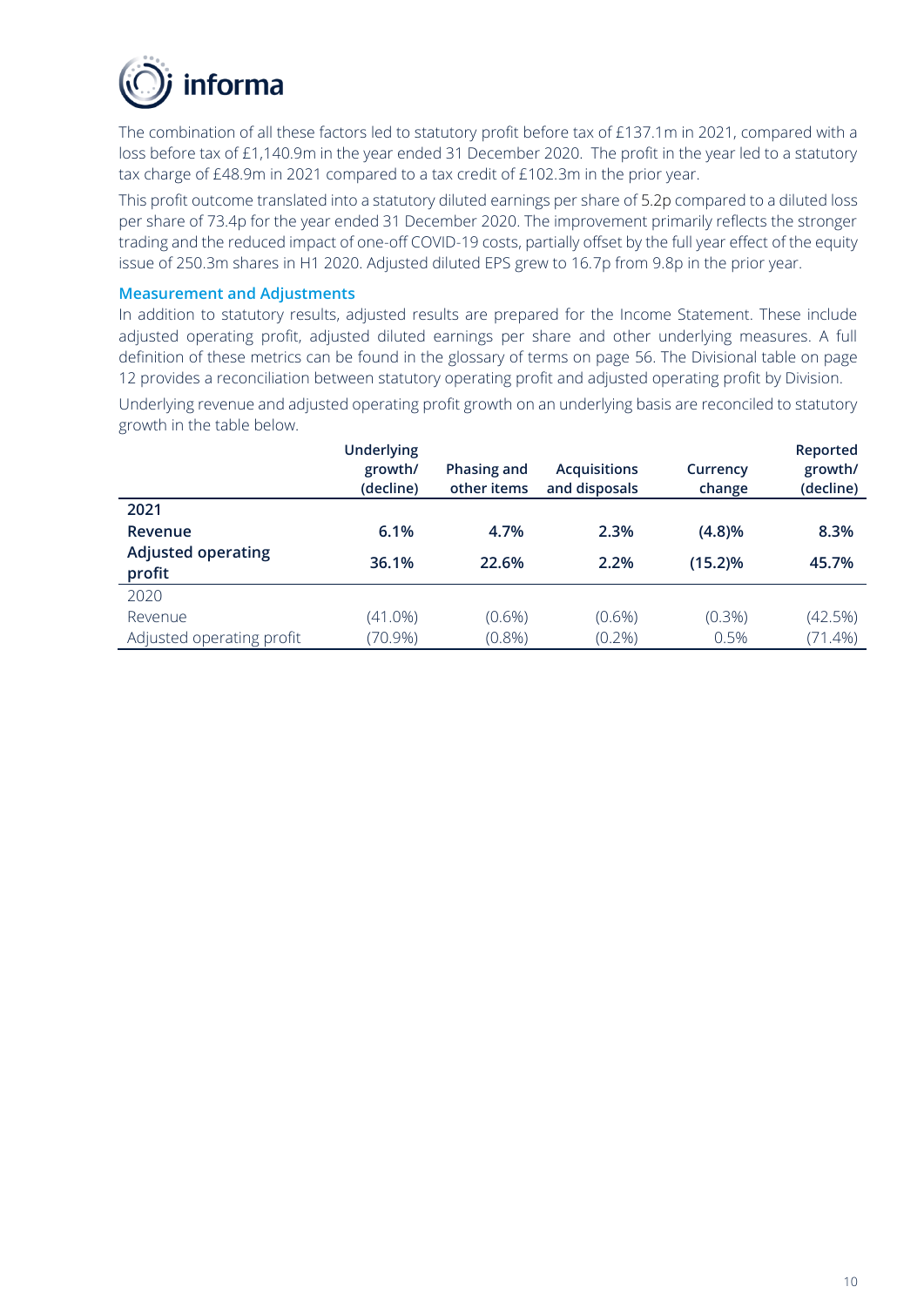

## **Adjusting Items**

The items below have been excluded from adjusted results. The total adjusting items included in the operating profit in the year were £294.6m (2020: £1,148.2m), with the decrease largely due to the nonrecurrence of the non-cash impairment of goodwill of £592.9m incurred in 2020, reductions in other impairment charges, reorganisation and restructuring costs, and lower COVID-19 related costs. The most significant items in 2021 were intangible asset amortisation of £268.4m and a credit of £23.6m for one-off insurance receipts associated with COVID-19-related event cancellations.

|                                                              | 2021    | 2020    |
|--------------------------------------------------------------|---------|---------|
|                                                              | £m      | £m      |
| Intangible amortisation and impairment                       |         |         |
| Intangible asset amortisation                                | 268.4   | 291.8   |
| Impairment - goodwill                                        |         | 592.9   |
| Impairment - acquisition-related intangible assets           | 7.9     | 38.5    |
| Impairment - right of use assets                             | 11.8    | 36.1    |
| Impairment - property and equipment                          | 4.4     | 8.8     |
| Impairment - investments                                     |         | 3.9     |
| Acquisition costs                                            | 3.3     | 2.8     |
| Integration costs                                            | 8.6     | 46.3    |
| Restructuring and reorganisation costs                       |         |         |
| Reorganisation and redundancy costs                          | 4.5     | 47.6    |
| Vacant property and lease modification costs                 | 1.7     | 30.0    |
| One-off insurance credits associated with COVID-19           | (23.6)  |         |
| Onerous contracts and one-off costs associated with COVID-19 | 9.7     | 52.6    |
| Subsequent re-measurement of contingent consideration        | 4.2     | (3.1)   |
| VAT credits                                                  | (6.3)   |         |
| Adjusting items in operating profit/loss                     | 294.6   | 1,148.2 |
| (Profit)/loss on disposal of businesses                      | (111.1) | 8.4     |
| Finance income related to adjusting items                    |         | (8.3)   |
| Finance costs related to adjusting items                     |         | 161.8   |
| Adjusting items in profit/loss before tax                    | 183.5   | 1,310.1 |
| Tax credit related to adjusting items                        | (5.6)   | (127.7) |
| Adjusting items in profit/loss for the year                  | 177.9   | 1,182.4 |

Intangible amortisation of £268.4m relates to the historical additions of book lists and journal titles, acquired databases, customer and attendee relationships and brands related to exhibitions, events and conferences. As it relates to acquisitions, it is not treated as an ordinary cost. By contrast, intangible asset amortisation arising from software assets and product development is treated as an ordinary cost in the calculation of operating profit, so is not treated as an adjusting item.

Reorganisation and redundancy costs reduced significantly compared to 2020 following the conclusion of the Group's severance programme in 2020. Integration costs also reduced compared to 2020 as a result of the integration on prior year acquisitions nearing completion.

Onerous contracts and one-off costs associated with the pandemic reduced significantly compared to the prior year with a charge of £9.7m in 2021. This reflects the reduction in the level of events cancelled or postponed due to COVID-19, where the costs could not be recovered, typically relating to venues and event set-up. There was a one-off insurance credit of £23.6m in 2021 associated with insurance cash receipts related to events cancelled due to COVID-19.

The table below shows the results and adjusting items by Division, highlighting further the strength in our Subscription-led businesses, Informa Intelligence and Taylor & Francis, and the growth experienced in our B2B Markets businesses of Informa Markets, Informa Connect and Informa Tech as there has been some recovery from the impact of COVID-19 on Live and On-Demand events.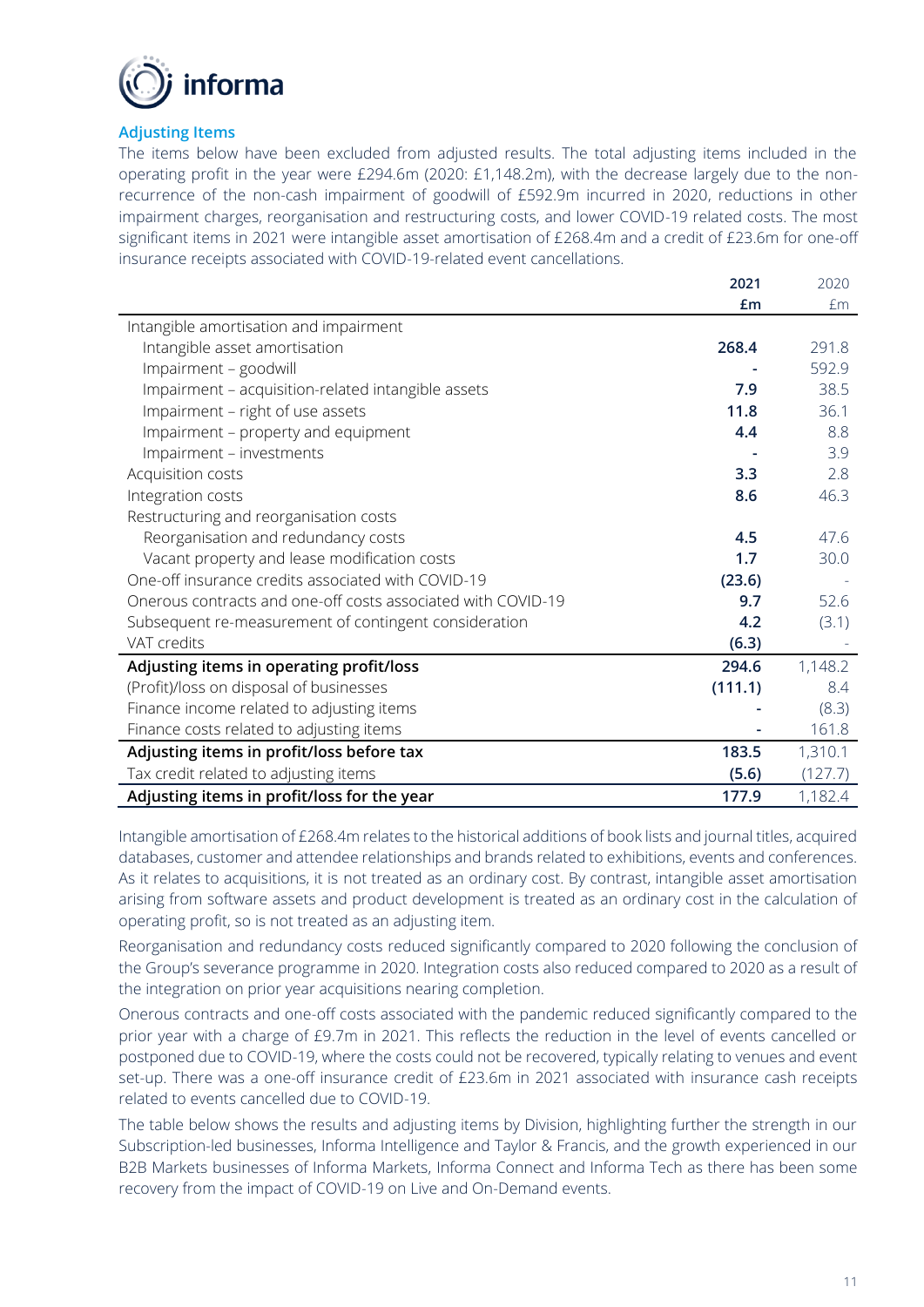

|                                                                 | Informa<br><b>Markets</b><br>£m | Informa<br>Connect<br>£m | Informa<br><b>Tech</b><br>£m | Informa<br>Intelligence<br>£m | Taylor &<br><b>Francis</b><br>£m | Group<br>£m |
|-----------------------------------------------------------------|---------------------------------|--------------------------|------------------------------|-------------------------------|----------------------------------|-------------|
| <b>Revenue</b>                                                  | 608.5                           | 130.6                    | 165.9                        | 348.3                         | 545.4                            | 1,798.7     |
| Underlying revenue                                              |                                 |                          |                              |                               |                                  |             |
| growth/(decline)                                                | 7.7%                            | 3.8%                     | 13.9%                        | 6.5%                          | 2.4%                             | 6.1%        |
| <b>Statutory operating</b>                                      | (89.9)                          | (19.2)                   | (19.8)                       | 69.9                          | 152.8                            | 93.8        |
| profit/(loss)                                                   |                                 |                          |                              |                               |                                  |             |
| Add back:                                                       |                                 |                          |                              |                               |                                  |             |
| Intangible asset amortisation <sup>1</sup>                      | 167.4                           | 13.7                     | 18.6                         | 18.5                          | 50.2                             | 268.4       |
| Impairment - acquisition<br>intangible assets                   | 7.8                             | 0.1                      |                              | $\blacksquare$                |                                  | 7.9         |
| Impairment - right of use assets                                | 1.6                             | 0.1                      | 3.3                          | 5.5                           | 1.3                              | 11.8        |
| Impairment - property and<br>equipment                          | 0.4                             | 0.1                      | 1.7                          | 2.0                           | 0.2                              | 4.4         |
| Acquisition and integration costs                               | 4.9                             | 0.7                      | 1.9                          | 4.2                           | 0.2                              | 11.9        |
| Restructuring and reorganisation<br>costs                       | 1.8                             |                          | 1.0                          | 1.7                           |                                  | 4.5         |
| Vacant property and finance<br>lease modification               | (3.7)                           | (1.1)                    | 3.5                          | 3.6                           | (0.6)                            | 1.7         |
| One-off insurance credits related<br>to COVID-19                | (23.6)                          |                          |                              |                               |                                  | (23.6)      |
| Onerous contracts and one-off<br>costs associated with COVID-19 | 7.8                             | 1.5                      | 0.4                          |                               |                                  | 9.7         |
| Remeasurement of contingent<br>consideration                    | (0.8)                           |                          | 0.6                          | 4.4                           |                                  | 4.2         |
| VAT related credit                                              | (6.3)                           |                          |                              |                               |                                  | (6.3)       |
| <b>Adjusted operating</b><br>profit/(loss)                      | 67.4                            | (4.1)                    | 11.2                         | 109.8                         | 204.1                            | 388.4       |
| Underlying adjusted<br>operating<br>profit growth               | 229.3%                          | 78.9%                    | 203.7%                       | 7.3%                          | 5.5%                             | 36.1%       |

1 Intangible asset amortisation is in respect of acquired intangibles, and excludes amortisation of software and product development

#### **Adjusted Net Finance Costs**

Adjusted net finance costs, consisting of the interest costs on our corporate bonds and bank borrowings, decreased by £29.6m to £67.8m. The decrease primarily related to the full year benefit of lower debt levels in the year following the 2020 refinancing and equity issue together with the full year benefit from lower interest rates in the EMTN.

There were no adjusting items in finance costs or finance income in 2021. The amounts in the prior year include costs associated with the restructuring and rescheduling of debt, which included make-whole interest payments to debt holders.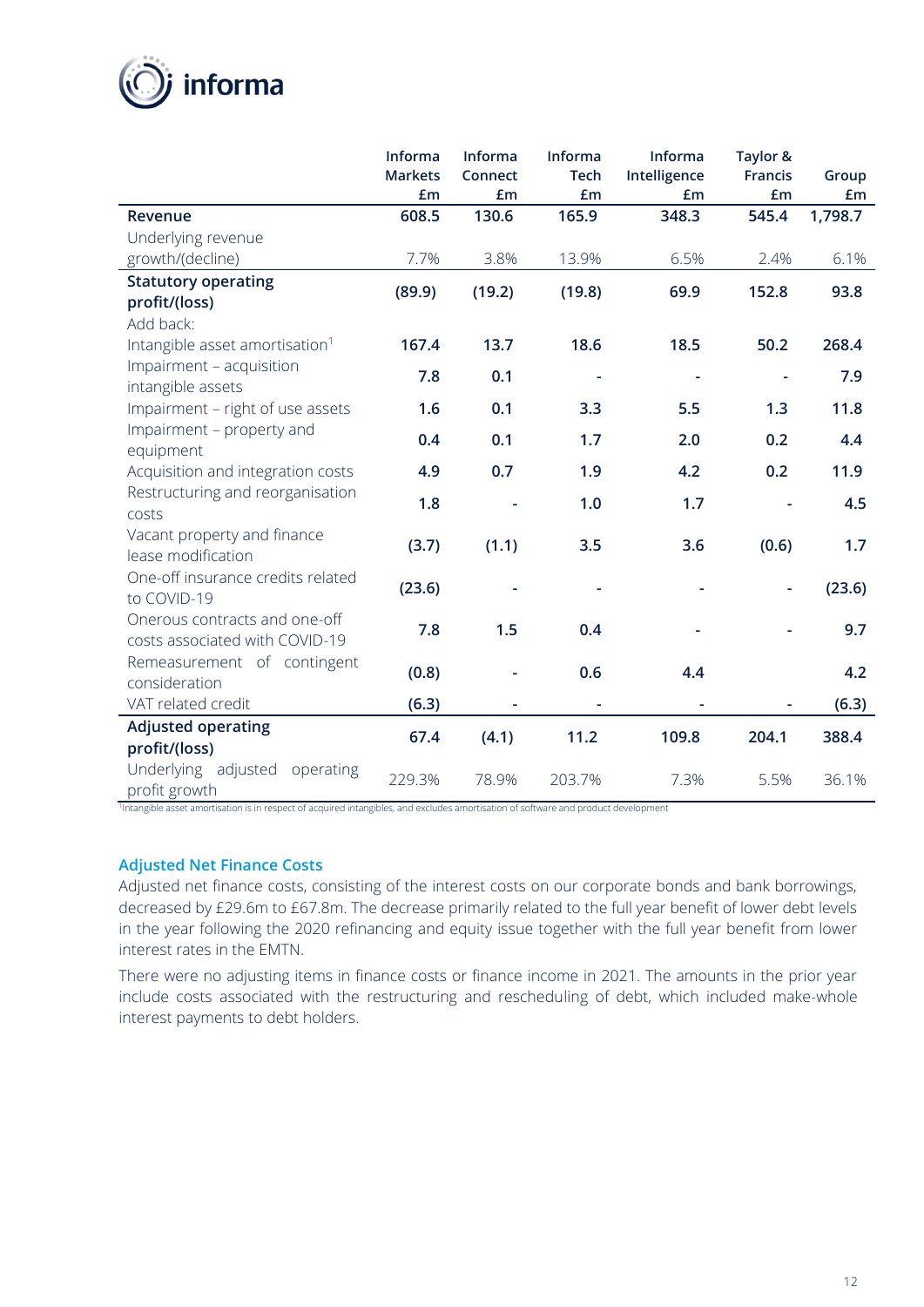

The reconciliation of adjusted net finance costs to the statutory finance costs and finance income is as follows:

|                                                      | 2021  | 2020    |
|------------------------------------------------------|-------|---------|
|                                                      | £m    | £m      |
| Finance income                                       | (5.7) | (15.3)  |
| Finance costs                                        | 73.5  | 266.2   |
| Statutory net finance costs                          | 67.8  | 250.9   |
| Add back: Adjusting items relating to finance income |       | 83      |
| Add back: Adjusting items relating to finance costs  |       | (161.8) |
| Adjusted net finance costs                           | 67.8  | 97.4    |

#### **Taxation**

#### Approach to tax

The Group continues to recognise that taxes paid are part of the economic benefit created for the societies in which we operate, and that a fair and effective tax system is in the interests of tax-payers and society at large. We aim to comply with tax laws and regulations everywhere the Group does business and Informa has open and constructive working relationships with tax authorities worldwide. Our approach balances the interests of stakeholders including shareholders, governments, colleagues and the communities in which we operate.

The Group's Effective Tax Rate on Adjusted Profits (as defined in the glossary) reflects the blend of tax rates and profits in the jurisdictions in which we operate. In 2021, the Effective Tax Rate on Adjusted Profits was 17.0% (2020: 15.0%).

The calculation of the Effective Tax Rate on Adjusted Profits is as follows:

|                                                 | 2021  | 2020 <sup>1</sup> |
|-------------------------------------------------|-------|-------------------|
|                                                 | £m    |                   |
| Adjusted tax charge                             | 54.5  | 25.4              |
| Adjusted profit before tax                      | 320.6 | 169.2             |
| <b>Effective Tax Rate on Adjusted Profits %</b> | 17.0% | 15.0%             |

<sup>1</sup>Restated for impact of Software as a Service (see note 3)

#### Tax payments

During 2021, the Group paid £41.6m (2020: £32.9m) of corporation tax and similar taxes on profits, with the year-on-year increase reflecting the higher profit before tax reported in the year.

A breakdown of the main geographies in which the Group paid tax is as follows:

|                           | 2021  | 2020 |
|---------------------------|-------|------|
|                           | £m    | £m   |
| UK                        | 3.2   | 4.5  |
| <b>Continental Europe</b> | 15.0  | 2.7  |
| US                        | (0.7) | 1.6  |
| China                     | 23.0  | 14.1 |
| Rest of world             | 1.1   | 10.0 |
| <b>Total</b>              | 41.6  | 32.9 |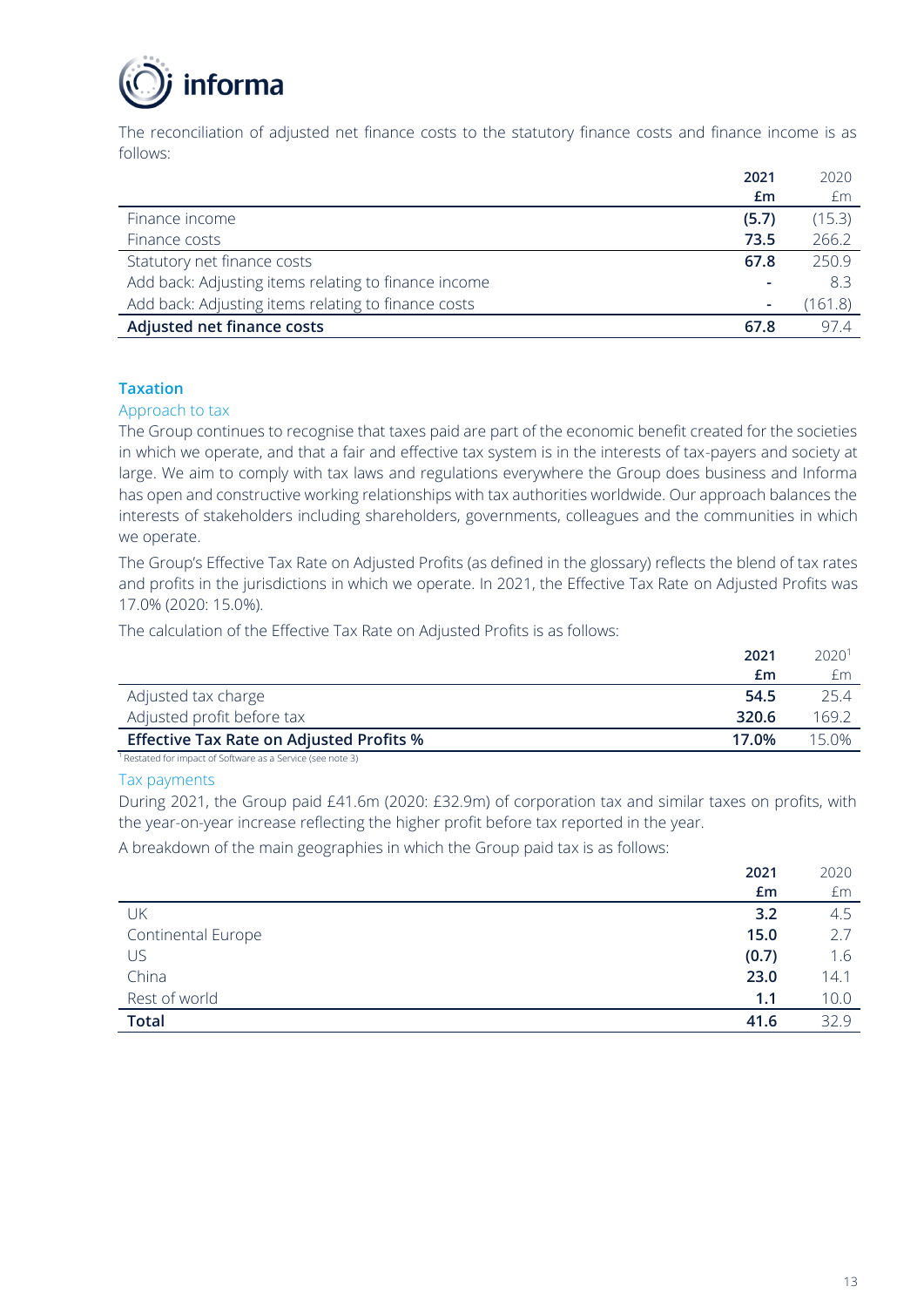

The reconciliation of the adjusted tax charge to cash taxes paid is as follows:

|                                                                            | 2021   | 2020 <sup>1</sup> |
|----------------------------------------------------------------------------|--------|-------------------|
|                                                                            | £m     | Em                |
| Tax charge on adjusted profit before tax per Consolidated Income Statement | 54.5   | 25.4              |
| Movement in deferred tax including tax losses                              | (10.2) | 3.0               |
| Net current tax credits in respect of adjusting items                      | (2.1)  | (3.0)             |
| Movement in provisions for uncertain tax positions                         | 6.6    | (1.1)             |
| Taxes paid in different year to charged                                    | (7.2)  | 8.6               |
| Taxes paid per statutory cash flow                                         | 41.6   | 329               |

<sup>1</sup> Restated for impact of Software as a Service (see note 3)

At the end of 2021, the deferred tax assets relating to US and UK tax losses were £106.8m (2020: £124.9m) and £34.7m (2020: £42.3m) respectively. These are expected to be utilised against future taxable profits.

Goodwill is not amortised as it is subject to impairment review, and as a result, there is no charge to adjusting items for goodwill amortisation. However, there can be an allowable tax benefit for certain goodwill amortisation in the US and elsewhere. Where this benefit arises, it reduces the tax charge on adjusted profits.

The amortisation of intangible assets is considered an adjusting item. The £13.6m (2020: £13.4m) of current tax credits taken in respect of the amortisation of intangible assets is therefore also treated as an adjusting item and included in the tax credits in respect of adjusting items.

#### Tax contribution

The Group's total tax contribution, which comprises all material taxes paid to, and collected, on behalf of governments globally was £267.2m in 2021 (2020: £257.2m). The geographic split of taxes paid by our businesses was as follows:

|                        | <b>UK</b> | บร    | Other | Total |
|------------------------|-----------|-------|-------|-------|
|                        | £m        | £m    | £m    | £m.   |
| Profit taxes borne     | 3.2       | (0.7) | 39.1  | 41.6  |
| Employment taxes borne | 239       | 179   | 10.4  | 52.2  |
| Other taxes            | 51        |       | 15    |       |
| <b>Total</b>           | 32.2      | 17.4  | 51.0  | 100.6 |

In addition to the above, in 2021 we collected taxes on behalf of governments (e.g. employee taxes and sales taxes) amounting to £166.6m (2020: £169.4m).

#### **Earnings Per Share**

Adjusted diluted Earnings Per Share (EPS) was 6.9p higher at 16.7p (2020: 9.8p), largely reflecting higher adjusted earnings of £251.8m (2020: £139.9m), partly offset by a 5.9% increase in the weighted average number of shares arising from the full year impact of the shares issued in 2020. The weighted average number of shares used in the calculation of 2020 diluted EPS excludes potential shares of 6.8m that were excluded as they were anti-dilutive due to the loss in the year. Therefore, the number of shares used in 2020 for the calculation of diluted EPS is the same as the number of shares used in the calculation of basic EPS.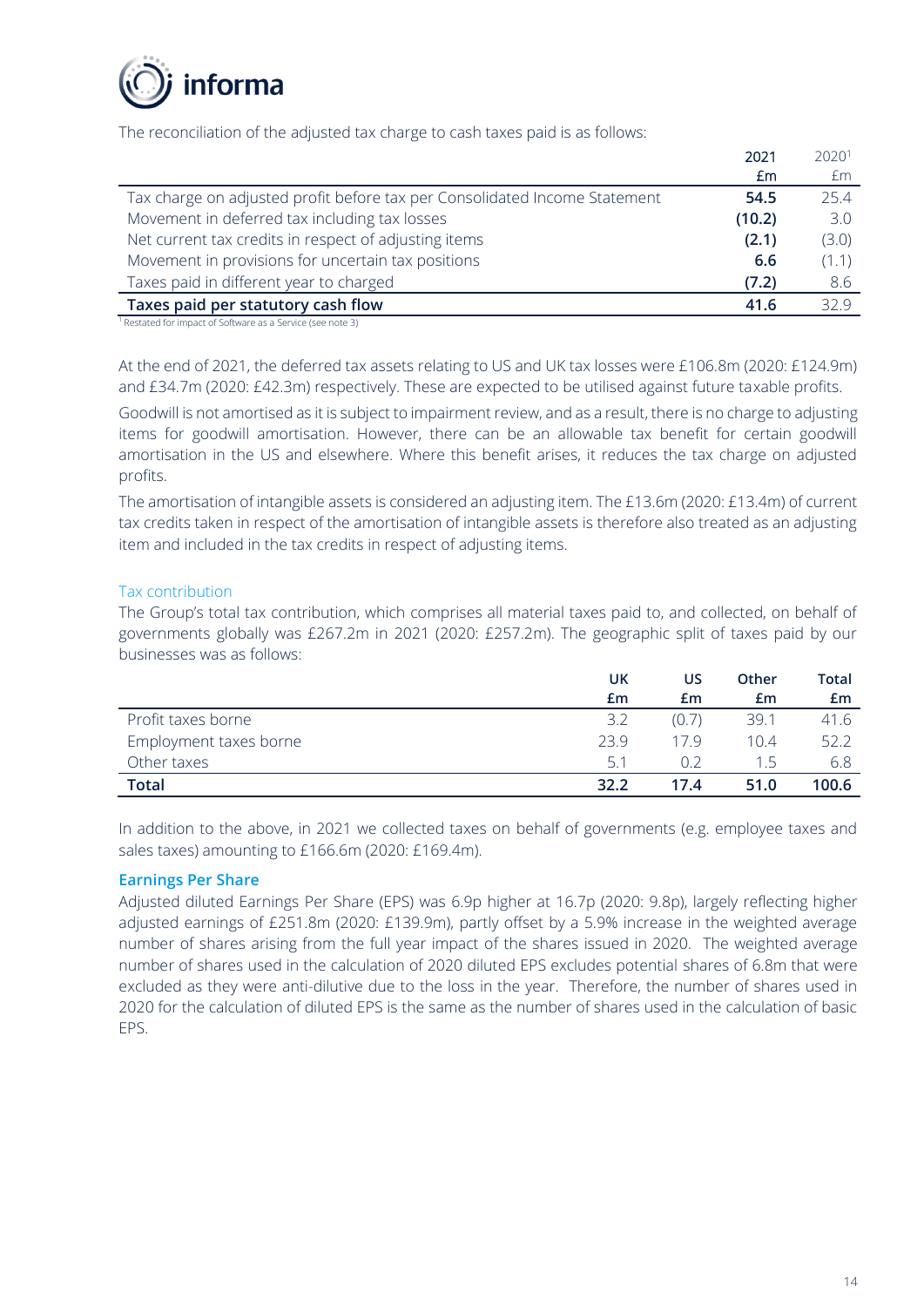

An analysis of adjusted diluted EPS and statutory diluted EPS is as follows:

|                                                                    | 2021              | 20201     |
|--------------------------------------------------------------------|-------------------|-----------|
|                                                                    | £m                | Em        |
| Statutory profit/(loss) for the year                               | 88.2              | (1,038.6) |
| Add back: Adjusting items in profit/loss for the year              | 177.9             | 1,182.4   |
| Adjusted profit for the year                                       | 266.1             | 143.8     |
| Non-controlling interests relating to adjusted profit              | (14.3)            | (3.9)     |
| <b>Adjusted earnings</b>                                           | 251.8             | 139.9     |
| Weighted average number of shares used in adjusted diluted EPS (m) | 1,510.2           | 1,426.5   |
| Adjusted diluted EPS (p)                                           | 16.7 <sub>p</sub> | 9.8p      |
| Restated for impact of Software as a Service (see note 3)          |                   |           |

<sup>1</sup> Restated for impact of Software as a Service (see note 3)

|                                                                             | 2021             | 2020 <sup>1</sup> |
|-----------------------------------------------------------------------------|------------------|-------------------|
|                                                                             | £m               | £m                |
| Statutory profit/(loss) for the year                                        | 88.2             | (1,038.6)         |
| Non-controlling interests                                                   | (10.3)           | (3.9)             |
| <b>Statutory Earnings</b>                                                   | 77.9             | (1,042.5)         |
| Weighted average number of shares used in diluted EPS (m)                   | 1.510.2          | 1,419.7           |
| Statutory diluted EPS (p)                                                   | 5.2 <sub>p</sub> | (73.4)p           |
| $\frac{1}{2}$ Destated for impact of Cofficients as a Capital (see pote 2). |                  |                   |

Restated for impact of Software as a Service (see note 3)

#### **Dividends**

In April 2020, as part of the Group's response to the COVID-19 pandemic as part of our COVID-19 Action Plan, and following consultation with Shareholders, the Board announced the temporary suspension of dividends to shareholders and this continued into 2021. At the December 2021 Capital Markets Day, we announced our intention to resume ordinary dividends. This will commence with the 2022 interim dividend, at an initial pay-out ratio of one third of annual adjusted earnings.

## **Currency Movements**

One of the Group's strengths is its international reach and balance, with colleagues and businesses located in most major economies of the world. This means the Group generates revenues and costs in a mixture of currencies, with particular exposure to the US dollar, as well as some exposure to the Euro and the Chinese Renminbi.

In 2021, approximately 58% (2020: 63%) of Group revenue was received in USD or currencies pegged to USD, with 9% (2020: 9%) in Chinese renminbi and 8% (2020: 5%) received in Euro.

Similarly, we incurred approximately 48% (2020: 48%) of our costs in USD or currencies pegged to USD, with 8% (2020: 7%) in Chinese renminbi and 3% (2020: 2%) in Euro.

Each one cent (\$0.01) movement in the USD to GBP exchange rate has a circa £8m (2020: circa £8m) impact on annual revenue, and a circa £3m (2020: circa £3m) impact on annual adjusted operating profit.

The following rates versus GBP were applied during the year:

|           | 2021         |              |              | 2020         |
|-----------|--------------|--------------|--------------|--------------|
|           | Closing rate | Average rate | Closing rate | Average rate |
| US Dollar | 1.35         | 1.38         | 1.37         | 1.29         |
| Renminbi  | 8.57         | 8.87         | 8.94         | 8.88         |
| Euro      | 1.19         | 1.16         | 1 1 1        | 1.13         |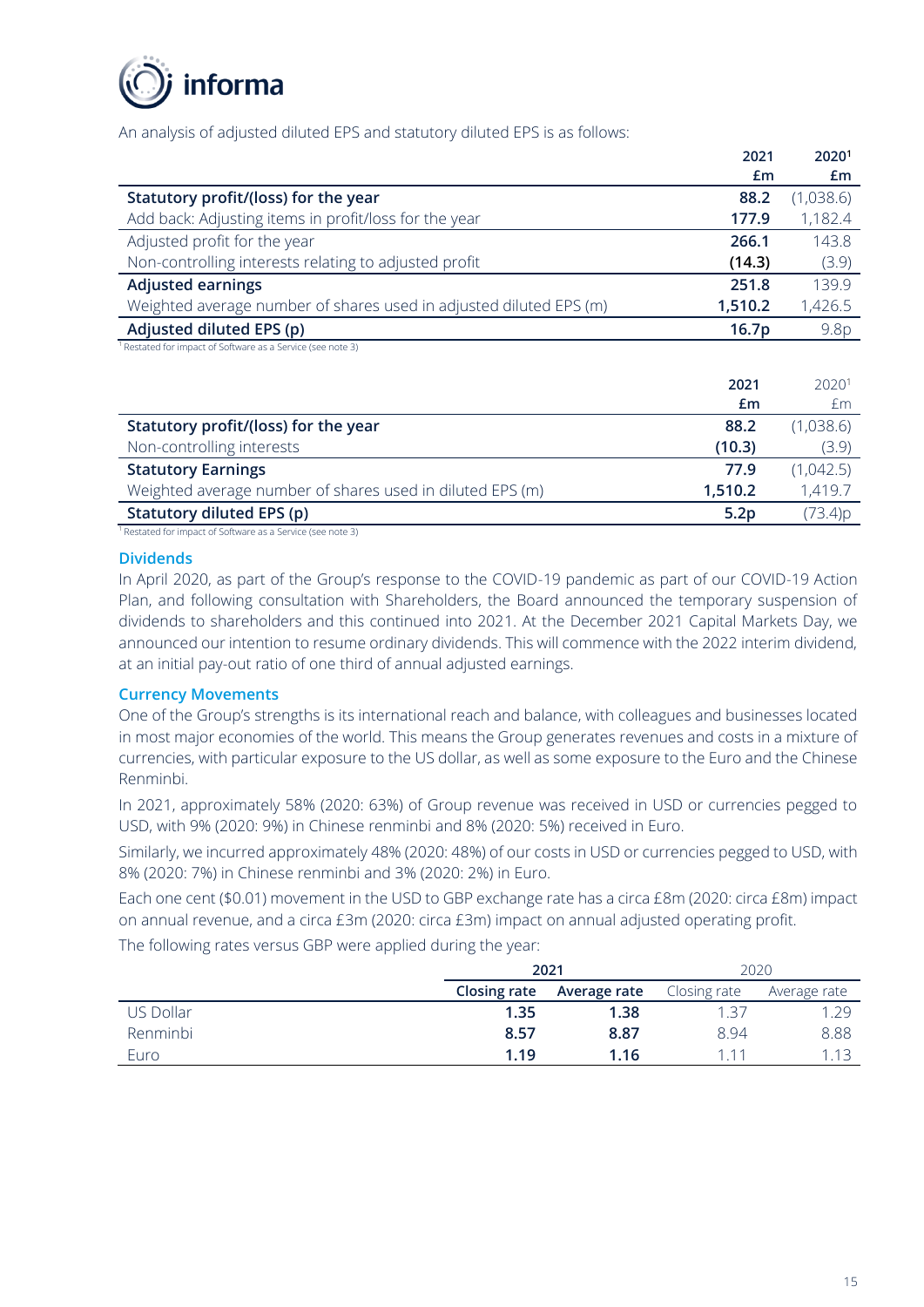

#### **Free Cash Flow**

Cash management and cash generation remain a key priority and focus for the Group, providing the funds and flexibility for paying down debt, future organic and inorganic investment, and consistent Shareholder returns. Our businesses typically convert adjusted operating profit into cash at a strong conversion rate, reflecting the relatively low capital intensity of the Group. In 2021, absolute levels of cash flow improved significantly year-on-year but remains lower than historical levels due to the continued impact of COVID-19 on our B2B Markets businesses.

The following table reconciles the statutory operating profit/(loss) to Operating Cash Flow (OCF) and Free Cash Flow (FCF), both of which are defined in the glossary.

|                                                                            | 2021   | 2020    |
|----------------------------------------------------------------------------|--------|---------|
|                                                                            | Em     | £m      |
| Statutory operating profit/(loss) $4$                                      | 93.8   | (881.6) |
| Add back: Adjusting items in operating profit/loss                         | 294.6  | 1,148.2 |
| Adjusted operating profit <sup>4</sup>                                     | 388.4  | 266.6   |
| Depreciation of property and equipment                                     | 12.7   | 16.8    |
| Depreciation of right of use assets                                        | 24.2   | 30.3    |
| Software and product development amortisation                              | 40.6   | 35.8    |
| Share-based payments                                                       | 15.0   | 11.2    |
| Loss on disposal of other assets                                           | 0.2    | 0.9     |
| Adjusted share of joint venture and associate results                      | (3.0)  | (0.8)   |
| Adjusted EBITDA <sup>1</sup>                                               | 478.1  | 360.8   |
| Net capital expenditure <sup>4</sup>                                       | (48.8) | (41.9)  |
| Working capital movement <sup>2</sup>                                      | 147.2  | (81.9)  |
| Pension deficit contributions                                              | (6.3)  | (6.2)   |
| <b>Operating Cash Flow</b>                                                 | 570.2  | 230.8   |
| Restructuring and reorganisation                                           | (29.4) | (35.6)  |
| Onerous contracts and one-off (payments)/receipts associated with COVID-19 | 13.9   | (44.6)  |
| Net interest <sup>3</sup>                                                  | (74.4) | (271.6) |
| Taxation                                                                   | (41.6) | (32.9)  |
| <b>Free Cash Flow</b>                                                      | 438.7  | (153.9) |

 $<sup>1</sup>$  Adjusted EBITDA represents adjusted operating profit before interest, tax, and non-cash items including depreciation and amortisation</sup>

<sup>2</sup> Working capital movement excludes movements on restructuring, reorganisation, COVID-19 costs and acquisition and integration accruals or provisions as the cash flow relating to these amounts is included in other lines in the Free Cash Flow and reconciliation from Free Cash Flow to net funds flow. The variance between the working capital in the Free Cash Flow and the Consolidated Cash Flow Statement is driven by the non-cash movement on these items.

<sup>3</sup> Amount includes £nil (2020: £161.7m) of make-whole interest paid in respect of the early repayment of private placement and bond debt

<sup>4</sup> 2020 restated for impact of Software as a Service (see note 3)

Free Cash Flow was substantially higher than 2020 due to the higher levels of adjusted operating profit, effective management of working capital, as well as a reduction in one-off related COVID-19 costs and lower net interest payments.

Net capital expenditure was £48.8m (2020: £41.9m), equivalent to 2.7% of 2021 revenue (2020: 2.5%). We expect full year 2022 capital expenditure to be at a level closer to 5% relative to revenue.

The working capital inflow of £147.2m was £229.1m higher than the outflow in 2020, reflecting strong cash controls and cash management and the benefit from improved levels of cash collections for future events, reflecting the recovery in our B2B Market businesses, together with lower levels of refunds driven by fewer event cancellations in year.

Net cash interest payments of £74.4m were £197.2m lower than the prior year, largely reflecting the nonrecurrence of one-off interest payments in 2020 of £161.7m that incurred restructuring Group borrowings to remove all financial covenants. There were also reduced fees relating to amortisation of fees.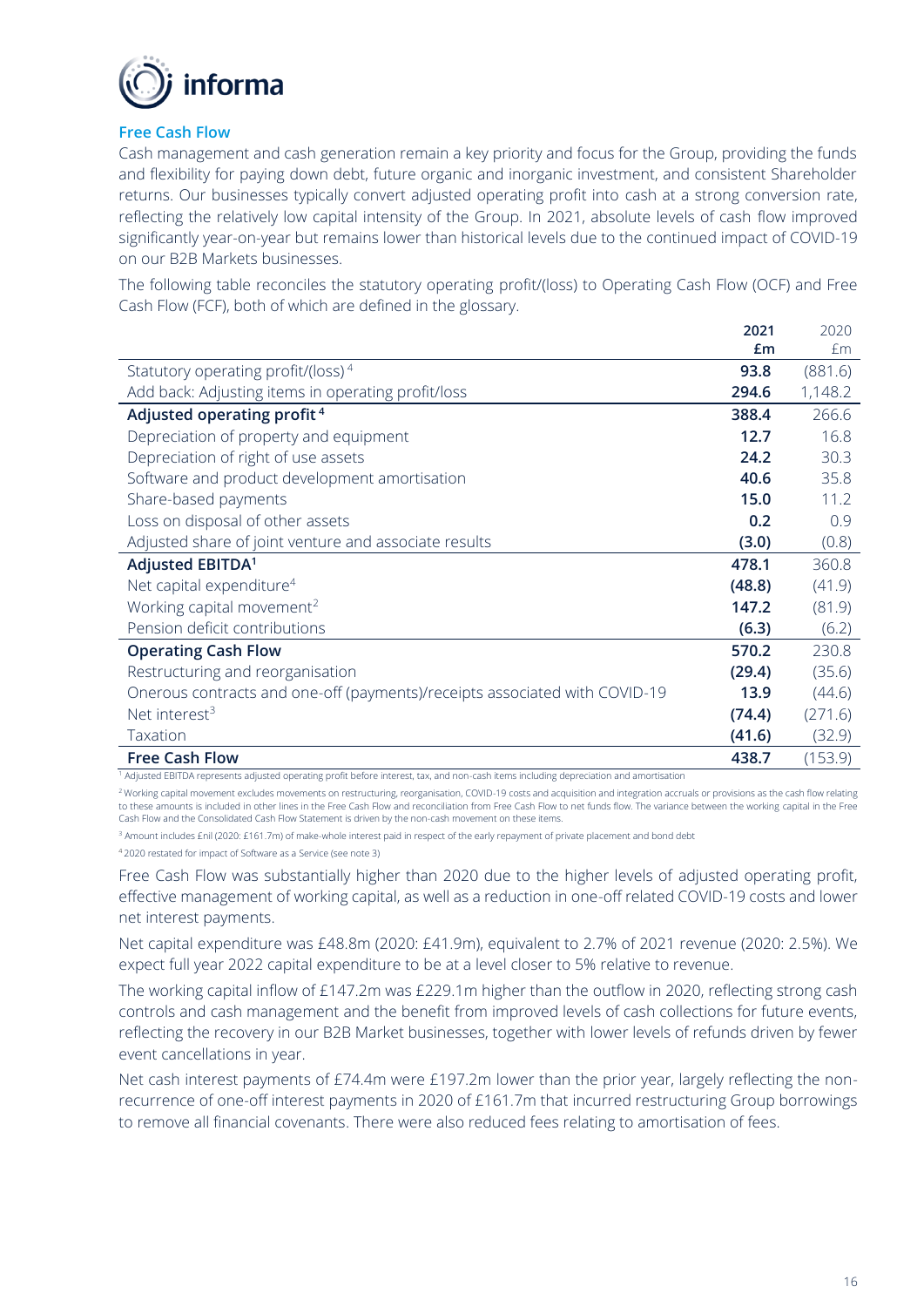

The calculation of Operating Cash Flow conversion and Free Cash Flow conversion is as follows:

| <b>Operating Cash Flow</b><br>conversion |       | <b>Free Cash Flow</b><br>conversion |         |
|------------------------------------------|-------|-------------------------------------|---------|
| 2021                                     | 2020  | 2021                                | 2020    |
| £m                                       | Em    | £m                                  | £m      |
| 570.2                                    | 230.8 | 438.7                               | (153.9) |
| 388.4                                    | 266.6 | 388.4                               | 266.6   |
|                                          |       |                                     |         |
| 146.8%                                   | 86.6% | 113.0%                              | (57.7%) |
|                                          |       |                                     |         |

<sup>1</sup>2020 restated for impact of Software as a Service (see note 3)

The following table reconciles net cash inflow from operating activities, as shown in the consolidated cash flow statement to Free Cash Flow:

|                                                                                          | 2021   | 2020    |
|------------------------------------------------------------------------------------------|--------|---------|
|                                                                                          | Em     | £m      |
| Net cash inflow/(outflow) from operating activities per statutory cash flow <sup>1</sup> | 471.6  | (146.0) |
| Interest received                                                                        | 5.6    | 5.7     |
| Borrowing fees paid                                                                      |        | (17.6)  |
| Purchase of property and equipment                                                       | (6.9)  | (10.7)  |
| Purchase of intangible software assets <sup>1</sup>                                      | (27.3) | (19.8)  |
| Product development cost additions <sup>1</sup>                                          | (14.6) | (11.4)  |
| Add back: Acquisition and integration costs paid                                         | 10.3   | 45.9    |
| <b>Free Cash Flow</b>                                                                    | 438.7  | (153.9) |

<sup>1</sup>2020 restated for impact of Software as a Service (see note 3)

Net cash from operating activities increased by £617.6m to record an inflow of £471.6m, principally driven by the increased profits in the year, together with improved cash collections related to forward event bookings.

The following table reconciles cash generated by operations, as shown in the Consolidated Cash Flow Statement, to Operating Cash Flow shown in the Free Cash Flow table above:

|                                                                             | 2021   | 2020   |
|-----------------------------------------------------------------------------|--------|--------|
|                                                                             | £m     | £m     |
| Cash generated by operations per statutory cash flow <sup>1</sup>           | 593.2  | 146.6  |
| Capex paid $1$                                                              | (48.8) | (41.9) |
| Add back: Acquisition and integration costs paid                            | 10.3   | 45.9   |
| Add back: Restructuring and reorganisation costs paid                       | 29.4   | 35.6   |
| Onerous contracts and one-off (credits received)/costs paid associated with |        |        |
| COVID-19                                                                    | (13.9) | 44.6   |
| <b>Operating Cash Flow</b>                                                  | 570.2  | 230.8  |

<sup>1</sup>2020 restated for impact of Software as a Service (see note 3)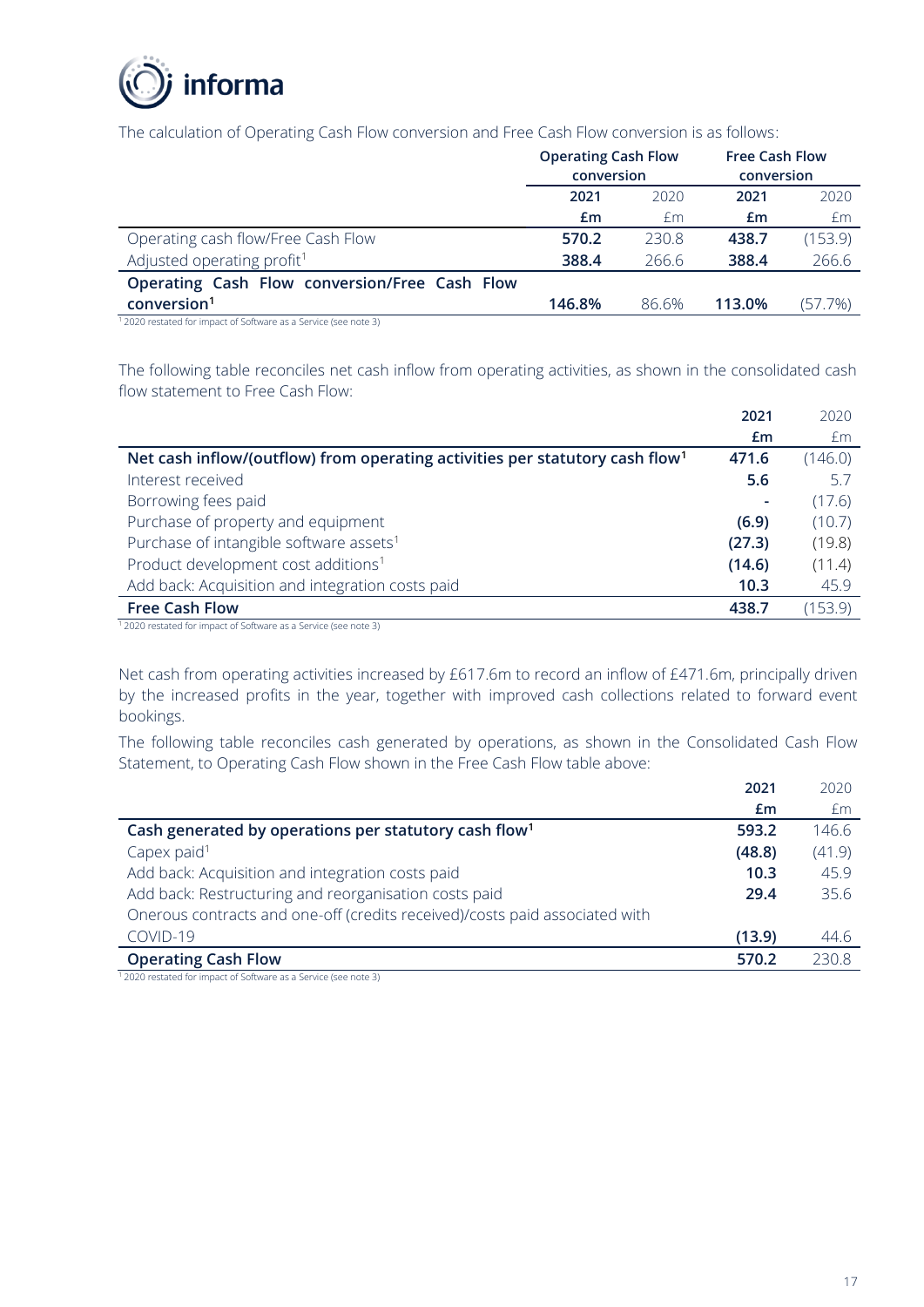

The following table reconciles Free Cash Flow to net funds flow and net debt, with net debt reducing by £595.0m to £1,434.6m during the year, driven by a positive Free Cash Flow of £438.7m and £280.9m of disposal proceeds, partly offset by £90.9m of spend on acquisitions.

|                                              | 2021      | 2020      |
|----------------------------------------------|-----------|-----------|
|                                              | £m        | £m        |
| <b>Free Cash Flow</b>                        | 438.7     | (153.9)   |
| Acquisitions                                 | (90.9)    | (176.3)   |
| <b>Disposals</b>                             | 280.9     | 10.4      |
| Dividends paid to Shareholders               |           | (0.2)     |
| Dividends paid to non-controlling interests  | (8.6)     | (13.6)    |
| Dividends received from investments          | 2.8       |           |
| Issuance of shares                           | (0.2)     | 973.7     |
| Purchase of shares                           | (2.5)     | (1.3)     |
| Net funds flow                               | 620.2     | 638.8     |
| Non-cash movements                           | (78.9)    | 61.2      |
| Foreign exchange                             | 106.2     | (59.9)    |
| Net lease additions in the year <sup>1</sup> | (18.8)    | (12.1)    |
| Net debt at 1 January                        | (2,029.6) | (2,657.6) |
| Acquired debt                                | (33.7)    |           |
| Net debt                                     | (1,434.6) | (2,029.6) |

1. Amount excludes lease cash repayments or receipts

## **Financing and Informa leverage**

The strong free cash flow performance in the year, together with disposal proceeds helped to reduce net debt by £0.6bn in the year to £1.4bn at 31 December 2021 (31 December 2020: £2.0bn).

The Group retains significant available liquidity, with unutilised committed financing facilities available to the Group of £1,094.6m (31 December 2020: £1,050.0m). Combined with £884.8m of cash, this increased available group level liquidity at 31 December 2021 to £1,979.4m (31 December 2020: £1,349.4m).

Following the proactive management of our financing structure, the average debt maturity on our drawn borrowings is currently 3.9 years (31 December 2020: 4.8 years), with no significant maturities until July 2023.

|                                                               | 2021    | 2020    |
|---------------------------------------------------------------|---------|---------|
| Net debt and committed facilities                             | £m      | Em      |
| Cash and cash equivalents                                     | (884.8) | (299.4) |
| Bond borrowings                                               | 2,001.3 | 2,111.1 |
| Bond borrowing fees                                           | (12.1)  | (15.3)  |
| Bank borrowings                                               | 36.8    |         |
| Bank borrowing fees                                           | (3.4)   | (2.6)   |
| Derivative assets associated with borrowings                  | (3.4)   | (44.6)  |
| Derivative liabilities associated with borrowings             | 40.7    | 7.5     |
| Net debt before leases                                        | 1,175.1 | 1,756.7 |
| Lease liabilities                                             | 265.9   | 280.8   |
| Finance lease receivables                                     | (6.4)   | (7.9)   |
| Net debt                                                      | 1,434.6 | 2,029.6 |
|                                                               |         |         |
| Borrowings (excluding derivatives, leases, fees & overdrafts) | 2,038.1 | 2,111.1 |
| Unutilised committed facilities (undrawn RCF)                 | 1,050.0 | 1,050.0 |
| Unutilised committed facilities (undrawn Curinos facilities)  | 44.6    |         |
| <b>Total committed facilities</b>                             | 3,132.7 | 3,161.1 |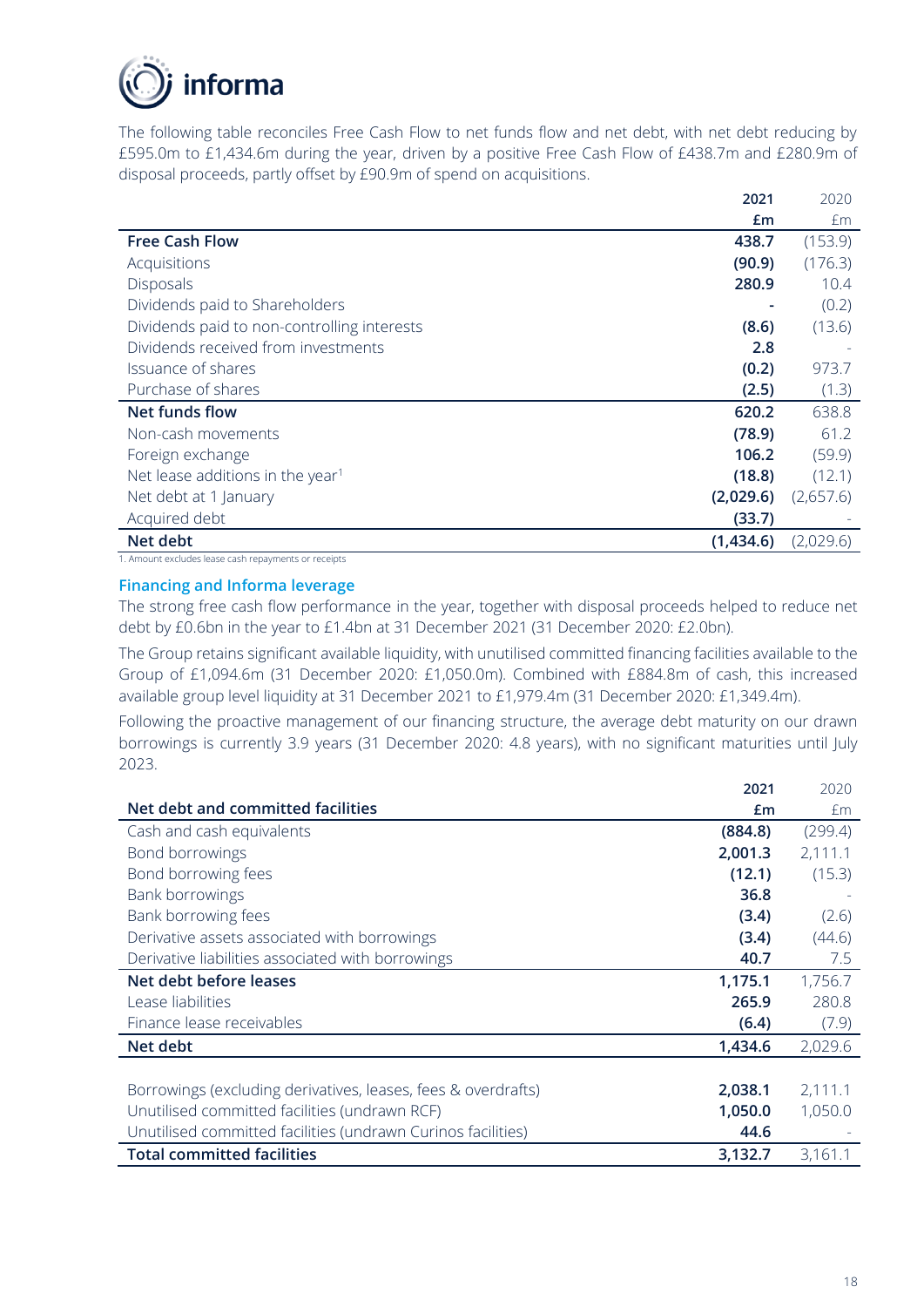

Following the repayment of the Private Placement loan notes in 2020, there are no financial covenants on our group level debt facilities in issue at 31 December 2021. There are financial covenants over £36.8m of drawn borrowings in the Curinos business. The Informa leverage ratio at 31 December 2021 was 2.8 times (31 December 2020: 5.6 times), and the Informa interest cover ratio was 7.8 times (31 December 2020: 3.6 times). Both are calculated consistently with our historic basis of reporting of financial covenants which no longer applied at 31 December 2021. See the glossary of terms for the definition of Informa leverage ratio and Informa interest cover.

The calculation of the Informa leverage ratio is as follows:

|                                                                                                                 | 2021    | 2020    |
|-----------------------------------------------------------------------------------------------------------------|---------|---------|
|                                                                                                                 | Em      | £m      |
| Net debt                                                                                                        | 1,434.6 | 2,029.6 |
| <b>Adjusted EBITDA</b>                                                                                          | 478.1   | 360.8   |
| <b>Adjusted leverage</b>                                                                                        | 3.0x    | 5.6x    |
| Adjustment to EBITDA <sup>1</sup>                                                                               | 0.4x    | 0.7x    |
| Adjustment to net debt <sup>1</sup>                                                                             | (0.6x)  | (0.7x)  |
| Informa Leverage ratio                                                                                          | 2.8x    | 5.6x    |
| <sup>1</sup> Refer to Glossary for details of the adjustments to EBITDA and Net Debt for Informa leverage ratio |         |         |
| The calculation of Informa interest cover is as follows:                                                        |         |         |
|                                                                                                                 | 2021    | 2020    |
|                                                                                                                 | £m      | £m      |
| Adjusted EBITDA                                                                                                 | 478.1   | 360.8   |
| $\mathbf{A}$ and $\mathbf{A}$ and $\mathbf{A}$ and $\mathbf{A}$ and $\mathbf{A}$                                |         |         |

| Adjusted net finance costs | 67.8 | 97 4   |
|----------------------------|------|--------|
| Adjusted interest cover    | 7.1x | 3.7x   |
| Adjustment to EBITDA1      | 0.7x | (0.1)x |
| Informa Interest cover     | 7.8x | 3.6x   |

<sup>1</sup> Refer to Glossary for details of the adjustments to EBITDA for Informa interest cover

#### **Corporate development**

Informa has a proven track record in creating value through identifying, executing and integrating complementary businesses effectively into the Group. In 2021, cash invested in acquisitions was £90.9m (2020: £176.3m), with £68.2m net spend relating to acquisitions net of cash acquired (2020: £77.3m), £3.3m of cash paid for business assets (2020: £7.3m), £10.3m (2020: £45.9m) for acquisition and integration spend, £1.5m (2020: £44.9m) for the cash settlement on the exercise of an option relating to minority interests and £7.6m (2020: £0.9m) relating to other investments.

Net proceeds from disposals amounted to £280.9m (2020: £10.4m).

#### **Acquisitions**

On 28 May 2021, the Group combined its existing FBX business with Novantas, Inc. to create the Curinos business. The Novantas business provides quantitative and qualitative competitive intelligence solutions for US retail banks and forms part of the Informa Intelligence division. This combination seeks to create a leading competitive intelligence and specialist data business serving the retail banking markets. The agreement is structured as an acquisition of Novantas on a cash and debt free basis by Informa and private equity firm, Inflexion, with Informa contributing its FBX business as non-cash consideration valued at £101.7m. None of the Group's existing liquidity was used to finance the acquisition. Informa owns 56% of the equity voting shares of the combined business and has control to direct the relevant activities of the combined business and therefore fully consolidates the results of Novantas.

The non-controlling interest at the acquisition date represents the total of the non-controlling share of the fair value of the Novantas net assets acquired together with the non-controlling interest share of the carrying value of FBX that has been contributed and the non-controlling interest share of the value of preference shares that have been issued by Inflexion and Novantas management to the combined business.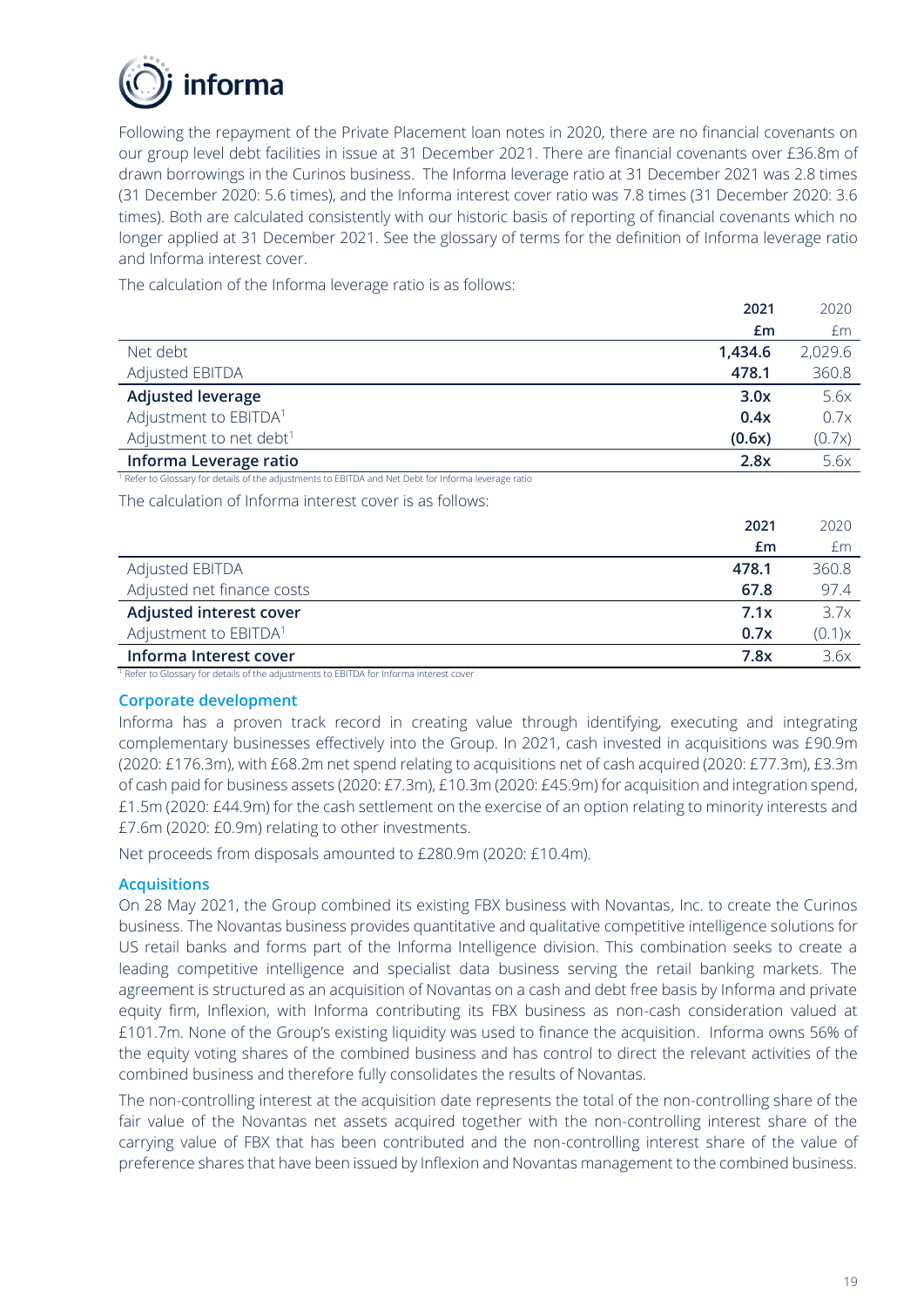

Other acquisitions included the purchase of NetLine Corporation on 30 November 2021 for total consideration, net of cash acquired, of £43.0m. NetLine is an online B2B multi-channel content marketing network providing targeted branding and high-quality lead generation and forms part of the Informa Tech Division. On 30 September 2021 the Group acquired Clinerion AG, a leader in medical data informatics used in accelerating the process of drug development. Clinerion forms part of Pharma Intelligence within the Informa Intelligence Division and total consideration was £19.4m.

#### **Pensions**

The Group continues to meet all commitments to its pension schemes, which include six defined benefit schemes, all of which are closed to future accruals.

At 31 December 2021, the Group had a net pension surplus of £1.6m (31 December 2020: net deficit of £71.4m), comprising a pension surplus of £15.5m (31 December 2020: £nil) and pension deficits of £13.9m (31 December 2020: £71.4m). Gross liabilities were £735.2m at 31 December 2021 (31 December 2020: £786.8m). The decrease in liabilities is predominantly driven by the increase in the discount rates used for calculating the present value of the pension liability, with rates for UK schemes increasing 60 basis points from 1.30% in the prior year to 1.90% at 31 December 2021, in line with increased yields on benchmark high quality corporate bonds.

The triennial funding valuations for the three main UK schemes were completed in 2021. These showed a funding valuation deficit of £56.0m for the UBM Pension Scheme as at 31 March 2020, a deficit of £24.6m in the Informa Final Salary Scheme as at 31 March 2020 and a deficit of £3.7m in the Taylor & Francis scheme as at 30 September 2020. Financial market conditions have significantly improved since the valuation date, meaning the aggregate funding positions of these schemes has improved, and in line with Regulator guidance to use post valuation experience, we have agreed with the respective Trustee Boards to allow for this in calculating the required deficit repair contributions from the Group,

The agreed cash contributions are consistent with the amounts paid in recent years, with contributions being £2.5m p.a. for the UBM Pension scheme, £2.0m p.a. for the Informa Final Salary, and £0.25m p.a. for the Taylor & Francis scheme. The UBM pension scheme amount will increase to £3.75m p.a. when the Group resumes the payment of dividends to shareholders.

#### **Software-as-a-Service (SaaS) restatement**

In 2021 the IFRS Interpretations Committee published two agenda decisions clarifying how arrangements in respect of a specific part of cloud technology, Software-as-a-Service (SaaS), should be accounted for. These concluded that a SaaS arrangement conveys to the customer only the right to receive access to the supplier's application software in the future is a service contract rather than a software lease or intangible asset. As such, it concluded that these arrangements should be expensed rather than shown as an intangible asset. It also addressed how a customer should account for the costs of configuring or customising the supplier's application software in a SaaS arrangement that is determined to be a service contract. In the majority of cases, such costs should be expensed, instead of being shown as an intangible asset, unless the spend results in "identifiable" assets and meets the recognition criteria in IAS 38 Intangible Assets.

Following these interpretations, the Group updated its accounting policy in relation to SaaS arrangements which resulted in a restatement of the 2020 results with a reduction to profit before tax of £1.2m, with a £1.0m reduction to 2020 earnings (see note 3 for further details). These adjustments to 2020 relate to the expensing of SaaS intangible assets capitalised in 2020 partly offset by the reversal of intangible asset amortisation charged in 2020 that relates to items no longer qualifying as intangible assets.

#### **Divestment and share buyback**

On 10 February 2022 the Group announced the binding agreement to divest Pharma Intelligence to Warburg Pincus for £1.9bn. Pharma Intelligence is the largest business within the Informa Intelligence division and is a leading provider of specialist intelligence and data for Clinical Trials, Drug Development and Regulatory Compliance. 85% of the equity value is to be realised at closing, equating to c.£1.7bn in cash, with Informa retaining a c.15% shareholding in the business going forward and having board representation.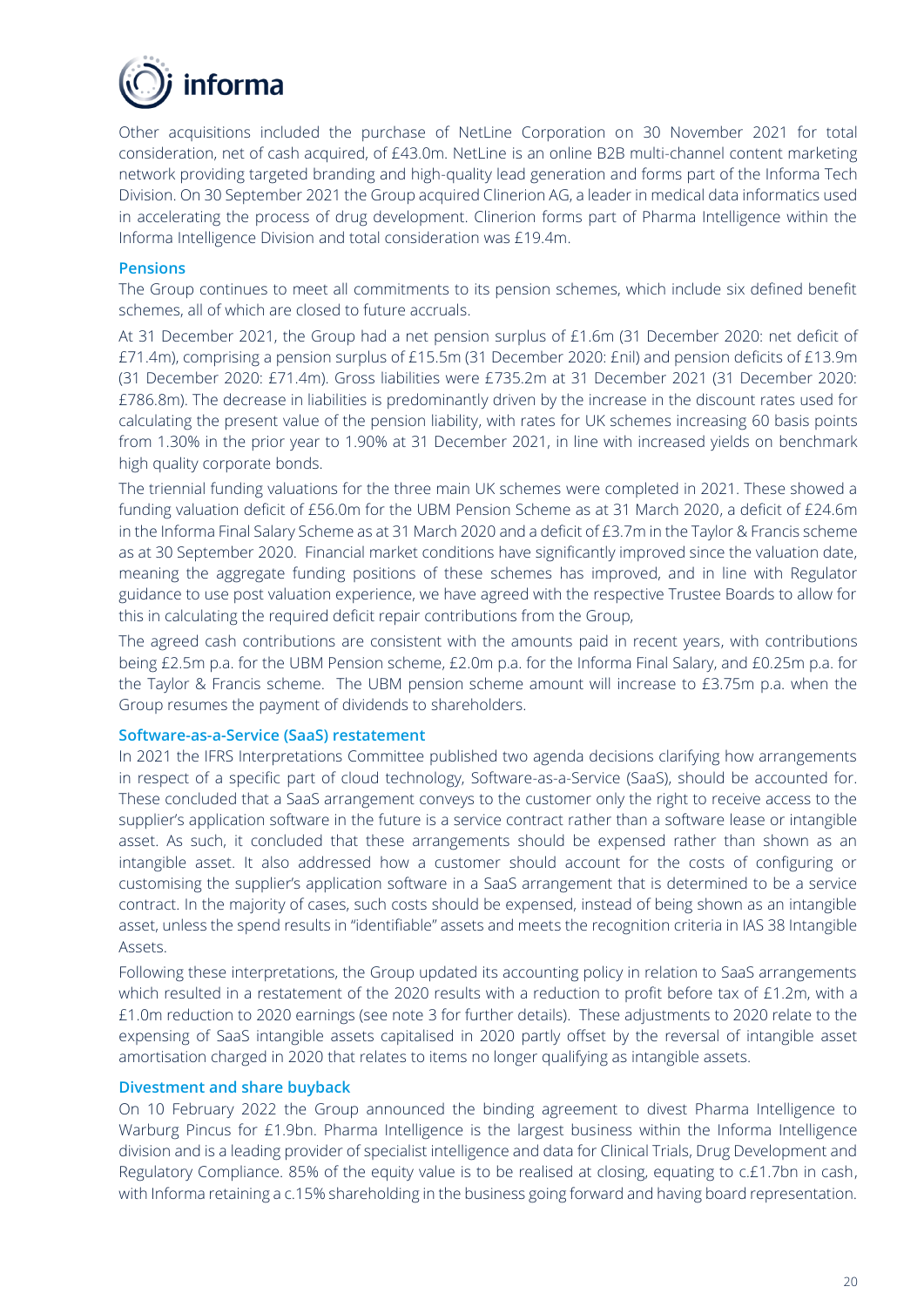

The estimated profit on disposal is £1.4bn, with this amount being subject to the net assets at the completion date and the results of a valuation exercise on the non-cash consideration. Completion of the sale is expected by early June 2022 subject to relevant regulatory clearances.

None of the Intelligence businesses met the criteria to be disclosed as held for sale at 31 December 2021, and therefore are not presented as discontinued operations for the year.

The group also announced on 10 February 2022 that it was commencing a share buyback programme with the intention of returning a proportion of the proceeds from the divestment to shareholders. The first tranche of this programme committed up to £100m towards buybacks. As part of the Full Year Results, the Group confirmed this tranche had been completed and launched a second tranche of a further £200m, which will run through to the AGM in June.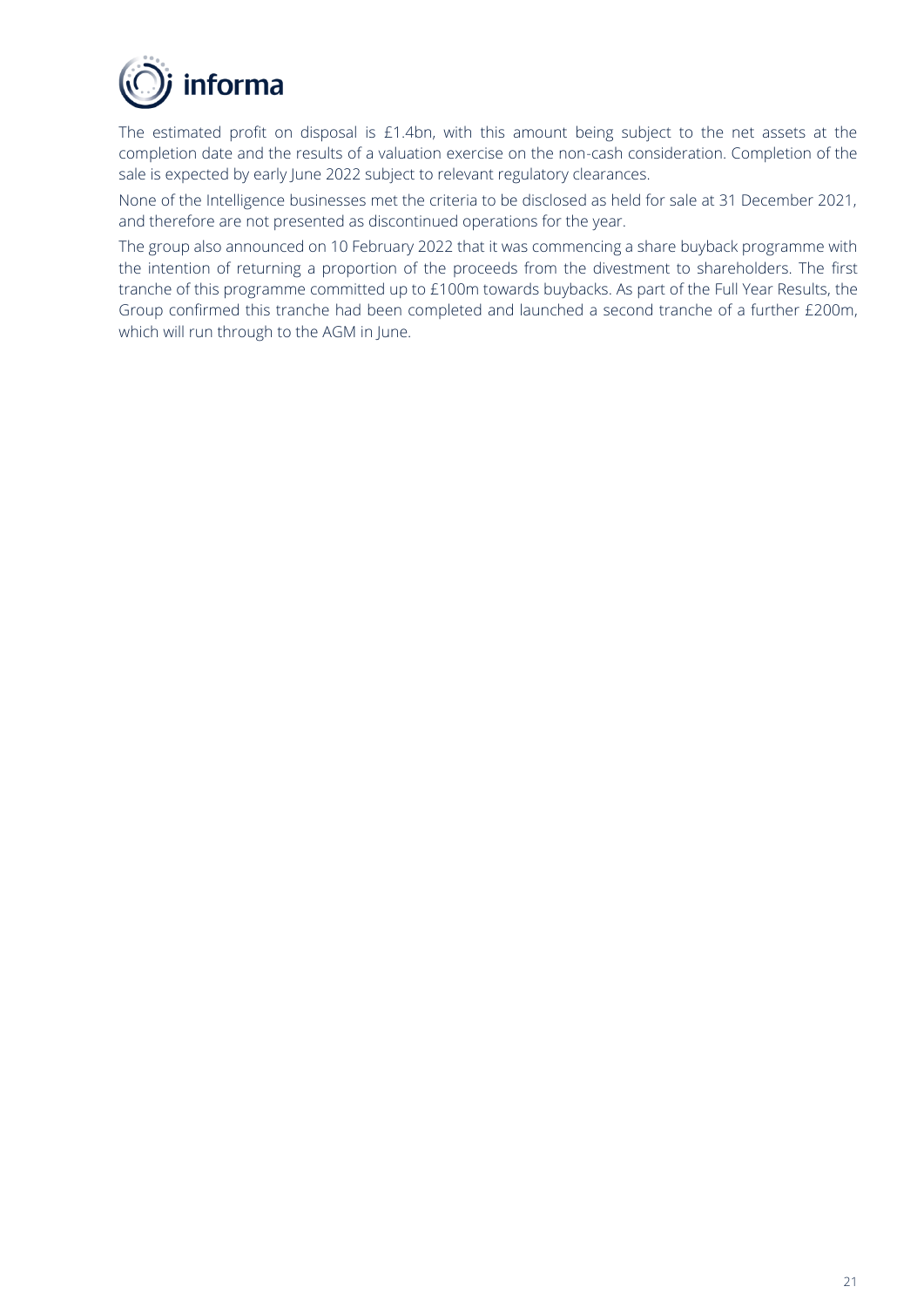

# Condensed consolidated Income Statement

For the Year Ended 31 December 2021

| results    |
|------------|
|            |
| 20201      |
| £m         |
| 1,660.8    |
| (2,543.2)  |
|            |
| (882.4)    |
|            |
| 0.8        |
| (881.6)    |
| (8.4)      |
|            |
| 15.3       |
| (266.2)    |
| (1, 140.9) |
| 102.3      |
| (1,038.6)  |
|            |
|            |
| (1,042.5)  |
| 3.9        |
|            |
|            |
| (73.4)     |
| (73.4)     |
|            |

1. Restated for new accounting policy relating to Software-as-a-Service arrangements (see Note 3).

All amounts in 2021 and 2020 relate to continuing operations.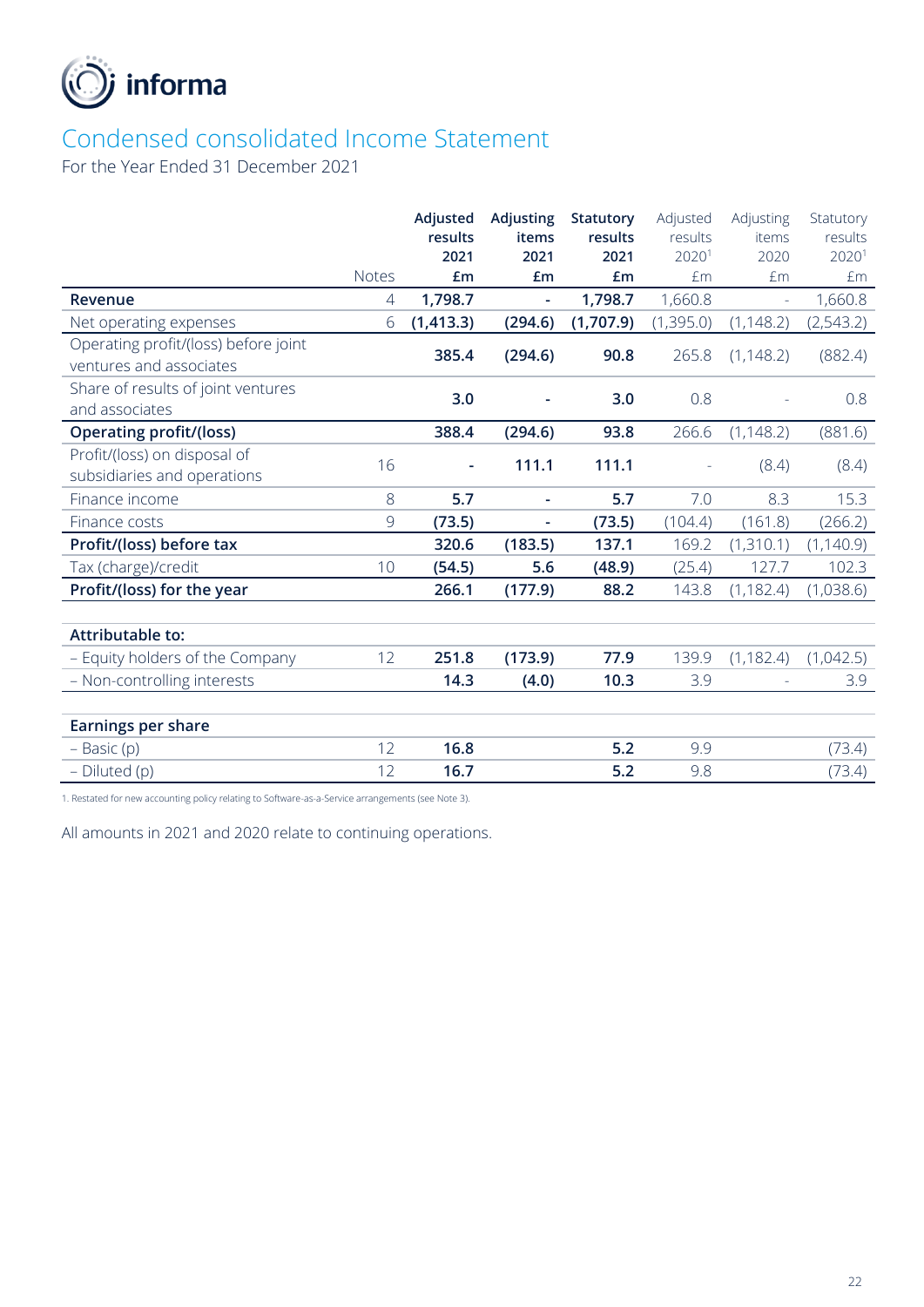

# Condensed consolidated Statement of Comprehensive Income

For the Year Ended 31 December 2021

|                                                                                       | 2021   | 20201      |
|---------------------------------------------------------------------------------------|--------|------------|
|                                                                                       | £m     | £m         |
| Profit/(loss) for the year                                                            | 88.2   | (1,038.6)  |
|                                                                                       |        |            |
| Items that will not be reclassified subsequently to profit or loss:                   |        |            |
| Remeasurement of the net retirement benefit pension obligation                        | 69.2   | (47.6)     |
| Tax (charge)/credit relating to items that will not be reclassified to profit or loss | (10.3) | 8.3        |
| Total items that will not be reclassified subsequently to profit or loss              | 58.9   | (39.3)     |
|                                                                                       |        |            |
| Items that may be reclassified subsequently to profit or loss:                        |        |            |
| Exchange gain/(loss) on translation of foreign operations                             | 1.2    | (46.2)     |
| Exchange gain/(loss) on net investment hedge                                          | 48.2   | (13.0)     |
| Loss on derivatives in net investment hedging relationships                           | (42.4) | (42.0)     |
| <b>Cash flow hedges:</b>                                                              |        |            |
| Fair value (loss)/gain on arising on hedging instruments                              | (37.0) | 11.9       |
| Less: gain/(loss) reclassified to profit or loss                                      | 91.5   | (13.0)     |
| Movement in cost of hedging reserve                                                   | (2.4)  | 1.3        |
| Tax (charge)/credit relating to items that may be reclassified subsequently to        |        |            |
| profit or loss                                                                        | (1.9)  | 11.9       |
| Total items that may be reclassified subsequently to profit or loss                   | 57.2   | (89.1)     |
|                                                                                       |        |            |
| Other comprehensive income/(expense) for the year                                     | 116.1  | (128.4)    |
| Total comprehensive income/(expense) for the year                                     | 204.3  | (1, 167.0) |
| Total comprehensive income/(expense) attributable to:                                 |        |            |
| - Equity holders of the Company                                                       | 191.3  | (1, 170.8) |
| - Non-controlling interests                                                           | 13.0   | 3.8        |

1. Restated for new accounting policy relating to Software-as-a-Service arrangements (see Note 3).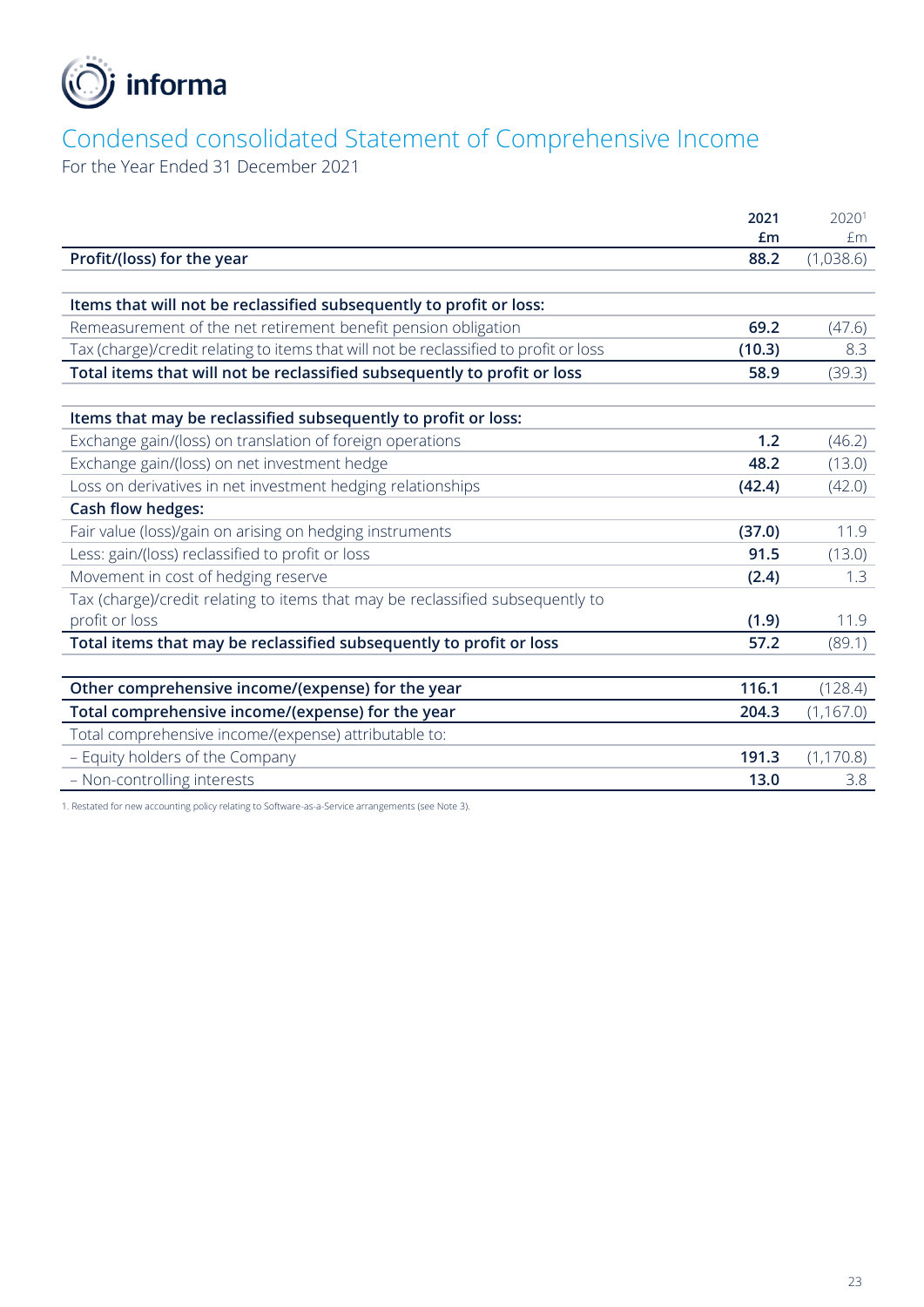# Condensed consolidated Statement of Changes in Equity

For the Year Ended 31 December 2021

|                                             | <b>Share</b><br>capital<br>£m | Share<br>premium<br>account<br>£m | <b>Translation</b><br>reserve<br>£m | Other<br>reserves <sup>1</sup><br>£m | Retained<br>earnings <sup>2</sup><br>£m | <b>Total</b><br>£m | Non-<br>controlling<br>interests<br>£m | <b>Total</b><br>equity <sup>2</sup><br>£m |
|---------------------------------------------|-------------------------------|-----------------------------------|-------------------------------------|--------------------------------------|-----------------------------------------|--------------------|----------------------------------------|-------------------------------------------|
| At 1 January 2020                           |                               |                                   |                                     |                                      |                                         |                    |                                        |                                           |
| (restated)                                  | 1.3                           | 905.3                             | (121.2)                             | 1,968.6                              | 2,874.9                                 | 5,628.9            | 196.1                                  | 5,825.0                                   |
| Loss for the year                           | $\overline{\phantom{a}}$      |                                   |                                     |                                      | (1,042.5)                               | (1,042.5)          | 3.9                                    | (1,038.6)                                 |
| Exchange gain on                            |                               |                                   |                                     |                                      |                                         |                    |                                        |                                           |
| translation of foreign                      |                               |                                   |                                     |                                      |                                         |                    |                                        |                                           |
| operations                                  |                               |                                   | (46.1)                              |                                      |                                         | (46.1)             | (0.1)                                  | (46.2)                                    |
| Exchange loss on net                        |                               |                                   |                                     |                                      |                                         |                    |                                        |                                           |
| investment hedge                            |                               |                                   | (13.0)                              |                                      |                                         | (13.0)             | $\overline{\phantom{a}}$               | (13.0)                                    |
| Loss arising on                             |                               |                                   |                                     |                                      |                                         |                    |                                        |                                           |
| derivative hedges                           |                               |                                   | (42.0)                              | 0.2                                  |                                         | (41.8)             |                                        | (41.8)                                    |
| Actuarial loss on defined                   |                               |                                   |                                     |                                      |                                         |                    |                                        |                                           |
| benefit pension                             |                               |                                   |                                     |                                      |                                         |                    |                                        |                                           |
| schemes                                     |                               |                                   |                                     |                                      | (47.6)                                  | (47.6)             |                                        | (47.6)                                    |
| Tax relating to                             |                               |                                   |                                     |                                      |                                         |                    |                                        |                                           |
| components of other                         |                               |                                   |                                     |                                      |                                         |                    |                                        |                                           |
| comprehensive income                        |                               |                                   | 11.9                                |                                      | 8.3                                     | 20.2               |                                        | 20.2                                      |
| <b>Total comprehensive</b>                  |                               |                                   |                                     |                                      |                                         |                    |                                        |                                           |
| (expense)/ income for                       |                               |                                   |                                     |                                      |                                         |                    |                                        |                                           |
| the year                                    |                               |                                   | (89.2)                              | 0.2                                  | (1,081.8)                               | (1, 170.8)         | 3.8                                    | (1, 167.0)                                |
| Dividends to non-                           |                               |                                   |                                     |                                      |                                         |                    |                                        |                                           |
| controlling interests                       |                               |                                   |                                     |                                      |                                         |                    | (13.6)                                 | (13.6)                                    |
| Share award expense                         |                               |                                   | $\sim$                              | 11.2                                 |                                         | 11.2               | $\overline{a}$                         | 11.2                                      |
| Issue of share capital                      | 0.2                           | 973.5                             | $\overline{\phantom{a}}$            |                                      |                                         | 973.7              | $\bar{\phantom{a}}$                    | 973.7                                     |
| Own shares purchased                        | $\overline{\phantom{a}}$      |                                   | $\bar{a}$                           | (1.3)                                | $\overline{\phantom{a}}$                | (1.3)              | $\sim$                                 | (1.3)                                     |
| Transfer of vested LTIPs                    | $\overline{\phantom{a}}$      |                                   | L,                                  | (4.9)                                | 4.9                                     | $\bar{a}$          | L,                                     |                                           |
| Disposal of non-                            |                               |                                   |                                     |                                      |                                         |                    |                                        |                                           |
| controlling interest<br>At 31 December 2020 |                               |                                   |                                     |                                      | 9.3                                     | 9.3                | (9.3)                                  |                                           |
| (restated)                                  | 1.5                           | 1,878.8                           | (210.4)                             | 1,973.8                              | 1,807.3                                 | 5,451.0            | 177.0                                  | 5,628.0                                   |
| Profit for the year                         |                               |                                   |                                     | ٠                                    | 77.9                                    | 77.9               | 10.3                                   | 88.2                                      |
| Exchange gain on                            | $\blacksquare$                | $\overline{\phantom{a}}$          | $\blacksquare$                      |                                      |                                         |                    |                                        |                                           |
| translation of foreign                      |                               |                                   |                                     |                                      |                                         |                    |                                        |                                           |
| operations                                  |                               |                                   | (1.5)                               |                                      |                                         | (1.5)              | 2.7                                    | 1.2                                       |
| Exchange loss on net                        |                               |                                   |                                     |                                      |                                         |                    |                                        |                                           |
| investment hedge                            |                               |                                   | 48.2                                |                                      |                                         | 48.2               |                                        | 48.2                                      |
| Gain arising on                             |                               |                                   |                                     |                                      |                                         |                    |                                        |                                           |
| derivative hedges                           |                               |                                   | (42.4)                              | 52.1                                 |                                         | 9.7                |                                        | 9.7                                       |
| Actuarial gain on                           |                               |                                   |                                     |                                      |                                         |                    |                                        |                                           |
| defined benefit pension                     |                               |                                   |                                     |                                      |                                         |                    |                                        |                                           |
| schemes                                     |                               |                                   |                                     |                                      | 69.2                                    | 69.2               |                                        | 69.2                                      |
| Tax relating to                             |                               |                                   |                                     |                                      |                                         |                    |                                        |                                           |
| components of other                         |                               |                                   |                                     |                                      |                                         |                    |                                        |                                           |
| comprehensive income                        |                               |                                   | (1.9)                               |                                      | (10.3)                                  | (12.2)             |                                        | (12.2)                                    |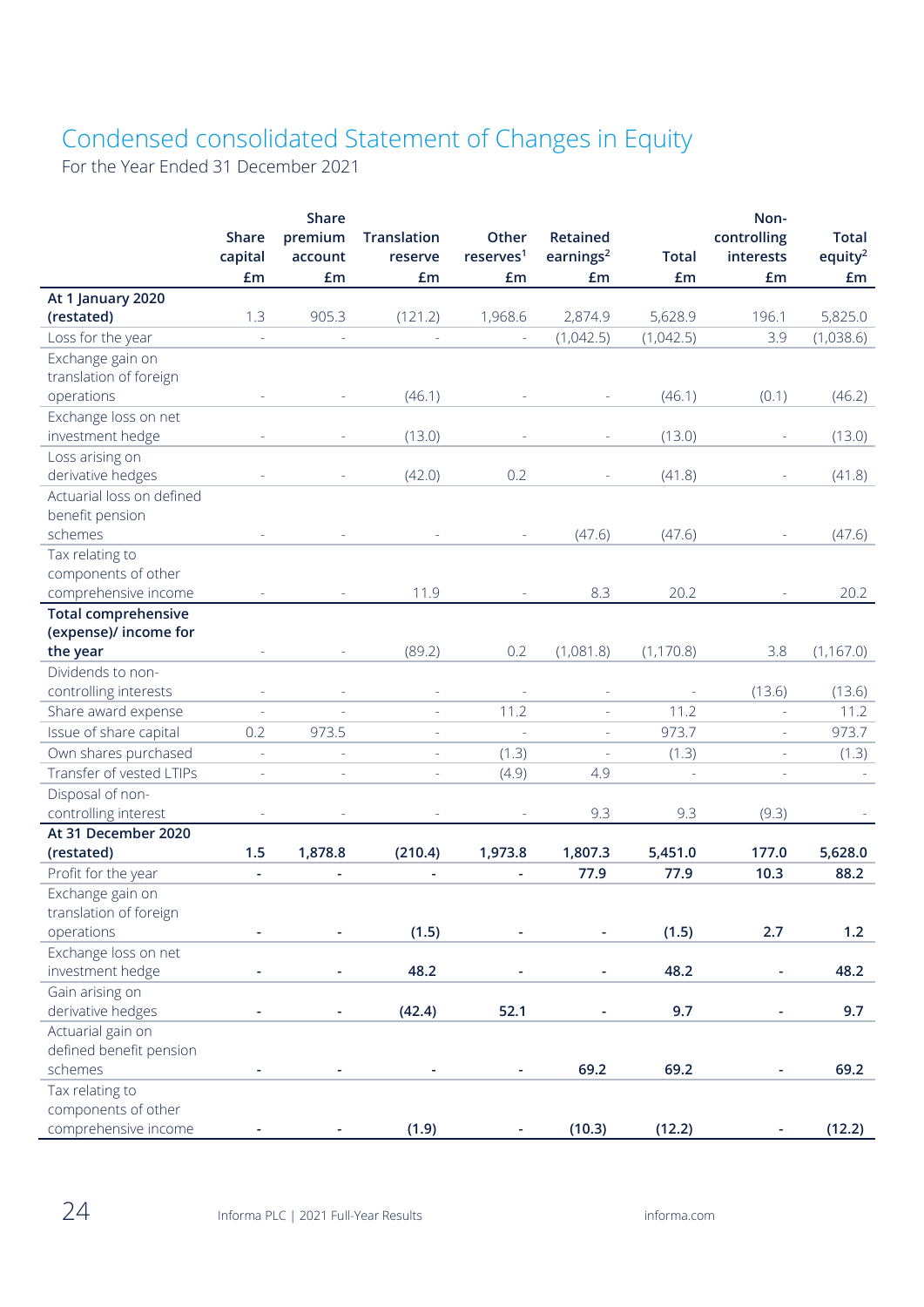# **Total comprehensive**

| income/(expense) for                                                                      |     |         |         |         |         |         |                    |         |
|-------------------------------------------------------------------------------------------|-----|---------|---------|---------|---------|---------|--------------------|---------|
| the year                                                                                  |     |         | 2.4     | 52.1    | 136.8   | 191.3   | 13.0               | 204.3   |
| Dividends to non-<br>controlling interests                                                |     |         | ٠       | ۰       | ٠       | ٠       | (8.6)              | (8.6)   |
| Share award expense                                                                       |     |         | ÷.      | 15.0    | ٠       | 15.0    | ٠                  | 15.0    |
| <b>Transaction costs</b><br>associated with share                                         |     |         |         |         |         |         |                    |         |
| issuances                                                                                 | ۰.  | (0.2)   | ۰.      |         | ۰       | (0.2)   | ٠                  | (0.2)   |
| Own shares purchased                                                                      |     | ٠       | ٠       | (2.5)   | ٠       | (2.5)   | ۰                  | (2.5)   |
| Transfer of vested LTIPs                                                                  |     |         | ٠       | (10.4)  | 10.4    |         | ٠                  |         |
| Disposal of non-<br>controlling interest                                                  |     |         |         |         | 1.5     | 1.5     | $(1.5)^3$          |         |
| Acquisition of non-<br>controlling interest                                               |     |         |         |         | 101.7   | 101.7   | 108.2 <sup>3</sup> | 209.9   |
| At 31 December 2021<br>1. Postated for reclassification of bodging resentes (see Note 2). | 1.5 | 1,878.6 | (208.0) | 2,028.0 | 2,057.7 | 5,757.8 | 288.1              | 6,045.9 |

1. Restated for reclassification of hedging reserves (see Note 3).

2. Restated for new accounting policy relating to Software-as-a-Service arrangements (see Note 3).

3. Of the (1.5m) disposal (6.1m) relates to Market trust disposal (see note 16) and 4.5m relates to FBX disposal (see note 15). Acquisition of 108.2m relates to Novantas Inc. (see note 15)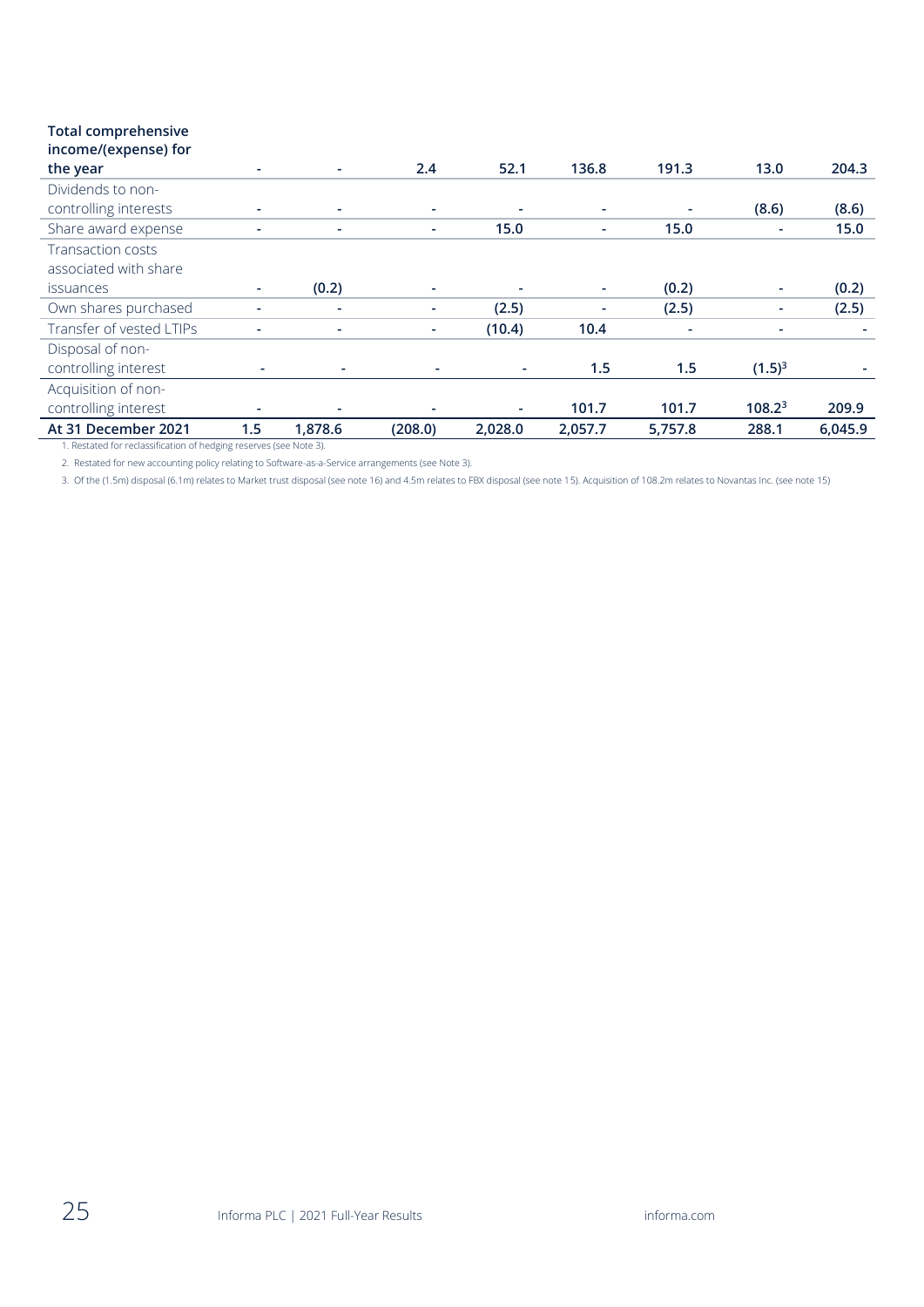# Condensed consolidated Balance Sheet

For the Year Ended 31 December 2021

|                                              |              | At 31<br>December | At 31<br>December | At 1<br>lanuary |
|----------------------------------------------|--------------|-------------------|-------------------|-----------------|
|                                              |              | 2021              | 2020 <sup>1</sup> | 20201           |
|                                              | <b>Notes</b> | £m                | £m                | £m              |
| <b>Non-current assets</b>                    |              |                   |                   |                 |
| Goodwill                                     | 13           | 5,717.0           | 5,576.6           | 6,144.4         |
| Other intangible assets                      | 14           | 2,883.6           | 3,077.3           | 3,421.4         |
| Property and equipment                       |              | 41.5              | 49.1              | 69.0            |
| Right of use assets                          |              | 199.3             | 209.9             | 264.4           |
| Investments in joint ventures and associates |              | 29.1              | 20.0              | 19.8            |
| Other investments                            |              | 6.1               | 7.3               | 10.1            |
| Deferred tax assets                          |              | 0.7               | 11.2              | 9.4             |
| Retirement benefit surplus                   |              | 15.5              |                   | 4.9             |
| Finance lease receivables                    |              | 4.5               | 6.4               | 13.0            |
| Other receivables                            |              | 23.7              | 20.2              | 27.8            |
| Derivative financial instruments             |              | 3.4               | 44.6              | 3.9             |
|                                              |              | 8,924.4           | 9,022.6           | 9,988.1         |
| <b>Current assets</b>                        |              |                   |                   |                 |
| Inventory                                    |              | 27.4              | 31.3              | 38.5            |
| Trade and other receivables                  |              | 358.8             | 358.1             | 476.1           |
| Current tax asset                            |              | 0.3               | 4.9               | 8.9             |
| Cash and cash equivalents                    |              | 884.8             | 299.4             | 195.1           |
| Finance lease receivables                    |              | 1.9               | 1.5               | 2.3             |
| Derivative financial instruments             |              |                   |                   | 1.0             |
|                                              |              | 1,273.2           | 695.2             | 721.9           |
| <b>Total assets</b>                          |              | 10,197.6          | 9,717.8           | 10,710.0        |
| <b>Current liabilities</b>                   |              |                   |                   |                 |
| Borrowings                                   | 18           |                   |                   | (152.2)         |
| Lease liabilities                            |              | (30.0)            | (33.4)            | (34.2)          |
| Derivative financial instruments             |              | (0.4)             | (0.2)             | (36.4)          |
| Current tax liabilities                      |              | (73.6)            | (78.0)            | (97.5)          |
| Provisions                                   |              | (23.2)            | (44.7)            | (35.0)          |
| Trade and other payables                     |              | (497.3)           | (343.7)           | (482.8)         |
| Deferred income                              |              | (725.5)           | (700.6)           | (746.5)         |
|                                              |              | (1,350.0)         | (1,200.6)         | (1,584.6)       |
| <b>Non-current liabilities</b>               |              |                   |                   |                 |
| <b>Borrowings</b>                            | 18           | (2,022.6)         | (2,093.2)         | (2,380.7)       |
| Lease liabilities                            |              | (235.9)           | (247.4)           | (282.4)         |
| Derivative financial instruments             |              | (40.7)            | (7.5)             | (22.4)          |
| Deferred tax liabilities                     |              | (422.5)           | (406.0)           | (540.1)         |
| Retirement benefit obligation                |              | (13.9)            | (71.4)            | (35.0)          |
| Provisions                                   |              | (43.2)            | (44.8)            | (19.1)          |
| Trade and other payables                     |              | (17.5)            | (16.2)            | (17.4)          |
| Deferred income                              |              | (5.4)             | (2.7)             | (3.3)           |
|                                              |              | (2,801.7)         | (2,889.2)         | (3,300.4)       |
| <b>Total liabilities</b>                     |              | (4, 151.7)        | (4,089.8)         | (4,885.0)       |
| <b>Net assets</b>                            |              | 6,045.9           | 5,628.0           | 5,825.0         |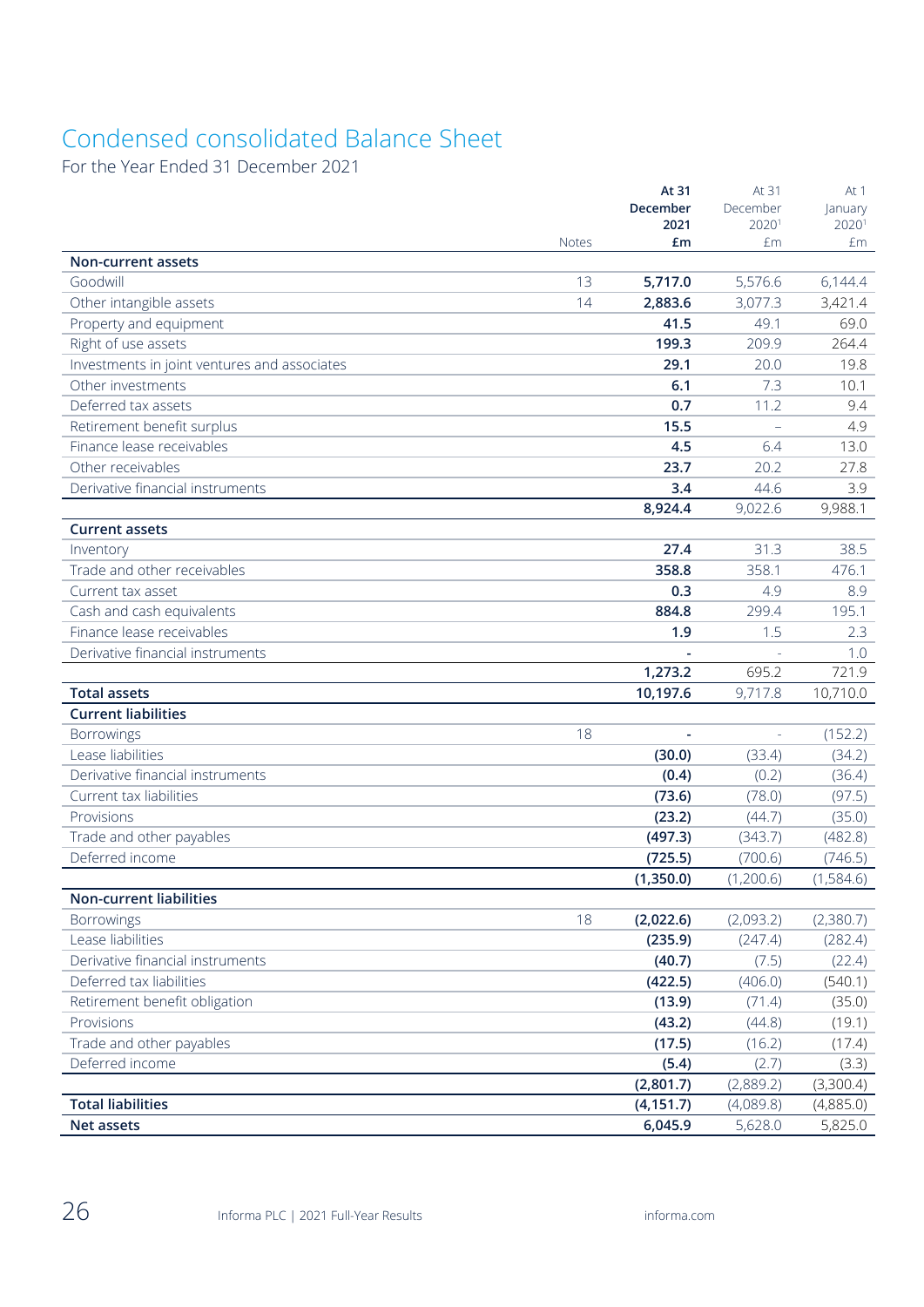| Share capital                                       | 20 | 1.5     | 1.5     | 1.3     |
|-----------------------------------------------------|----|---------|---------|---------|
| Share premium account                               | 20 | 1.878.6 | 1,878.8 | 905.3   |
| Translation reserve                                 |    | (208.0) | (210.4) | (121.2) |
| Other reserves                                      |    | 2,028.0 | 1,973.8 | 1,968.6 |
| Retained earnings                                   |    | 2,057.7 | 1,807.3 | 2,874.9 |
| Equity attributable to equity holders of the parent |    | 5,757.8 | 5,451.0 | 5,628.9 |
| Non-controlling interest                            |    | 288.1   | 177.0   | 196.1   |
| <b>Total equity</b>                                 |    | 6.045.9 | 5,628.0 | 5,825.0 |

1. Restated for new accounting policy relating to Software-as-a-Service arrangements (see Note 3).

These financial statements were approved by the Board of Directors and authorised for issue on 14 March 2022 and signed on its behalf by

Stephen A. Carter Gareth Wright

Group Chief Executive Group Finance Director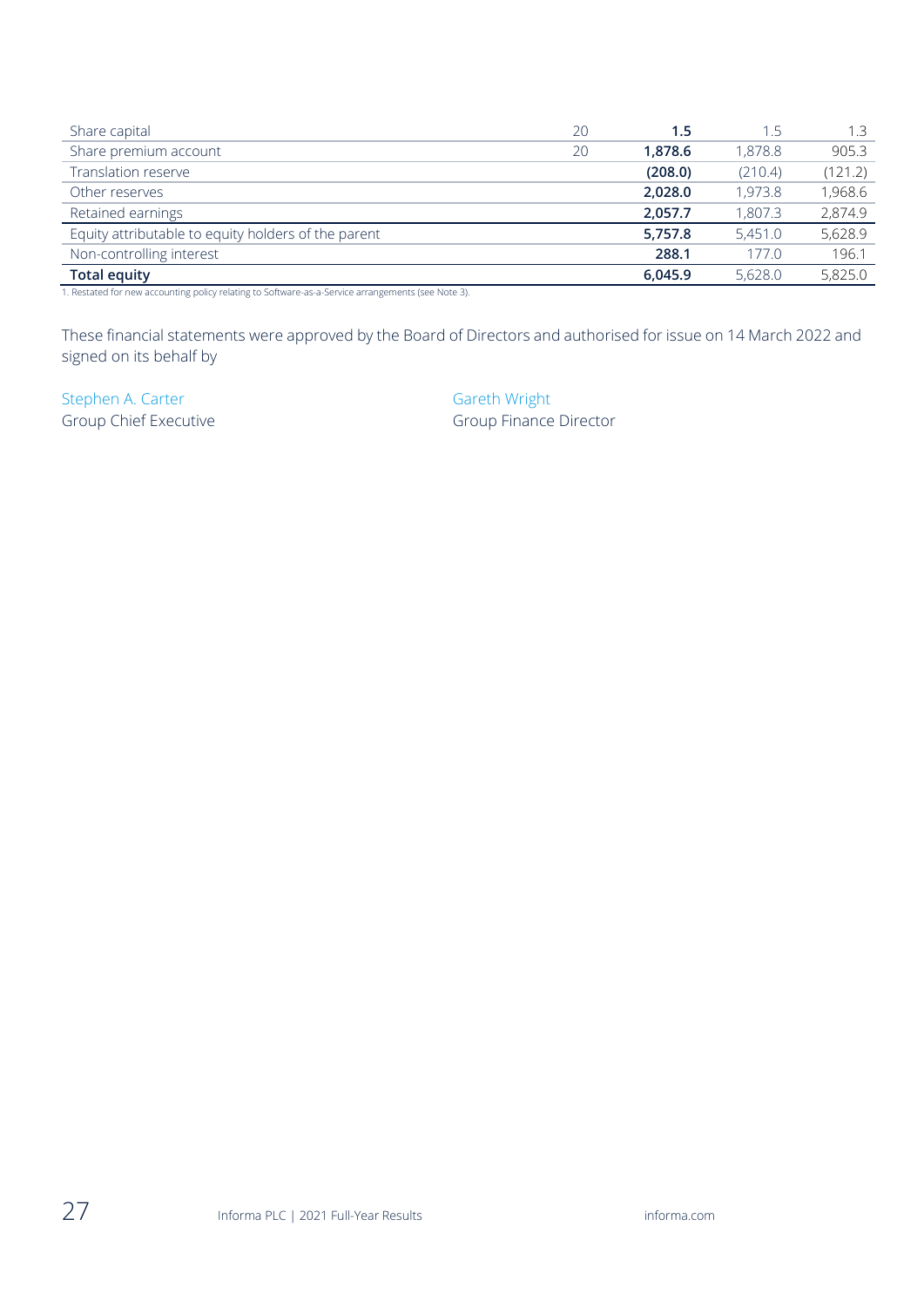# Condensed consolidated Cash Flow Statement

For the Year Ended 31 December 2021

|                                                                  |              | 2021   | 20201      |
|------------------------------------------------------------------|--------------|--------|------------|
|                                                                  | <b>Notes</b> | £m     | fm         |
| <b>Operating activities</b>                                      |              |        |            |
| Cash generated by operations                                     | 19           | 593.2  | 146.6      |
| Income taxes paid                                                |              | (41.6) | (32.9)     |
| Interest paid                                                    |              | (80.0) | (259.7)    |
| Net cash inflow/(outflow) from operating activities              |              | 471.6  | (146.0)    |
| <b>Investing activities</b>                                      |              |        |            |
| Interest received                                                |              | 5.6    | 5.7        |
| Dividends received from investments                              |              | 2.8    |            |
| Purchase of property and equipment                               |              | (6.9)  | (10.7)     |
| Purchase of intangible software assets                           | 14           | (27.3) | (19.8)     |
| Product development costs additions                              | 14           | (14.6) | (11.4)     |
| Purchase of intangibles related to titles, brands and customer   | 14           |        |            |
| relationships                                                    |              | (3.3)  | (7.3)      |
| Acquisition of subsidiaries and operations, net of cash acquired | 15           | (68.2) | (77.3)     |
| Acquisition of investment                                        |              | (7.6)  | (0.9)      |
| Proceeds from disposal of subsidiaries and operations            |              | 280.9  | 10.4       |
| Net cash inflow/(outflow) from investing activities              |              | 161.4  | (111.3)    |
| <b>Financing activities</b>                                      |              |        |            |
| Dividends paid to Shareholders                                   | 11           | ÷,     | (0.2)      |
| Dividends paid to non-controlling interests                      | 11           | (8.6)  | (13.6)     |
| Proceeds from EMTN bond issuance                                 | 17           |        | 788.3      |
| Repayment of loans                                               | 17           | (0.1)  | (61.3)     |
| Repayment of private placement borrowings                        | 17           |        | (1, 227.8) |
| Borrowing fees paid                                              | 17           | (0.5)  | (17.6)     |
|                                                                  |              |        |            |
| Repayment of the principal lease liabilities                     | 17           | (35.6) | (37.1)     |
| Finance lease receipts                                           | 17           | 1.9    | 2.3        |
| Acquisition of non-controlling interests                         | 15           | (1.5)  | (44.9)     |
| Cash outflow from purchase of shares                             |              | (2.5)  | (1.3)      |
| Cash inflow from issue of shares                                 |              | (0.2)  | 973.7      |
| Net cash (outflow)/inflow from financing activities              |              | (47.1) | 360.5      |
| Net increase in cash and cash equivalents                        |              | 585.9  | 103.2      |
| Effect of foreign exchange rate changes                          |              | (0.5)  | 1.1        |
| Cash and cash equivalents at beginning of the year               |              | 299.4  | 195.1      |

1. Restated for new accounting policy relating to Software-as-a-Service arrangements (see Note 3).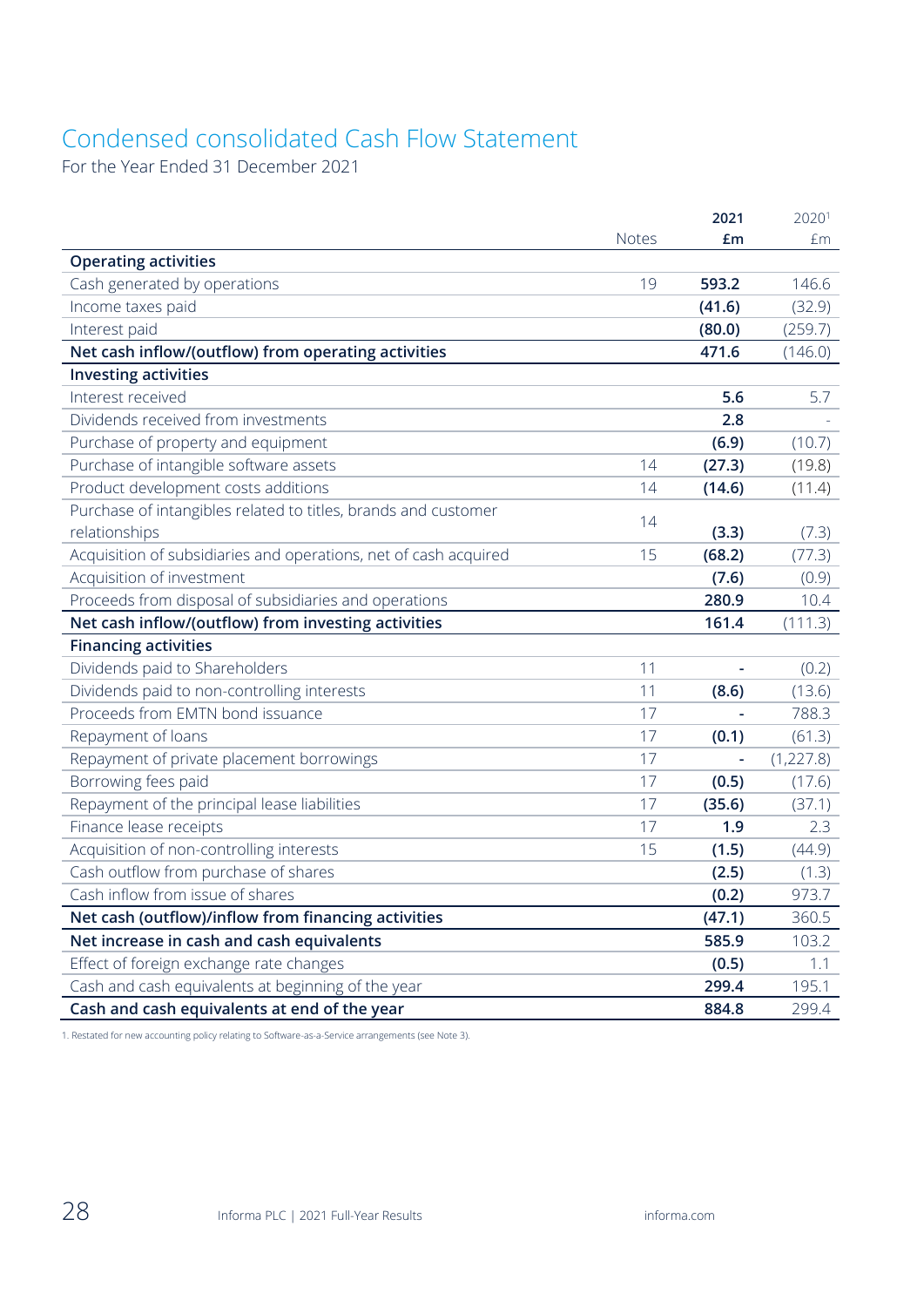# Notes to the Condensed consolidated Financial statements

## **1. General information**

Informa PLC (the Company) is a company incorporated in the United Kingdom under the Companies Act 2006 and is listed on the London Stock Exchange. The Company is a public company limited by shares and is registered in England and Wales with registration number 08860726. The address of the registered office is 5 Howick Place, London SW1P 1WG.

The Consolidated Financial Statements as at 31 December 2021 and for the year then ended comprise those of the Company and its subsidiaries and its interests in joint ventures and associates (together referred to as the Group).

These financial statements are presented in pounds sterling (GBP), which is the currency of the primary economic environment in which the Group operates and the functional currency of the Parent Company, Informa PLC.

## **2. Basis of preparation**

The financial information for the year ended 31 December 2021 does not constitute the statutory financial statements for that year, but is derived from those audited financial statements for the year ended 31 December 2021 which will be published on www.informa.com. While the financial information in these Full Year Results has been prepared in accordance with International Financial Reporting Standards (IFRS), these results do not in isolation contain sufficient information to comply with IFRS. Those financial statements have not yet been delivered to the Registrar of Companies, but include the auditor's report which was unqualified and did not contain a statement under Section 498 (2) or (3) of the Companies Act 2006.

The Directors have considered the Company's ability to be a going concern over the assessment period to June 2023 based on the Group's financial plan, a downside scenario and a reverse stress test case. Under the Group's financial plan, the Group maintains liquidity headroom of more than £1.8bn. For the downside case, the Directors took the Group's financial plan and applied the same three scenarios used in viability modelling. In all cases, the Group maintains liquidity headroom of more than £1.7bn.

For the reverse stress test, the Directors assessed the Group's liquidity position if it had no gross profit between April 2022 and June 2023 and all physical event-related cash collected as at 31 December 2021 was refunded to customers. The Directors believe the assumptions applied in this reverse stress test are extremely remote. However, in this test, the Group still maintains a minimum liquidity headroom of £1.7bn after the cash proceeds from the sale of Pharma Intelligence (see Note 22 for further details).

Based on these results, the Directors believe that the Group is well placed to manage its financing and other business risks satisfactorily. The Directors have been able to form a reasonable expectation that the Group has adequate resources to continue in operation for at least twelve months from the signing date of the Annual Report & Accounts, and therefore consider it appropriate to adopt the going concern basis of accounting in preparing the financial statements.

The Group has no commercial entities in Russia and Belarus and less than 0.1% of 2021 revenues were generated around the world from entities based in Russia or Belarus. As of the date of publication therefore, our assessment is that developments in Ukraine and the broader region are not likely to give rise to a material financial impact, and so this does not alter the going concern conclusion presented.

The accounting policies, significant judgements and key sources of estimation adopted in the preparation of the financial information are consistent with those applied by the Group in its Consolidated Financial Statements for the year ended 31 December 2020, subject to new accounting standards, and are disclosed in full in the audited financial statements for the year ended 31 December 2021 which will be published on [www.informa.com](http://www.informa.com/)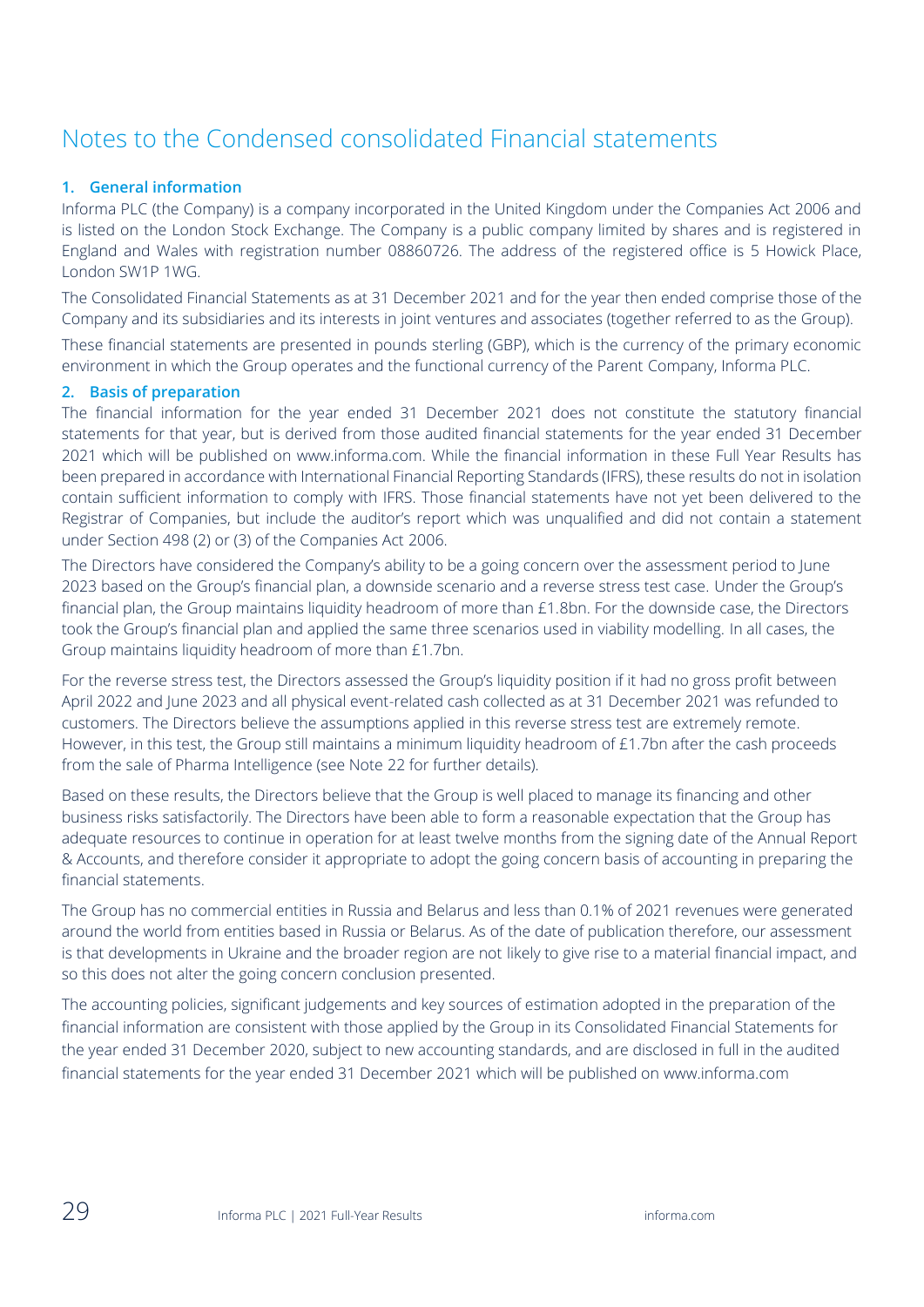#### **3. Restatement**

#### Restatement related to Software-as-a-Service arrangements

The Group has changed its accounting policy in 2021 related to the capitalisation of certain software costs following the IFRIC Interpretation Committee's agenda decision relating to the capitalisation of costs of configuring or customising application software under SaaS arrangements.

The Group's accounting policy has historically been to capitalise costs directly attributable to the configuration and customisation of SaaS arrangements as intangible assets on the Balance Sheet, irrespective of whether the services were performed by the SaaS supplier or a third party. Following the adoption of the IFRIC guidance, SaaS arrangements were identified and assessed to determine if the Group has control of the software with ongoing rights to access the cloud provider's application software beyond the contract period. For those arrangements where we do not have control of the software, the Group derecognised the intangible asset previously capitalised and recognised the costs to configure or customise and the ongoing fees to obtain access to the cloud provider's application software as operating expenses when the services were received.

The implementation of the updated accounting policy gave rise to a restatement in accordance with IAS 8, and IAS 1 (revised) of the comparative year, with a restatement of the 2020 Consolidated Income Statement, Balance Sheet, Cash flow Statement, Statement of Changes in Equity and to the opening reserves as at 1 January 2020 as detailed below. This change led to a £17.2m reduction in intangible assets recognised in the 31 December 2020 Balance Sheet and a £1.2m reduction in profit before tax in the year ended 31 December 2020.

| Consolidated Income Statement for the year ended 31    |            | Impact of   |            |
|--------------------------------------------------------|------------|-------------|------------|
| December 2020                                          | Previously | restatement |            |
|                                                        | Reported   | due to SaaS | Restated   |
|                                                        | Em         | £m          | Em         |
| Revenue                                                | 1,660.8    |             | 1,660.8    |
| Net operating expenses before adjusting items          | (1,393.8)  | (1.2)       | (1,395.0)  |
| Share of results of joint ventures and associates      | 0.8        |             | 0.8        |
| Adjusted operating profit                              | 267.8      | (1.2)       | 266.6      |
| Adjusting items expenses in operating loss             | (1, 148.2) |             | (1, 148.2) |
| Operating loss                                         | (880.4)    | (1.2)       | (881.6)    |
| Loss on disposal of subsidiaries and operations        | (8.4)      |             | (8.4)      |
| Finance income                                         | 15.3       | ÷.          | 15.3       |
| Finance costs                                          | (266.2)    |             | (266.2)    |
| Loss before tax                                        | (1, 139.7) | (1.2)       | (1, 140.9) |
| Tax                                                    | 102.1      | 0.2         | 102.3      |
| Loss for the year                                      | (1,037.6)  | (1.0)       | (1,038.6)  |
| Loss attributable to equity holders of the company     | (1,041.5)  | (1.0)       | (1,042.5)  |
| Adjusted profit attributable to equity holders for the | 140.9      | (1.0)       | 139.9      |
| company                                                |            |             |            |
| Basic earnings per share                               | (73.4)p    |             | (73.4)p    |
| Diluted earnings per share                             | (73.4)p    |             | (73.4)p    |
| Adjusted diluted earnings per share                    | 9.9p       | (0.1)p      | 9.8p       |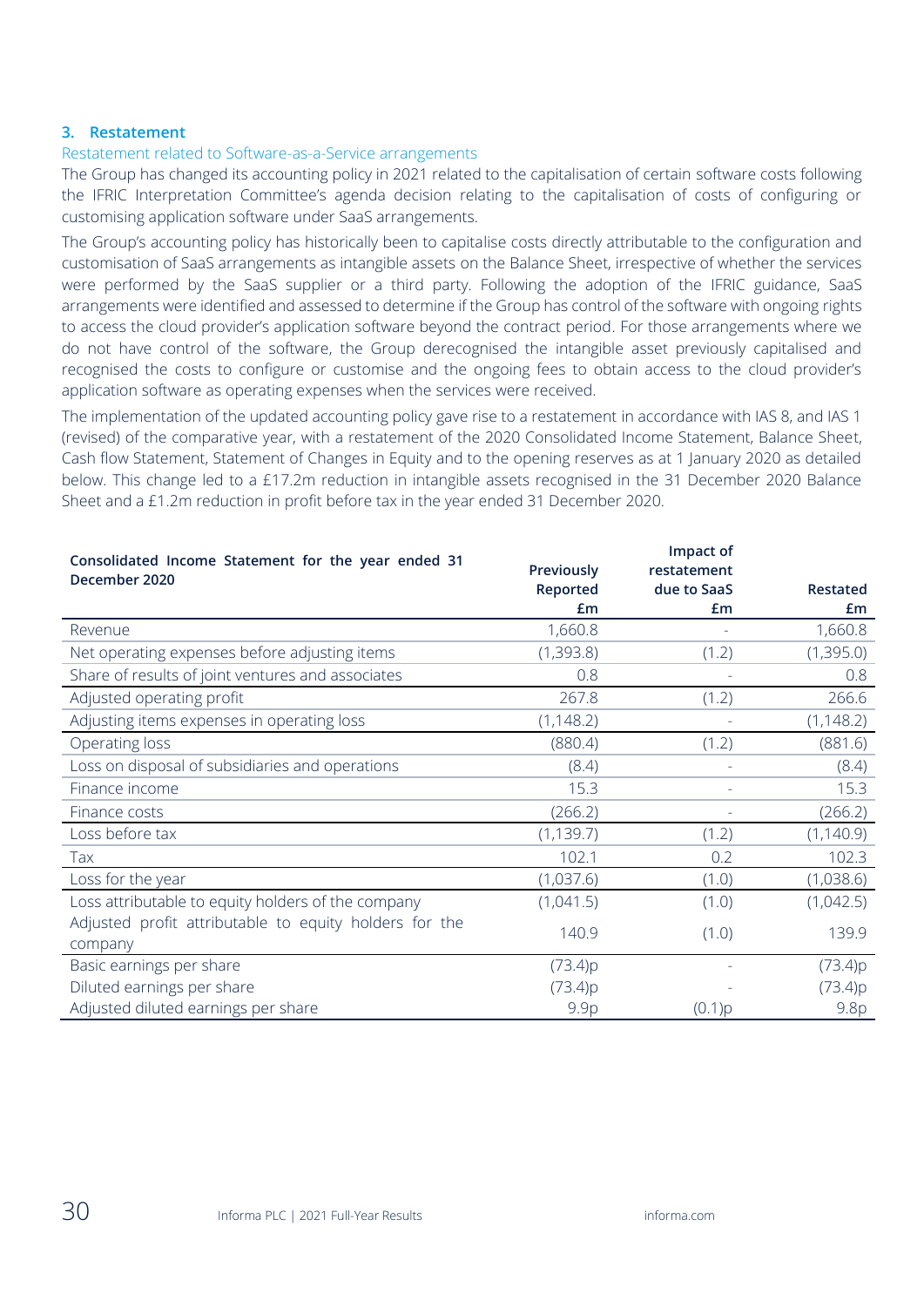| Consolidated statement of changes in equity for the year<br>ended 31 December 2020 | Previously<br>reported total | Impact of<br>restatement due |            |
|------------------------------------------------------------------------------------|------------------------------|------------------------------|------------|
|                                                                                    | equity                       | to SaaS                      | Restated   |
|                                                                                    | £m                           | £m                           | £m         |
| At 1 January 2020                                                                  | 5,838.0                      | (13.0)                       | 5,825.0    |
| Loss for the year                                                                  | (1,037.6)                    | (1.0)                        | (1,038.6)  |
| Exchange gain on translation of foreign operations                                 | (46.2)                       |                              | (46.2)     |
| Exchange loss on net investment hedge                                              | (13.0)                       |                              | (13.0)     |
| Loss arising on derivative hedges                                                  | (41.8)                       | $\overline{\phantom{a}}$     | (41.8)     |
| Actuarial loss on defined benefit pension schemes                                  | (47.6)                       |                              | (47.6)     |
| Tax relating to components of other comprehensive                                  |                              |                              |            |
| income                                                                             | 20.2                         |                              | 20.2       |
| Total comprehensive expense for the year                                           | (1, 166.0)                   | (1.0)                        | (1, 167.0) |
| Dividends to non-controlling interests                                             | (13.6)                       |                              | (13.6)     |
| Share award expense                                                                | 11.2                         |                              | 11.2       |
| Issue of share capital                                                             | 973.7                        |                              | 973.7      |
| Own shares purchased                                                               | (1.3)                        |                              | (1.3)      |
| At 31 December 2020                                                                | 5,642.0                      | (14.0)                       | 5,628.0    |

| Consolidated balance sheet as at 31 December 2020   | Previously<br>Reported | Impact of<br>restatement<br>due to SaaS | Restatement<br>of hedging<br>reserve | Restated  |
|-----------------------------------------------------|------------------------|-----------------------------------------|--------------------------------------|-----------|
|                                                     | £m                     | Em                                      | £m                                   | £m        |
| Other intangible assets                             | 3,094.5                | (17.2)                                  |                                      | 3,077.3   |
| Deferred tax assets                                 | 8.4                    | 2.8                                     | ä,                                   | 11.2      |
| Other non-current assets                            | 5,934.1                |                                         |                                      | 5,934.1   |
| Non-current assets                                  | 9,037.0                | (14.4)                                  |                                      | 9,022.6   |
| Current assets                                      | 695.2                  | $\overline{\phantom{a}}$                | u,                                   | 695.2     |
| Total assets                                        | 9,732.2                | (14.4)                                  |                                      | 9,717.8   |
| Current liabilities                                 | (1,200.6)              | $\sim$                                  |                                      | (1,200.6) |
| Non-current deferred tax liabilities                | (406.4)                | 0.4                                     | $\overline{\phantom{a}}$             | (406.0)   |
| Other non-current liabilities                       | (2,483.2)              |                                         |                                      | (2,483.2) |
| <b>Total liabilities</b>                            | (4,090.2)              | 0.4                                     |                                      | (4,089.8) |
| Net assets                                          | 5,642.0                | (14.0)                                  | ä,                                   | 5,628.0   |
| Share capital                                       | 1.5                    | $\sim$                                  |                                      | 1.5       |
| Share Premium                                       | 1,878.8                |                                         |                                      | 1,878.8   |
| Translation reserve                                 | (206.2)                | $\equiv$                                | (4.2)                                | (210.4)   |
| Other reserve                                       | 1,969.6                | $\sim$                                  | 4.2                                  | 1,973.8   |
| Retained earnings                                   | 1,821.3                | (14.0)                                  |                                      | 1,807.3   |
| Equity attributable to equity holders of the parent | 5,465.0                | (14.0)                                  | ÷.                                   | 5,451.0   |
| Non-controlling interest                            | 177.0                  |                                         | $\equiv$                             | 177.0     |
| <b>Total equity</b>                                 | 5,642.0                | (14.0)                                  |                                      | 5,628.0   |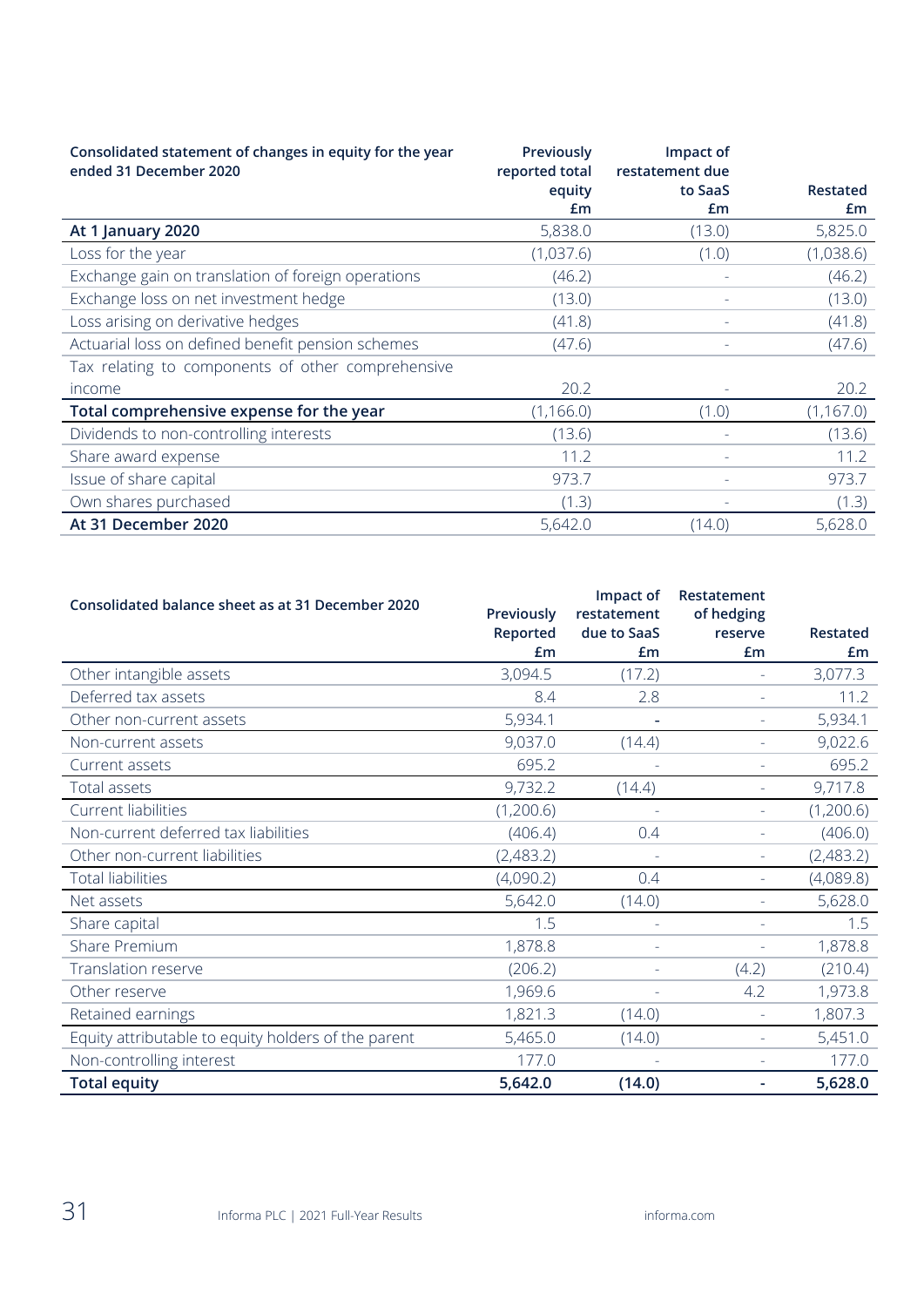Following a review of amounts relating to the Group's cash flow and cost of hedging an amount of £4.0m has been reclassified from translation reserves to other reserves to make these separately identifiable as at 1 January 2020 as well as the SaaS restatement.

#### **Consolidated cash flow statement for the year ended 31 December 2020**

|                                                    |            | Impact of   |          |
|----------------------------------------------------|------------|-------------|----------|
|                                                    | Previously | restatement |          |
|                                                    | Reported   | due to SaaS | Restated |
|                                                    | £m         | £m          | £m       |
| Operating activities                               |            |             |          |
| Cash generated by operations                       | 153.1      | (6.5)       | 146.6    |
| Income taxes paid                                  | (32.9)     |             | (32.9)   |
| Interest paid                                      | (259.7)    |             | (259.7)  |
| Net cash outflow from operating activities         | (139.5)    | (6.5)       | (146.0)  |
| Purchase of intangible software assets             | (23.8)     | 4.0         | (19.8)   |
| Product development cost additions                 | (13.9)     | 2.5         | (11.4)   |
| Net cash outflow from other investing activities   | (80.1)     |             | (80.1)   |
| Net cash inflow from financing activities          | 360.5      |             | 360.5    |
| Net increase in cash and cash equivalents          | 103.2      |             | 103.2    |
| Effect of foreign exchange rate changes            | 1.1        |             | 1.1      |
| Cash and cash equivalents at beginning of the year | 195.1      |             | 195.1    |
| Cash and cash equivalents at end of the year       | 299.4      |             | 299.4    |

| Consolidated balance sheet as at 1 January 2020     | Previously<br>Reported <sup>1</sup> | Impact of<br>restatement<br>due to SaaS | Restatement<br>of hedging<br>reserve | <b>Restated</b> |
|-----------------------------------------------------|-------------------------------------|-----------------------------------------|--------------------------------------|-----------------|
|                                                     | Em                                  | Em                                      | £m                                   | £m              |
| Other intangible assets                             | 3,437.4                             | (16.0)                                  | $\equiv$                             | 3,421.4         |
| Deferred tax assets                                 | 6.7                                 | 2.7                                     | $\bar{a}$                            | 9.4             |
| Other non-current assets                            | 6,557.3                             |                                         |                                      | 6,557.3         |
| Non-current assets                                  | 10,001.4                            | (13.3)                                  | L,                                   | 9,988.1         |
| Current assets                                      | 721.9                               |                                         | $\overline{\phantom{a}}$             | 721.9           |
| Total assets                                        | 10,723.3                            | (13.3)                                  | $\bar{a}$                            | 10,710.0        |
| Current liabilities                                 | (1,584.6)                           |                                         |                                      | (1,584.6)       |
| Non-current deferred tax liabilities                | (540.4)                             | 0.3                                     | $\overline{\phantom{a}}$             | (540.1)         |
| Other non-current liabilities                       | (2,760.3)                           |                                         |                                      | (2,760.3)       |
| <b>Total liabilities</b>                            | (4,885.3)                           | 0.3                                     |                                      | (4,885.0)       |
| Net assets                                          | 5,838.0                             | (13.0)                                  | L,                                   | 5,825.0         |
| Share capital                                       | 1.3                                 |                                         |                                      | 1.3             |
| Share Premium                                       | 905.3                               | $\overline{\phantom{a}}$                | $\equiv$                             | 905.3           |
| <b>Translation reserve</b>                          | (117.2)                             | ÷.                                      | (4.0)                                | (121.2)         |
| Other reserve                                       | 1,964.6                             |                                         | 4.0                                  | 1,968.6         |
| Retained earnings                                   | 2,887.9                             | (13.0)                                  | Ξ                                    | 2,874.9         |
| Equity attributable to equity holders of the parent | 5,641.9                             | (13.0)                                  | $\bar{a}$                            | 5,628.9         |
| Non-controlling interest                            | 196.1                               |                                         |                                      | 196.1           |
| <b>Total equity</b>                                 | 5,838.0                             | (13.0)                                  | ۰                                    | 5,825.0         |

1. Previously reported amounts at 1 January 2020 are taken from amounts reported in the consolidated balance sheet at 31 December 2019 shown in the comparator amounts in the Informa financial statements for the year ended 31 December 2020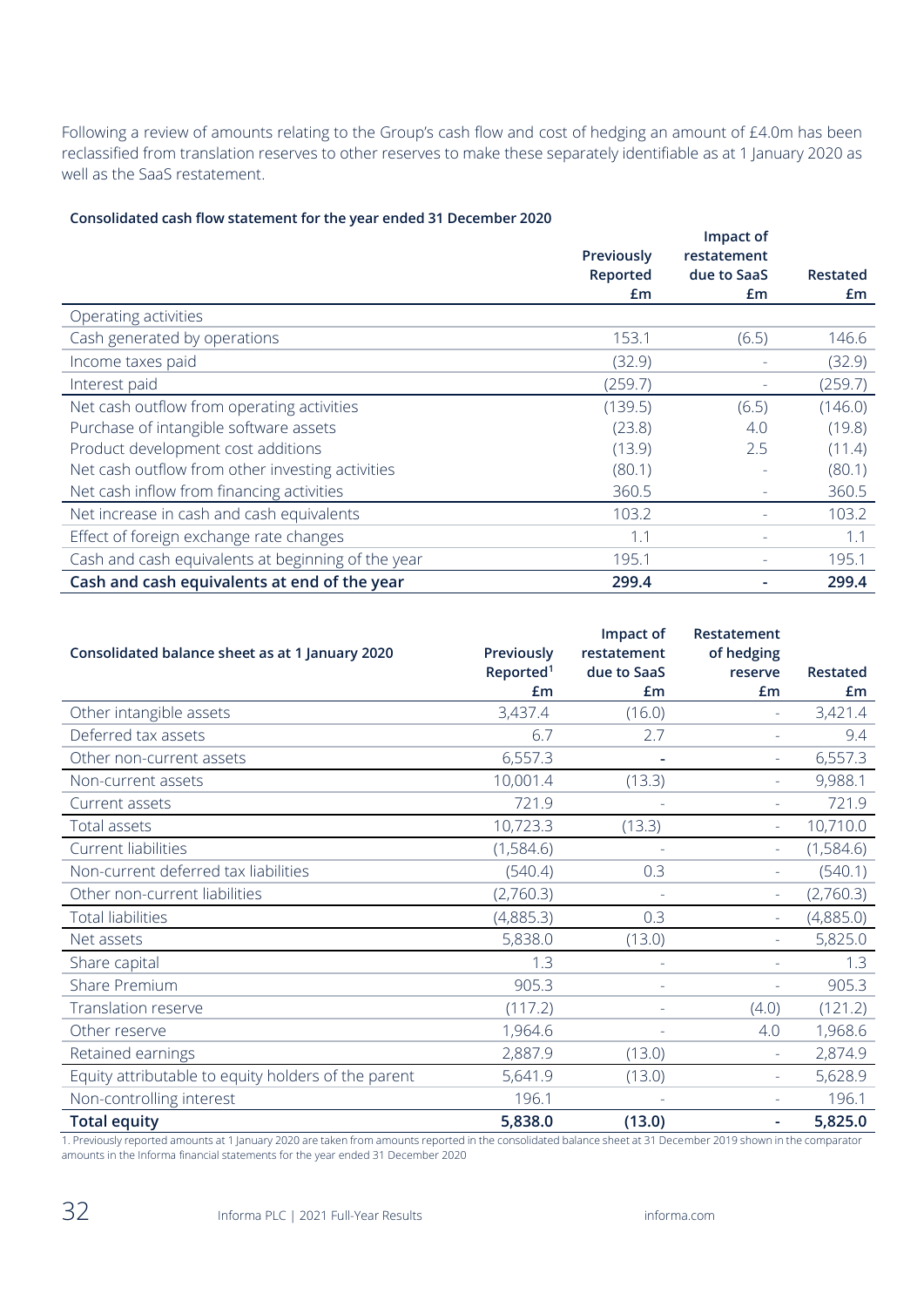#### Restatement of 2020 operating segments and revenue by type

The operating segments results for the year ended 31 December 2020 were restated to reflect the impact of SaaS and also restated to reflect the organisational moves of certain businesses between operating segments.

2020 revenue by type disclosure has been restated to align revenue types with 2021 following the refinement to the classification. See below for amounts previously reported.

Revenue by type – previously reported year ended 31 December 2020

|                                    | <b>Informa</b><br><b>Markets</b> | <b>Informa</b><br>Connect | <b>Informa</b><br>Tech | <b>Informa</b><br>Intelligence | Taylor &<br><b>Francis</b> | <b>Total</b> |
|------------------------------------|----------------------------------|---------------------------|------------------------|--------------------------------|----------------------------|--------------|
|                                    | £m                               | £m                        | £m                     | £m                             | £m                         | £m           |
| Exhibitor                          | 359.1                            | 21.6                      | 12.2                   | $\overline{\phantom{a}}$       | ۰                          | 392.9        |
| Subscriptions                      | 26.1                             | 1.6                       | 59.3                   | 279.4                          | 316.2                      | 682.6        |
| Transactional sales                | 12.9                             | 4.1                       | 30.5                   | 13.1                           | 239.2                      | 299.8        |
| Attendee                           | 26.7                             | 54.7                      | 17.3                   | 0.2                            | $\overline{\phantom{a}}$   | 98.9         |
| Marketing and advertising services | 77.1                             | 14.7                      | 21.0                   | 11.7                           | 0.6                        | 125.1        |
| Sponsorship                        | 22.5                             | 27.5                      | 10.6                   | 0.9                            | $\overline{\phantom{a}}$   | 61.5         |
| Total                              | 524.4                            | 124.2                     | 150.9                  | 305.3                          | 556.0                      | 1,660.8      |

# **4. Revenue**

An analysis of the Group's revenue by type is set out below.

#### Year ended 31 December 2021

|                                    | <b>Informa</b><br><b>Markets</b> | <b>Informa</b><br>Connect | <b>Informa</b><br>Tech | <b>Informa</b><br>Intelligence | Taylor &<br><b>Francis</b> | <b>Total</b> |
|------------------------------------|----------------------------------|---------------------------|------------------------|--------------------------------|----------------------------|--------------|
|                                    | £m                               | £m                        | £m                     | £m                             | £m                         | £m           |
| Exhibitor                          | 435.8                            | 14.1                      | 18.7                   | $\overline{\phantom{a}}$       | ٠                          | 468.6        |
| Subscriptions                      | 24.8                             | 0.9                       | 51.6                   | 304.1                          | 307.1                      | 688.5        |
| <b>Transactional sales</b>         | 10.7                             | 6.3                       | 28.6                   | 26.1                           | 237.6                      | 309.3        |
| Attendee                           | 30.7                             | 57.4                      | 19.7                   | 0.3                            | ٠                          | 108.1        |
| Marketing and advertising services | 64.9                             | 15.7                      | 25.6                   | 17.2                           | 0.7                        | 124.1        |
| Sponsorship                        | 41.6                             | 36.2                      | 21.7                   | 0.6                            | $\overline{\phantom{a}}$   | 100.1        |
| <b>Total</b>                       | 608.5                            | 130.6                     | 165.9                  | 348.3                          | 545.4                      | 1,798.7      |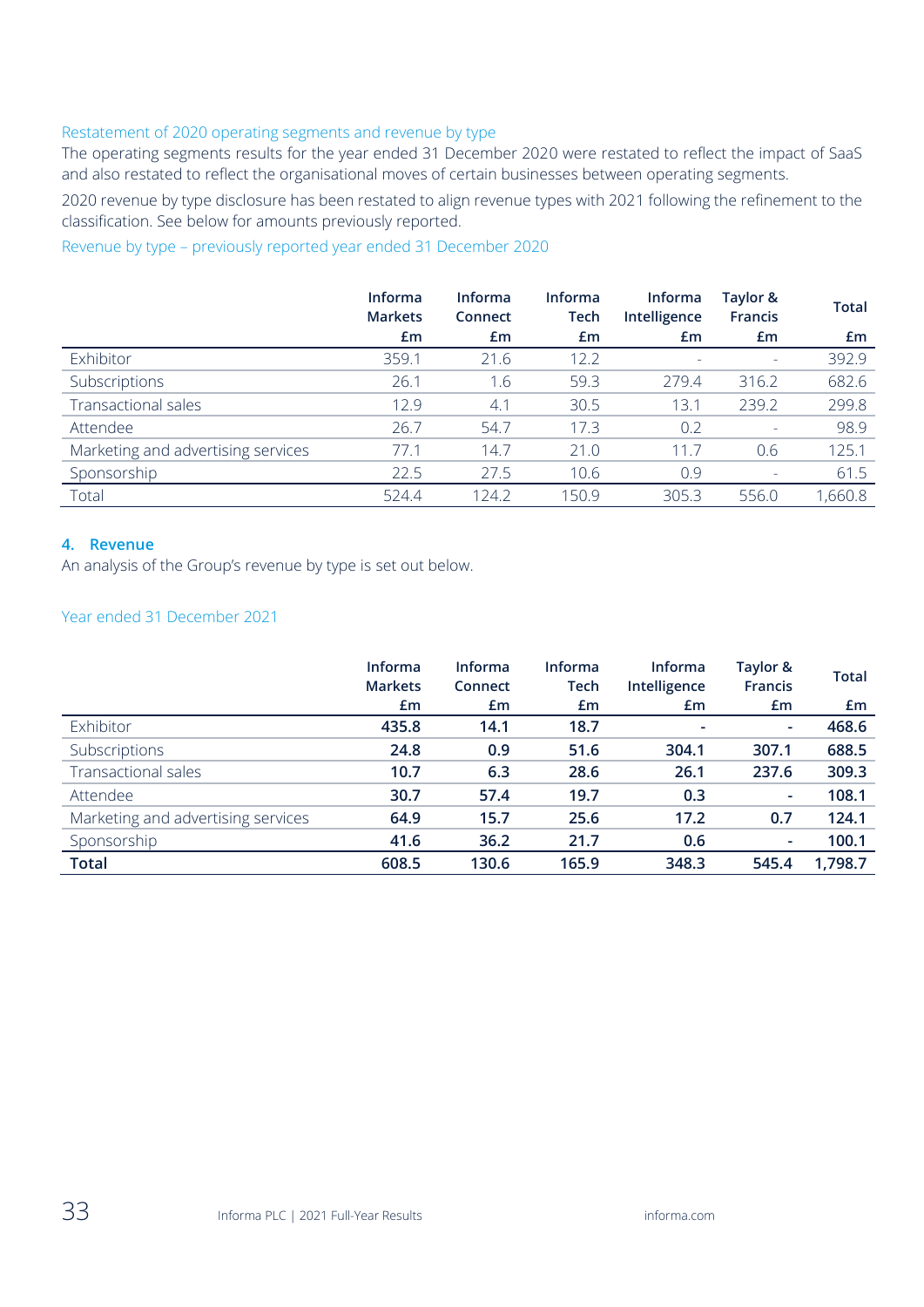#### Year ended 31 December 2020<sup>1</sup>

|                                    | Informa<br>Markets | Informa<br>Connect | Informa<br>Tech | Informa<br>Intelligence | Taylor &<br>Francis      | Total  |
|------------------------------------|--------------------|--------------------|-----------------|-------------------------|--------------------------|--------|
|                                    | £m                 | £m                 | £m              | £m                      | Em                       | £m     |
| Exhibitor                          | 358.2              | 21.6               | 13.1            |                         |                          | 392.9  |
| Subscriptions                      | 26.1               | 1.6                | 59.3            | 279.4                   | 316.2                    | 682.6  |
| <b>Transactional sales</b>         | 12.9               | 4.1                | 30.5            | 13.1                    | 239.2                    | 299.8  |
| Attendee                           | 26.7               | 54.7               | 17.3            | 0.2                     | $\overline{\phantom{a}}$ | 98.9   |
| Marketing and advertising services | 77.1               | 14.7               | 21.0            | 11.7                    | 0.6                      | 125.1  |
| Sponsorship                        | 22.5               | 27.5               | 10.6            | 0.9                     | $\equiv$                 | 61.5   |
| Total                              | 523.5              | 124.2              | 151.8           | 305.3                   | 556.0                    | ,660.8 |

1. Restated for restructure of operating segments and alignment of revenue types across the Group (see Note 3). Previously reported revenue is detailed below.

#### **5. Business segments**

The Group has identified reportable segments based on financial information used by the Directors in allocating resources and making strategic decisions. We consider the chief operating decision maker to be the Executive Directors.

The Group's five identified reportable segments under IFRS 8 Operating Segments are as described in the Strategic Report. There is no difference between the Group's operating segments and the Group's reportable segments.

#### Segment revenue and results

The Group's primary internal Income Statement performance measures for business segments are revenue and adjusted operating profit. A reconciliation of adjusted operating profit to statutory operating profit and profit before tax is provided below: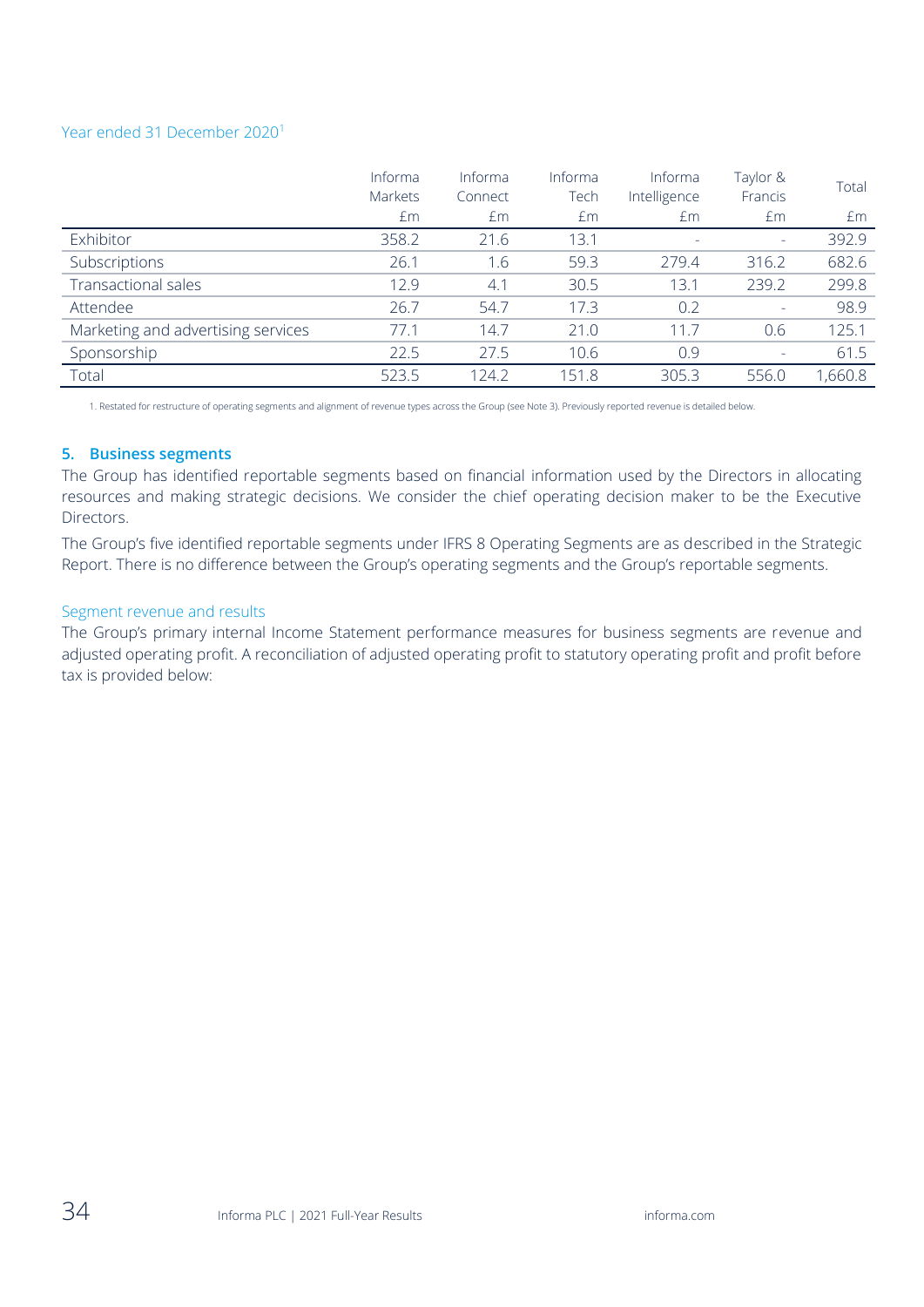# Year ended 31 December 2021

|                                                                            | Informa<br><b>Markets</b> | Informa<br>Connect | Informa<br><b>Tech</b> | Informa<br>Intelligence | Taylor &<br><b>Francis</b> | <b>Total</b> |
|----------------------------------------------------------------------------|---------------------------|--------------------|------------------------|-------------------------|----------------------------|--------------|
|                                                                            | £m                        | £m                 | £m                     | £m                      | £m                         | £m           |
| Revenue                                                                    | 608.5                     | 130.6              | 165.9                  | 348.3                   | 545.4                      | 1,798.7      |
| Adjusted operating profit/(loss) before<br>joint ventures and associates   | 64.4                      | (4.1)              | 11.2                   | 109.8                   | 204.1                      | 385.4        |
| Share of adjusted results of joint<br>ventures and associates <sup>1</sup> | 3.0                       |                    |                        |                         |                            | 3.0          |
| Adjusted operating profit/(loss)                                           | 67.4                      | (4.1)              | 11.2                   | 109.8                   | 204.1                      | 388.4        |
| Intangible asset amortisation (Note<br>$14)^2$                             | (167.4)                   | (13.7)             | (18.6)                 | (18.5)                  | (50.2)                     | (268.4)      |
| Impairment - acquisition-related<br>intangibles                            | (7.8)                     | (0.1)              |                        |                         |                            | (7.9)        |
| Impairment - IFRS 16 right of use<br>assets                                | (1.6)                     | (0.1)              | (3.3)                  | (5.5)                   | (1.3)                      | (11.8)       |
| Impairment - property and<br>equipment                                     | (0.4)                     | (0.1)              | (1.7)                  | (2.0)                   | (0.2)                      | (4.4)        |
| Acquisition and integration costs<br>(Note 7)                              | (4.9)                     | (0.7)              | (1.9)                  | (4.2)                   | (0.2)                      | (11.9)       |
| Restructuring and reorganisation<br>costs (Note 7)                         | 1.9                       | 1.1                | (4.5)                  | (5.3)                   | 0.6                        | (6.2)        |
| One-off insurance credits associated<br>with COVID-19                      | 23.6                      |                    |                        |                         |                            | 23.6         |
| Onerous contracts and one-off costs<br>associated with COVID-19 (Note 7)   | (7.8)                     | (1.5)              | (0.4)                  |                         |                            | (9.7)        |
| Subsequent remeasurement of<br>contingent consideration (Note 7)           | 0.8                       | $\blacksquare$     | (0.6)                  | (4.4)                   |                            | (4.2)        |
| <b>VAT Credits</b>                                                         | 6.3                       |                    |                        |                         |                            | 6.3          |
| <b>Operating profit/(loss)</b>                                             | (89.9)                    | (19.2)             | (19.8)                 | 69.9                    | 152.8                      | 93.8         |
| Profit on disposal of businesses (Note<br>16)                              |                           |                    |                        |                         |                            | 111.1        |
| Finance income (Note 8)                                                    |                           |                    |                        |                         |                            | 5.7          |
| Finance costs (Note 9)                                                     |                           |                    |                        |                         |                            | (73.5)       |
| Profit before tax                                                          |                           |                    |                        |                         |                            | 137.1        |

1. Adjusted operating profit before joint ventures and associates included the following amounts for depreciation and other amortisation: £32.0m for Informa Markets, £6.5m for Informa Connect, £3.0m for Informa Tech, £19.8m for Informa Intelligence, and £16.3m for Taylor & Francis

2. Excludes acquired intangible product development and software amortisation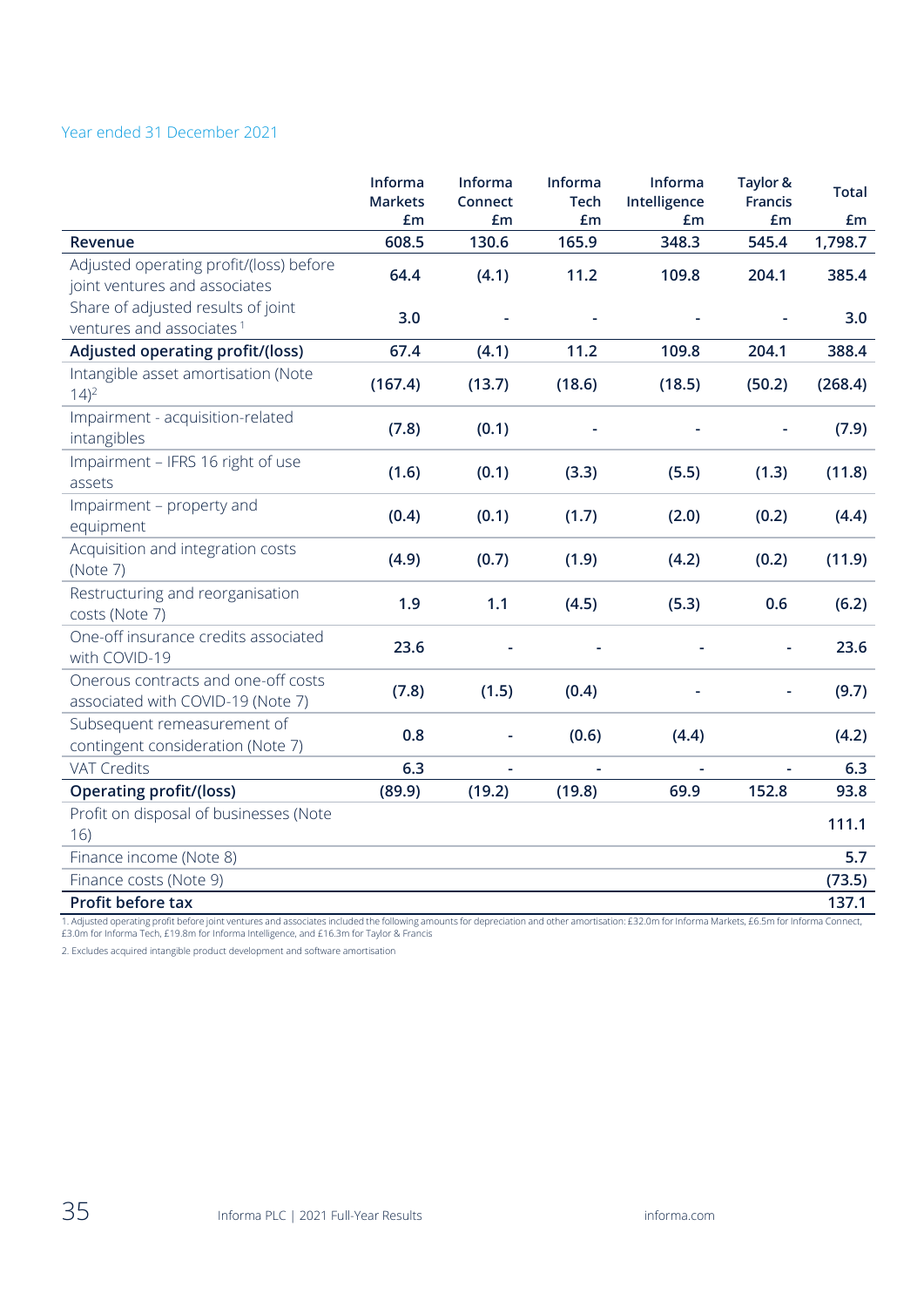#### Year ended 31 December 2020 (restated)<sup>3</sup>

|                                                                                | Informa       | Informa       | Informa    | Informa             | Taylor &       | Total      |
|--------------------------------------------------------------------------------|---------------|---------------|------------|---------------------|----------------|------------|
|                                                                                | Markets<br>£m | Connect<br>£m | Tech<br>£m | Intelligence<br>£m  | Francis<br>£m  | £m         |
| <b>Revenue</b>                                                                 | 523.5         | 124.2         | 151.8      | 305.3               | 556.0          | 1,660.8    |
| Adjusted operating profit before joint<br>ventures and associates <sup>1</sup> | (25.0)        | (24.2)        | (2.8)      | 103.6               | 214.2          | 265.8      |
| Share of adjusted results of joint<br>ventures and associates                  | 0.4           | 0.4           |            |                     |                | 0.8        |
| Adjusted operating (loss)/profit                                               | (24.6)        | (23.8)        | (2.8)      | 103.6               | 214.2          | 266.6      |
| Intangible asset amortisation (Note 14)<br>$\mathcal{P}$                       | (185.7)       | (16.8)        | (20.7)     | (16.6)              | (52.0)         | (291.8)    |
| Impairment - goodwill (Note 13)                                                | (231.1)       | (105.9)       | (255.9)    | $\bar{\phantom{a}}$ | $\blacksquare$ | (592.9)    |
| Impairment - acquisition-related<br>intangibles                                | (24.1)        | (4.5)         | (6.2)      | (2.7)               | (1.0)          | (38.5)     |
| Impairment - IFRS 16 right of use<br>assets                                    | (15.0)        | (5.3)         | (2.5)      | (7.0)               | (6.3)          | (36.1)     |
| Impairment - property and equipment                                            | (4.2)         | (1.3)         | (0.8)      | (1.0)               | (1.5)          | (8.8)      |
| Impairment - external investments                                              |               | (2.5)         |            | (1.4)               |                | (3.9)      |
| Acquisition and integration costs (Note<br>7)                                  | (24.9)        | (1.6)         | (17.3)     | (4.3)               | (1.0)          | (49.1)     |
| Restructuring and reorganisation costs<br>(Note 7)                             | (39.5)        | (11.7)        | (11.8)     | (6.5)               | (8.1)          | (77.6)     |
| Onerous contracts and one-off costs<br>associated with COVID-19 (Note 7)       | (46.3)        | (3.3)         | (2.9)      | (0.1)               |                | (52.6)     |
| Subsequent remeasurement of<br>contingent consideration (Note 7)               | (0.9)         | 0.7           | 3.3        |                     |                | 3.1        |
| <b>Operating (loss)/profit</b>                                                 | (596.3)       | (176.0)       | (317.6)    | 64.0                | 144.3          | (881.6)    |
| Loss on disposal of businesses (Note<br>16)                                    |               |               |            |                     |                | (8.4)      |
| Finance income (Note 8)                                                        |               |               |            |                     |                | 15.3       |
| Finance costs (Note 9)                                                         |               |               |            |                     |                | (266.2)    |
| Loss before tax                                                                |               |               |            |                     |                | (1, 140.9) |

1. Adjusted operating profit before joint ventures and associates included the following amounts for depreciation and other amortisation: £37.3m for Informa Markets, £8.0m for Informa Connect, £3.5m for Informa Tech, £17.6m for Informa Intelligence, and £16.5m for Taylor & Francis

2. Excludes acquired intangible product development and software amortisation

3. Restated for restructure of operating segments and for SaaS (see Note 3)

The accounting policies of the reportable segments are the same as the Group's accounting policies. Adjusted operating results by operating segment is the measure reported to the Directors for the purpose of resource allocation and assessment of segment performance. Finance costs and finance income are not allocated to segments, as this type of activity is driven by the central Treasury function, which manages the cash positions of the Group.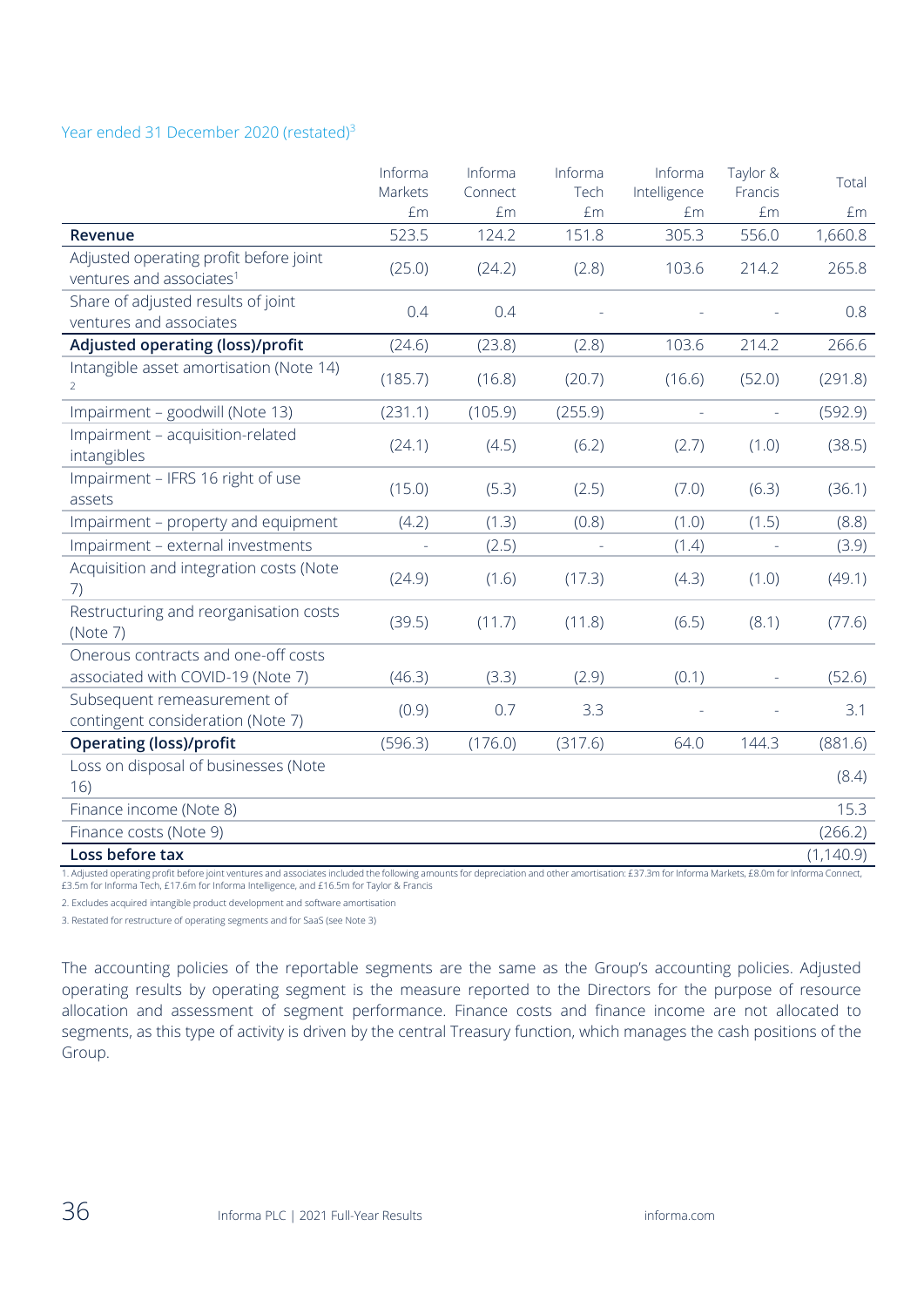#### Segment assets

|                             | 31<br>December<br>2021 | 31 December<br>2020 <sup>1</sup> |
|-----------------------------|------------------------|----------------------------------|
|                             | £m                     | £m                               |
| Informa Markets             | 5,992.3                | 6,144.8                          |
| Informa Connect             | 463.4                  | 484.6                            |
| Informa Tech                | 827.5                  | 765.1                            |
| Informa Intelligence        | 1,090.4                | 989.3                            |
| Taylor & Francis            | 911.5                  | 964.5                            |
| <b>Total segment assets</b> | 9,285.1                | 9,348.3                          |
| Unallocated assets          | 912.5                  | 369.5                            |
| <b>Total assets</b>         | 10,197.6               | 9,717.8                          |

1. Restated for SaaS (see Note 3)

For the purpose of monitoring segment performance and allocating resources between segments, the Group monitors the non-current tangible, intangible and financial assets attributable to each segment. All assets are allocated to reportable segments except for certain centrally held balances, including cash, some intangible software assets relating to Group infrastructure, balances receivable from businesses sold and taxation (current and deferred). Assets used jointly by reportable segments are allocated on the basis of the revenues earned by individual reportable segments.

#### Geographic information

The Group's revenue by location of customer and information about its segment assets by geographic location are detailed below:

|                           |         |         |         | Segment non-current |
|---------------------------|---------|---------|---------|---------------------|
|                           | Revenue |         |         | assets              |
|                           | 2021    | 2020    | 2021    | 2020 <sup>1</sup>   |
|                           | £m      | £m      | £m      | £m                  |
| UK                        | 135.7   | 138.9   | 2,121.8 | 2,262.8             |
| <b>Continental Europe</b> | 272.3   | 174.3   | 946.9   | 1,019.2             |
| North America             | 905.4   | 846.3   | 3,931.1 | 3,765.5             |
| China                     | 225.2   | 213.6   | 1,740.3 | 1,740.4             |
| Rest of world             | 260.1   | 287.7   | 164.9   | 178.9               |
|                           | 1798.7  | 1,660.8 | 8,905.0 | 8,966.8             |

1. Non-current amounts exclude financial instruments, deferred tax assets and retirement benefit surplus

2. Restated for SaaS (see Note 3)

No individual customer contributed more than 10% of the Group's revenue in either 2021 or 2020.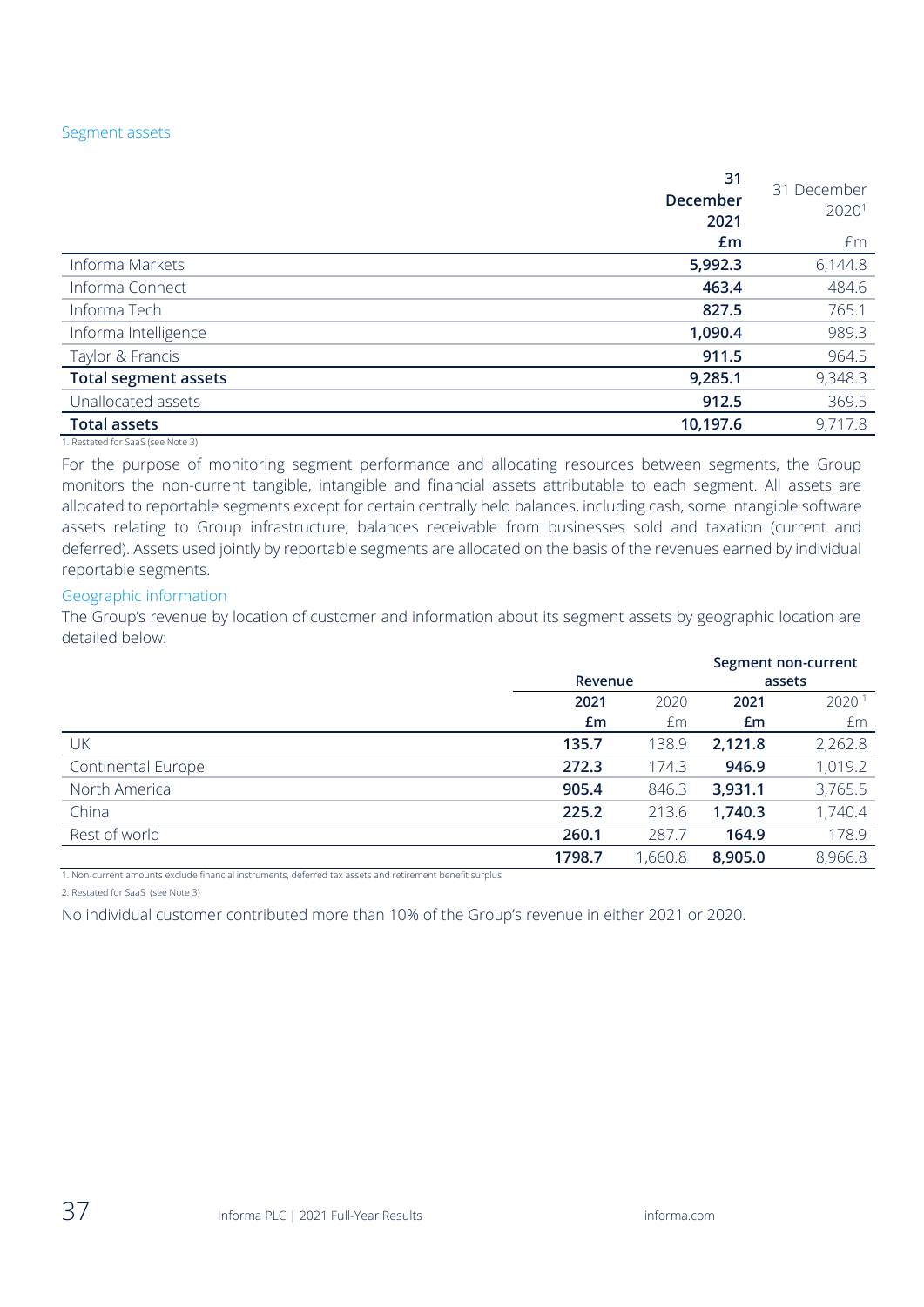## **6. Operating profit**

Operating profit has been arrived at after charging/(crediting):

|                                                                                         | Notes          | Adjusted<br>results<br>2021<br>£m | Adjusting<br>items<br>2021<br>£m | Statutory<br>results<br>2021<br>£m | Adjusted<br>results <sup>1</sup><br>2020<br>£m | Adjusting<br>items<br>2020<br>£m | Statutory<br>results <sup>1</sup><br>2020<br>£m |
|-----------------------------------------------------------------------------------------|----------------|-----------------------------------|----------------------------------|------------------------------------|------------------------------------------------|----------------------------------|-------------------------------------------------|
| Cost of sales (excluding staff<br>costs, depreciation and COVID<br>adjusting items)     |                | 564.6                             | $\frac{1}{2}$                    | 564.6                              | 527.3                                          |                                  | 527.3                                           |
| Staff costs (excluding adjusting<br>items)                                              |                | 646.7                             |                                  | 646.7                              | 634.8                                          |                                  | 634.8                                           |
| Amortisation of other intangible<br>assets                                              | 14             | 40.6                              | 268.4                            | 309.0                              | 35.8                                           | 291.8                            | 327.6                                           |
| Impairment - goodwill                                                                   | 7              | ÷                                 | $\overline{\phantom{a}}$         | ÷                                  | $\omega$                                       | 592.9                            | 592.9                                           |
| Impairment - acquisition-<br>related intangibles                                        | $\overline{7}$ |                                   | 7.9                              | 7.9                                |                                                | 38.5                             | 38.5                                            |
| Impairment - IFRS 16 right of<br>use assets                                             | $\overline{7}$ | L,                                | 11.8                             | 11.8                               |                                                | 36.1                             | 36.1                                            |
| Impairment - property and<br>equipment                                                  |                |                                   | 4.4                              | 4.4                                |                                                | 8.8                              | 8.8                                             |
| Impairment - investments                                                                | $\overline{7}$ | ÷                                 | $\overline{\phantom{a}}$         | $\overline{\phantom{a}}$           |                                                | 3.9                              | 3.9                                             |
| Depreciation - property and<br>equipment                                                |                | 12.7                              | $\overline{\phantom{a}}$         | 12.7                               | 16.8                                           |                                  | 16.8                                            |
| Depreciation - IFRS 16 right of<br>use assets                                           |                | 24.2                              |                                  | 24.2                               | 30.3                                           |                                  | 30.3                                            |
| Acquisition-related costs                                                               | $\overline{7}$ | L,                                | 3.3                              | 3.3                                | $\equiv$                                       | 2.8                              | 2.8                                             |
| Integration-related costs                                                               | $\overline{7}$ | $\overline{\phantom{0}}$          | 8.6                              | 8.6                                | $\overline{\phantom{a}}$                       | 46.3                             | 46.3                                            |
| Restructuring and<br>reorganisation costs                                               | $\overline{7}$ |                                   | 6.2                              | 6.2                                |                                                | 77.6                             | 77.6                                            |
| One-off insurance credits<br>associated with COVID-19                                   |                |                                   | (23.6)                           | (23.6)                             |                                                |                                  |                                                 |
| Onerous contracts and one-off<br>costs associated with COVID-19                         | $\overline{7}$ |                                   | 9.7                              | 9.7                                |                                                | 52.6                             | 52.6                                            |
| Subsequent remeasurement of<br>contingent consideration                                 | $\overline{7}$ |                                   | 4.2                              | 4.2                                |                                                | (3.1)                            | (3.1)                                           |
| VAT credits                                                                             | $\overline{7}$ | ÷,                                | (6.3)                            | (6.3)                              | $\equiv$                                       | $\equiv$                         |                                                 |
| Net foreign exchange gain                                                               |                | (0.4)                             |                                  | (0.4)                              | (3.1)                                          |                                  | (3.1)                                           |
| Auditor's remuneration for audit<br>services                                            |                | 3.8                               | $\overline{\phantom{0}}$         | 3.8                                | 3.2                                            |                                  | 3.2                                             |
| Other operating expenses                                                                |                | 121.1                             | $\overline{\phantom{a}}$         | 121.1                              | 149.9                                          | ÷,                               | 149.9                                           |
| <b>Total net operating expenses</b><br>before share of joint ventures<br>and associates |                | 1,413.3                           | 294.6                            | 1,707.9                            | 1,395.0                                        | 1,148.2                          | 2,543.2                                         |

1 Restated for Saas. (see Note 3)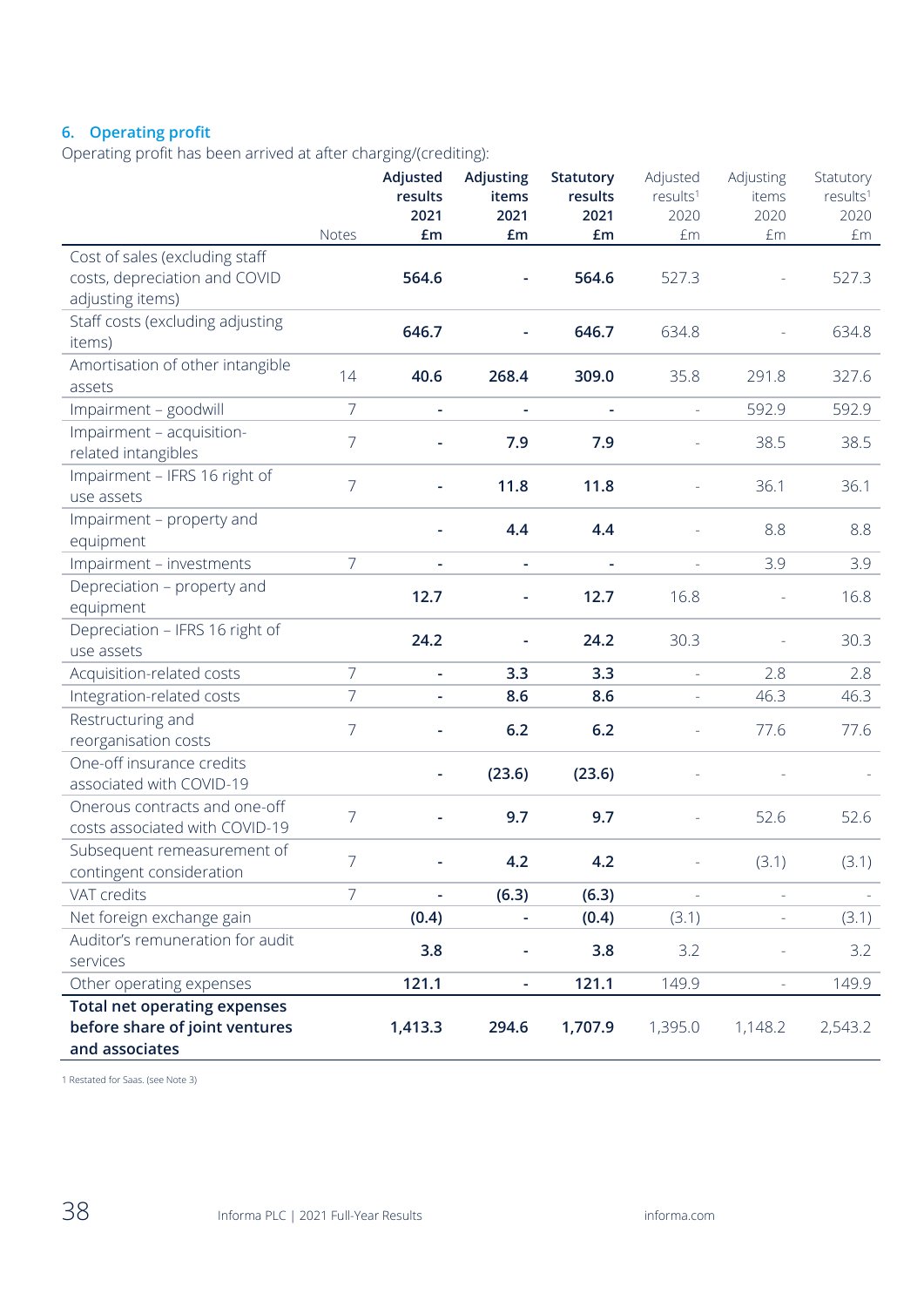## **7. Adjusting items**

The Board considers certain items should be recognised as adjusting items (see glossary on page 56) since, due to their nature or infrequency, such presentation is relevant to an understanding of the Group's performance. These items do not relate to the Group's underlying trading and are adjusted from the Group's adjusted operating profit measure. The items do not relate to the Group's underlying trading for the reasons outlined below the table. The following charges/(credits) are presented as adjusting items:

|                                                                    |              | 2021    | 2020    |
|--------------------------------------------------------------------|--------------|---------|---------|
|                                                                    | <b>Notes</b> | £m      | £m      |
| Intangible amortisation and impairment                             |              |         |         |
| Intangible asset amortisation <sup>1</sup>                         | 14           | 268.4   | 291.8   |
| Impairment - goodwill                                              | 13           |         | 592.9   |
| Impairment - acquisition-related intangible assets                 | 14           | 7.9     | 38.5    |
| Impairment - IFRS 16 right of use assets                           |              | 11.8    | 36.1    |
| Impairment - property and equipment                                |              | 4.4     | 8.8     |
| Impairment - investments                                           |              |         | 3.9     |
| Acquisition costs                                                  |              | 3.3     | 2.8     |
| Integration costs                                                  |              | 8.6     | 46.3    |
| Restructuring and reorganisation costs                             |              |         |         |
| Redundancy and reorganisation costs                                |              | 4.5     | 47.6    |
| Vacant property and lease modification costs                       |              | 1.7     | 30.0    |
| One-off insurance credits associated with COVID-19                 |              | (23.6)  |         |
| Onerous contracts and other one-off costs associated with COVID-19 |              | 9.7     | 52.6    |
| Subsequent remeasurement of contingent consideration               |              | 4.2     | (3.1)   |
| VAT credits                                                        |              | (6.3)   |         |
| Adjusting items in operating profit/loss                           |              | 294.6   | 1,148.2 |
| (Profit)/loss on disposal of subsidiaries and operations           | 16           | (111.1) | 8.4     |
| Finance income                                                     | 8            |         | (8.3)   |
| Finance costs                                                      | 9            |         | 161.8   |
| Adjusting items in profit/loss before tax                          |              | 183.5   | 1,310.1 |
| Tax related to adjusting items                                     | 10           | (5.6)   | (127.7) |
| Adjusting items in profit/loss for the year                        |              | 177.9   | 1,182.4 |

<sup>1</sup> Intangible asset amortisation is in respect of acquired intangibles, and excludes amortisation of software and product development

The principal adjusting items are in respect of the following:

- Intangible asset amortisation the amortisation charges in respect of intangible assets acquired through business combinations or the acquisition of trade and assets. The charge is not considered to be related to the underlying performance of the Group and it can fluctuate materially period-on-period as and when new businesses are acquired or disposed. The charge is therefore treated as an adjusting item due to its nature in order to provide comparability of underlying results to prior periods. The trading results generated from the acquired assets are included in the adjusted results from the date of acquisition.
- Impairment the Group tests for impairment on an annual basis or more frequently when an indicator exists. Impairment charges are separately disclosed and are excluded from adjusted results. Impairment charges have been classified as adjusting items on the basis of them being one-off in nature and therefore not being considered to be part of the usual underlying costs of the Group and in order to provide comparability of underlying results with prior periods.
- Impairment of right of use assets relate to the permanent closure of a number of office properties in 2021. Impairment of right of use assets have been classified as adjusting items on the basis of them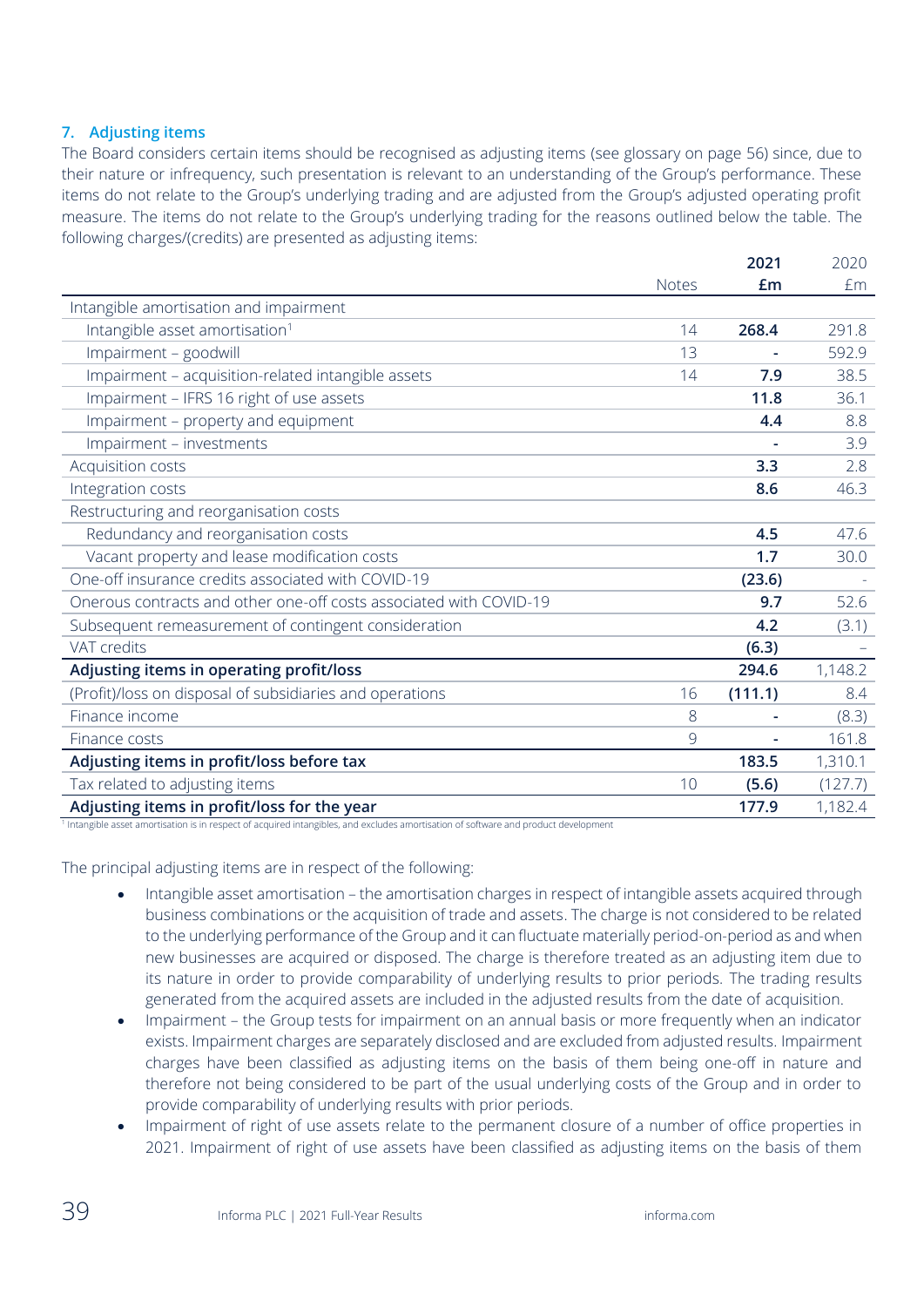being infrequent in nature and therefore not being considered to be part of the usual underlying costs of the Group and in order to provide comparability of underlying results with prior periods.

- Acquisition costs are the costs and fees incurred by the Group in acquiring businesses. These are classified as adjusting items as these costs relate to M&A activity which is not considered to be part of the underlying operations of the business, and therefore they are adjusted to provide comparability to prior periods.
- Integration costs are the costs incurred by the Group in integrating share and asset acquisitions. These are classified as adjusting items as these costs relate to M&A activity which is not considered to be part of the underlying operations of the business. They are part of a planned programme that is monitored and with a finite life, and therefore they are adjusted to provide comparability to prior periods.
- Restructuring and reorganisation costs are incurred by the Group in business restructuring and operating model changes as part of an approved plan and include vacant property and lease modification costs which arose from the permanent closure of office properties in 2021. Restructuring and reorganisation costs are reported as adjusting items when they relate to specific initiatives following reviews of our organisational operations during the period, and therefore they are adjusted to provide comparability to prior periods.
- Onerous contracts associated with COVID-19 relate to onerous contract costs for events which have been cancelled or postponed and where such costs cannot be recovered. The costs largely relate to venue, marketing and event set-up costs. Other items associated with COVID-19 are one-off indirect credits or costs incurred as a result of COVID-19. These costs and credits are infrequent and fluctuate from period to period and therefore they are adjusted to provide comparability to prior periods.
- One-off insurance credits associated with COVID-19 relate to insurance receipts for events which were cancelled due to COVID-19. These credits relate to costs recorded as adjusting items in previous periods and therefore they are adjusted to provide comparability to prior periods
- Subsequent remeasurement of contingent consideration is recognised in the year as a charge or credit to the Consolidated Income Statement unless qualifying as a measurement period adjustment arising within one year from the acquisition date. These are classified as adjusting items as these costs arise as a result of acquisitions and are not considered to be part of the underlying operations of the business, and therefore they are adjusted to provide comparability to prior periods.
- VAT credits relate to the release of a provision for VAT penalties. These credits are considered to be oneoff in nature with the initial VAT cost recorded as an adjusting item and therefore they are adjusted to provide comparability to prior periods.
- Profit on disposal of subsidiaries and operations relate to the profit on disposal of businesses primarily relating to Barbour EHS, Barbour ABI and Asset Intelligence. These are classified as adjusting items as these profits relate to disposals and are not considered to be part of the underlying operations of the business, and therefore they are adjusted to provide comparability to prior periods.
- The tax items relate to the tax effect on the items above and adjusting tax items which are analysed in Note 10. These are treated as adjusting items in alignment with classification of the items above.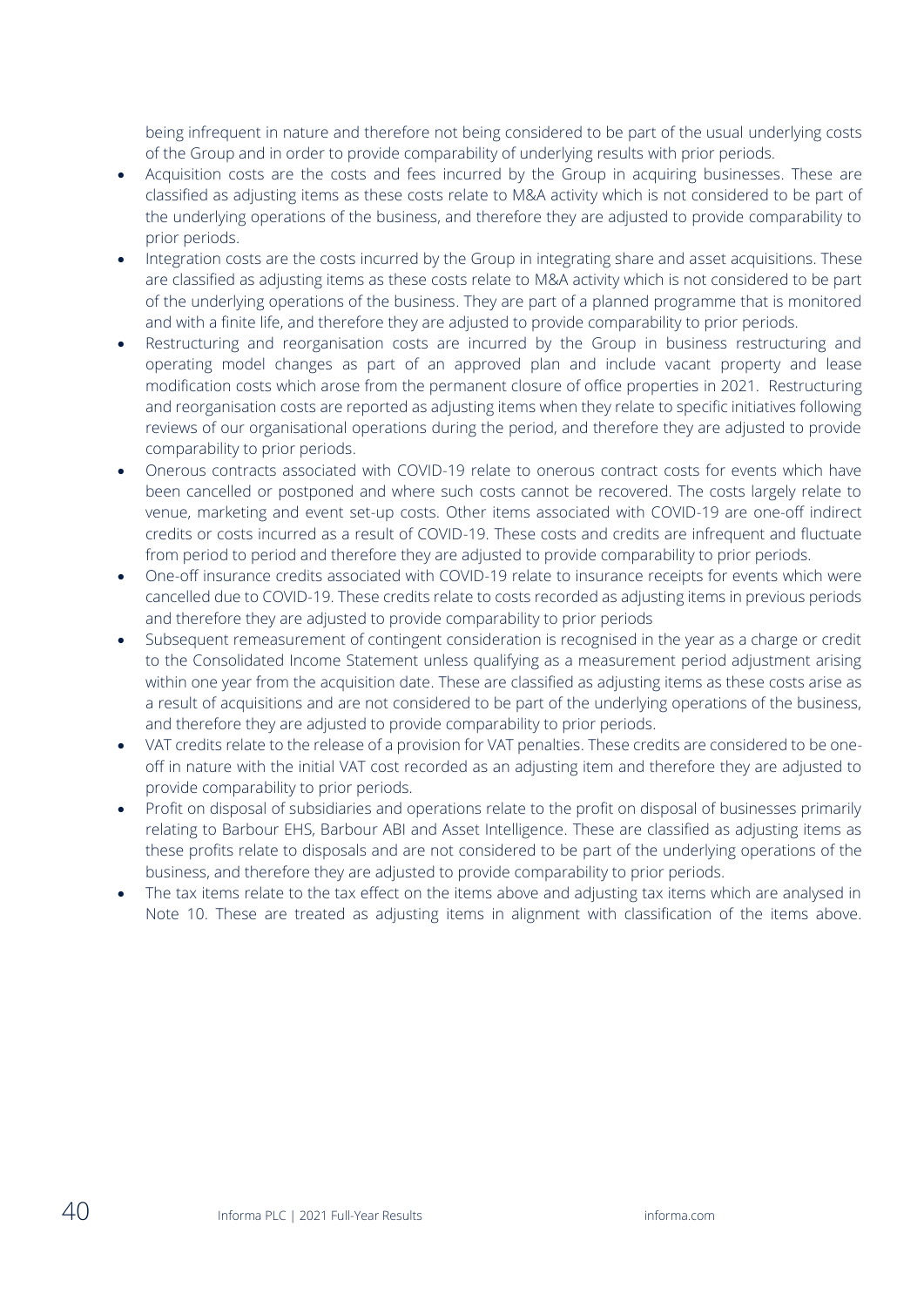# **8. Finance Income**

|                                                                       | 2021                     | 2020 |
|-----------------------------------------------------------------------|--------------------------|------|
|                                                                       | £m                       | £m   |
| Interest income on bank deposits                                      | 5.3                      | 5.5  |
| Interest income finance lessor leases                                 | 0.2                      |      |
| Fair value gain on financial instruments through the Income Statement | 0.2                      | 1.4  |
| Finance income before adjusting items                                 | 5.7                      |      |
| Adjusting item: finance income associated with debt issuance and fair |                          |      |
| value gain on acquisition put options                                 | $\overline{\phantom{a}}$ | -8.3 |
| <b>Total finance income</b>                                           |                          | 153  |

## **9. Finance Costs**

|                                                                           | 2021 | 2020  |
|---------------------------------------------------------------------------|------|-------|
|                                                                           | £m   | £m    |
| Interest expense on borrowings and loans <sup>1</sup>                     | 59.1 | 92.3  |
| Interest on IFRS 16 leases                                                | 10.4 | 12.2  |
| Interest cost on pension scheme net liabilities                           | 1.5  | 0.7   |
| <b>Total interest expense</b>                                             | 71.0 | 105.2 |
| Non-income taxes in relation to intra-group financing                     | 2.2  |       |
| Fair value gain/(loss) on financial instruments through the Income        | 0.3  | (0.8) |
| Statement                                                                 |      |       |
| Financing costs before adjusting items                                    | 73.5 | 104.4 |
| Adjusting item: financing expense associated with early repayment of debt |      | 161.8 |
| and associated termination of put options <sup>2</sup>                    |      |       |
| <b>Total finance costs</b>                                                | 73.5 | 266.2 |

1. Included in interest expense above is the amortisation of debt issue costs of £3.5m (2020: £12.4m)

2. The adjusting item for finance costs in 2020 primarily relates to the finance fees associated with the early repayment of debt

## **10. Taxation**

The tax charge/(credit) comprises:

|                           | 2021<br>£m | 20201<br>£m |
|---------------------------|------------|-------------|
| <b>Current tax:</b>       |            |             |
| UK                        | 0.5        | (1.1)       |
| <b>Continental Europe</b> | 7.3        | (1.1)       |
| US                        | 19.6       | 4.2         |
| China                     | 12.7       | 11.8        |
| Rest of world             | 2.1        | 11.6        |
| Total current tax         | 42.2       | 25.4        |
|                           |            |             |

| Deferred tax:                                                     |       |        |
|-------------------------------------------------------------------|-------|--------|
| Current year                                                      | (1.9) | 132.9) |
| Credit arising from tax rate changes                              | 8.6   | Γ.     |
| Total deferred tax                                                | 6.7   | 121.7  |
| Total tax charge/(credit) on profit/(loss) on ordinary activities | 48.9  | 102.3  |
| Restated for SaaS (see note 3)                                    |       |        |

Restated for SaaS (see note 3)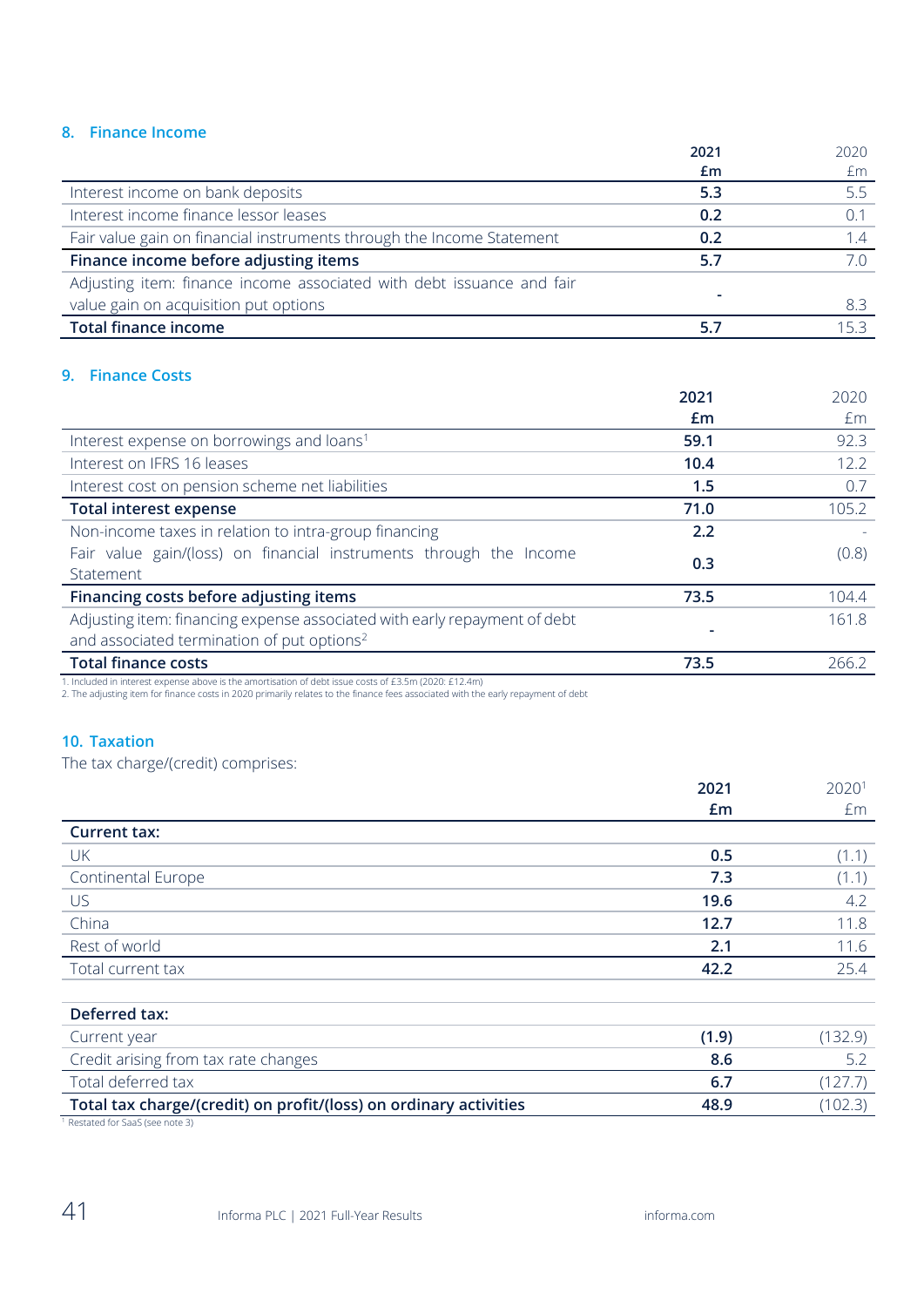|                                                               |              | Gross<br>2021 | Tax 2021 | Gross<br>2020 | Tax 2020 |
|---------------------------------------------------------------|--------------|---------------|----------|---------------|----------|
|                                                               | <b>Notes</b> | Em            | £m       | £m            | £m       |
| Intangible assets amortisation                                |              | (268.4)       | 55.8     | (291.8)       | 57.2     |
| Benefit of goodwill amortisation for tax purposes only        |              |               | (14.2)   |               | (22.6)   |
| Impairment of intangibles and goodwill                        | 7            | (7.9)         | 1.7      | (631.4)       | 16.5     |
| Impairment of IFRS 16 right of use assets                     | 7            | (11.8)        | 2.5      | (36.1)        | 8.0      |
| Impairment of property and equipment                          |              | (4.4)         | 0.8      | (8.8)         | 2.1      |
| Impairment of investments                                     | 7            |               |          | (3.9)         |          |
| Acquisition and integration-related costs                     | 7            | (11.9)        | 2.9      | (49.1)        | 8.2      |
| Restructuring and reorganisation costs                        |              | (6.2)         | 0.8      | (77.6)        | 17.4     |
| One-off insurance credits associated with COVID-19            |              | 23.6          | (6.1)    |               |          |
| Onerous contracts and other items associated with<br>COVID-19 |              | (9.7)         | 2.0      | (52.6)        | 10.9     |
| Subsequent remeasurement of contingent consideration          |              | (4.2)         |          | 3.1           | (0.1)    |
| VAT credits                                                   | 7            | 6.3           |          |               |          |
| Profit/(loss) on disposal of subsidiaries and operations      | 16           | 111.1         | (40.6)   | (8.4)         | 2.2      |
| Finance income                                                | 7            |               |          | 8.3           | (1.6)    |
| Finance costs                                                 | 7            |               |          | (161.8)       | 29.5     |
| Total tax on adjusting items                                  |              | (183.5)       | 5.6      | (1,310.1)     | 127.7    |

The tax on adjusting items within the Consolidated Income Statement relates to the following:

The current and deferred tax are calculated on the estimated assessable profit for the year. Taxation is calculated in each jurisdiction based on the prevailing rates of that jurisdiction. A reconciliation of the actual tax expense to the expected tax expense at the applicable statutory rate is shown below:

|                                                                              | 2021   |        | 20201      |        |
|------------------------------------------------------------------------------|--------|--------|------------|--------|
|                                                                              | Em     | $\%$   | £m         | %      |
| Profit/(loss) before tax                                                     | 137.1  |        | (1, 140.9) |        |
| Tax charge/(credit) at effective UK statutory rate of 19.0% (2020:<br>19.0%) | 26.0   | 19.0   | (216.8)    | 19.0   |
| Different tax rates on overseas profits                                      | 25.3   | 18.5   | (27.3)     | 2.4    |
| Disposal-related items                                                       | 10.6   | 7.7    | (0.1)      |        |
| Non-deductible expenditure                                                   | 6.6    | 4.8    | 122.0      | (10.7) |
| Non-taxable income                                                           | (1.3)  | (0.9)  | (2.1)      | 0.2    |
| Benefits from financing structures                                           | (6.7)  | (4.9)  | (5.5)      | 0.5    |
| Tax incentives                                                               | (2.4)  | (1.8)  | (1.7)      | 0.1    |
| Adjustments for prior years                                                  | (14.8) | (10.8) | 6.6        | (0.6)  |
| Net movement in provisions for uncertain tax positions                       | (6.6)  | (4.8)  | 1.1        | (0.1)  |
| Impact of changes in tax rates                                               | 8.5    | 6.2    | 5.2        | (0.4)  |
| Movements in deferred tax not recognised                                     | 3.7    | 2.7    | 16.3       | (1.4)  |
| Tax charge/(credit) and effective rate for the year                          | 48.9   | 35.7   | (102.3)    | 9.0    |

<sup>1</sup> Restated for SaaS (see note 3)

In addition to the income tax charge to the Consolidated Income Statement, a tax charge of £12.2m (2020: credit of £20.2m) has been recognised directly in the Consolidated Statement of Comprehensive Income during the year.

Current tax liabilities include £42.1m (2020: £54.2m) in respect of provisions for uncertain tax positions. In 2017, the European Commission announced that it would be opening a State Aid investigation into the UK's Controlled Foreign Company regime and in particular the exemption for group finance companies. Like many UK- based multinational companies, the Group has made claims in relation to this exemption. As part of the acquisition accounting relating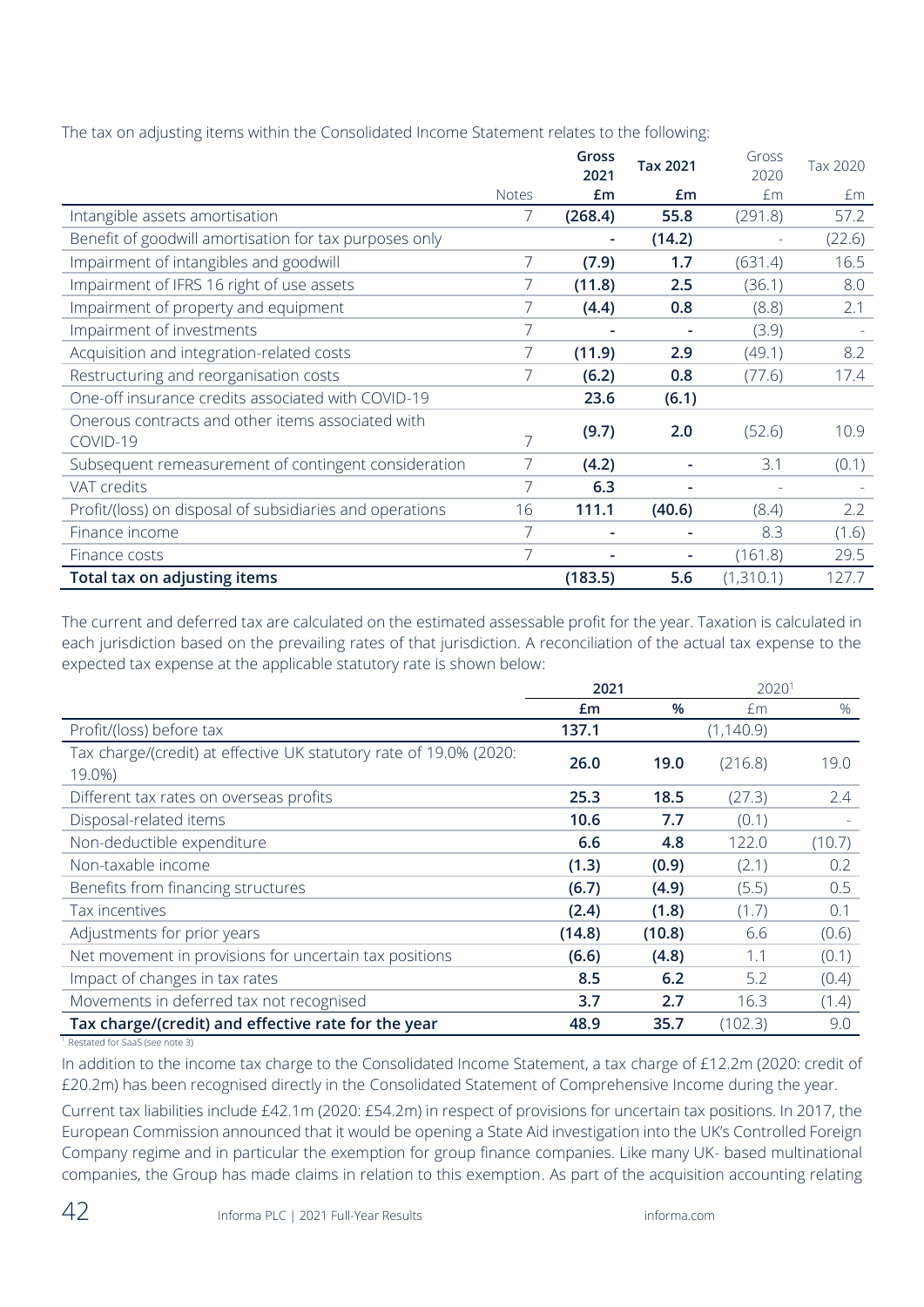to contingent liabilities, an amount of £8m was provided in relation to UBM companies. During the year a charging notice was issued by HMRC to Informa in relation to certain Group companies and periods and an amount of £5.5m was paid to HMRC, with the additional amount provided of £2.5m being released in the year.

On 20 December 2021, the OECD published their proposals in relation to Global Anti-Base Erosion Rules, which provide for an internationally co-ordinated system of taxation to ensure that large multinational groups pay a minimum level of corporate income tax in countries where they operate. In January 2022 the UK government reconfirmed its intention to introduce legislation to give effect to the OECD proposals. The new rules are expected to take effect from 2023 onwards.

There remains a considerable amount of uncertainty with respect to the detailed operation of the rules and their impact. Further details and guidance are due in the course of 2022. From an initial review of Informa's business and tax profile, we do not expect the rules to have a material impact on the group's tax rate or tax payments. There is no impact on the Group's results for 2021.

## **11. Dividends**

In April 2020 the Group announced the temporary suspension of dividend payments. There was no interim dividend for the six months ended 30 June 2021 or proposed final dividend for the year ended 31 December 2021. As at 31 December 2021 £0.2m (2020: £0.2m) of dividends were still to be paid, and total dividend payments in the year were £nil (2020: £0.2m).

In the year ended 31 December 2021 there were dividend payments of £8.6m (2020: £13.6m) to non-controlling interests.

The Group has announced that it intends to resume ordinary dividends with the 2022 interim dividend.

#### **12. Earnings per share**

#### Basic

The basic earnings per share calculation is based on the profit/(loss) attributable to equity Shareholders of the parent divided by the weighted average number of shares in issue, less those shares held by the Employee Share Trust and ShareMatch.

#### Diluted

The diluted earnings per share calculation is based on the basic EPS calculation above except that the weighted average number of shares includes all potentially dilutive options granted by the reporting date as if those options had been exercised on the first day of the accounting period or the date of the grant, if later. In 2021 there were nil (2020: 6,813,614) potential ordinary shares which were anti-dilutive and therefore excluded from the weighted average number of ordinary shares for the purpose of calculating diluted earnings per share.

The table below sets out the adjustment in respect of dilutive potential ordinary shares for use in the calculation of diluted EPS:

|                                                                      | 2021          | 2020          |
|----------------------------------------------------------------------|---------------|---------------|
| Weighted average number of shares used in basic earnings per share   | 1,500,952,369 | 1,419,707,507 |
| Effect of dilutive potential ordinary shares                         | 9.266.841     |               |
| Weighted average number of shares used in diluted earnings per share | 1,510,219,210 | 1,419,707,507 |

The table below sets out the adjustment in respect of dilutive potential ordinary shares for use in the calculation of diluted adjusted EPS:

|                                                                                  | 2021          | 2020          |
|----------------------------------------------------------------------------------|---------------|---------------|
| Weighted average number of shares used in basic earnings per share               | 1,500,952,369 | 1,419,707,507 |
| Effect of dilutive potentially ordinary shares                                   | 9,266,841     | 6,813,614     |
| Weighted average number of shares used in diluted adjusted earnings per<br>share | 1,510,219,210 | 1,426,521,121 |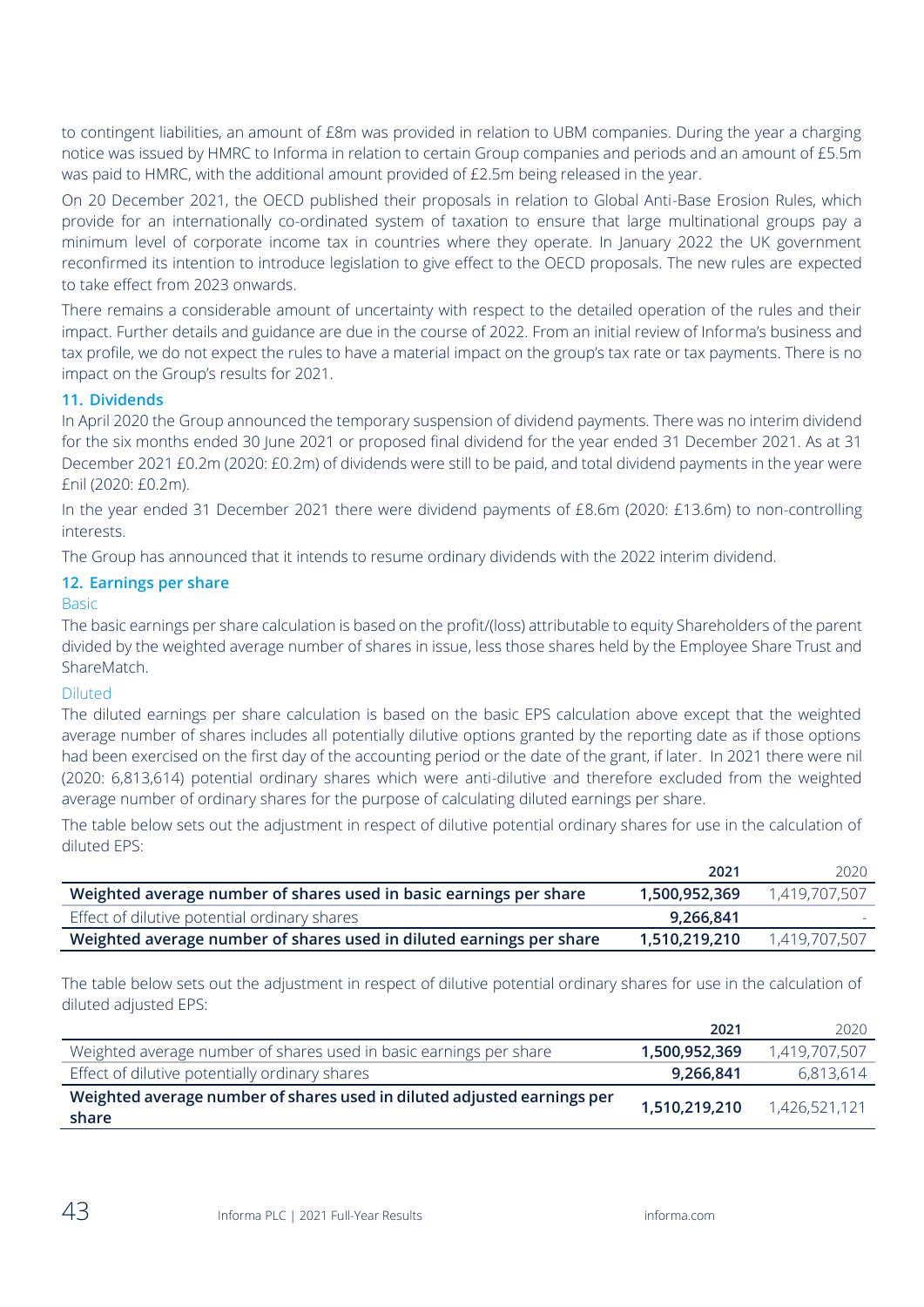In addition to basic EPS, adjusted diluted EPS has been calculated to provide useful additional information on underlying earnings performance. Adjusted diluted EPS is based on profit attributable to equity Shareholders which has been adjusted to exclude items that, in the opinion of the Directors, would distort underlying results with the items detailed in Note 7.

|                                                           |                 | Per share |                       | Per share           |
|-----------------------------------------------------------|-----------------|-----------|-----------------------|---------------------|
|                                                           | <b>Earnings</b> | amount    | Earnings <sup>1</sup> | amount <sup>1</sup> |
|                                                           | 2021            | 2021      | 2020                  | 2020                |
| Earnings per share                                        | £m              | Pence     | £m                    | Pence               |
| Profit/(loss) for the year                                | 88.2            |           | (1,038.6)             |                     |
| Non-controlling interests                                 | (10.3)          |           | (3.9)                 |                     |
| Earnings and EPS for the purpose of statutory basic EPS   | 77.9            | 5.2       | (1,042.5)             | (73.4)              |
| Effect of dilutive potential ordinary shares              |                 |           |                       |                     |
| Earnings and EPS for the purpose of statutory diluted EPS | 77.9            | 5.2       | (1,042.5)             | (73.4)              |

<sup>&</sup>lt;sup>1</sup> Restated for SaaS (see note 3)

|                                                          |                          | Per share |                          | Per share |
|----------------------------------------------------------|--------------------------|-----------|--------------------------|-----------|
|                                                          | <b>Earnings</b>          | amount    | Earnings                 | amount    |
|                                                          | 2021                     | 2021      | 20201                    | 20201     |
| Adjusted earnings per share                              | £m                       | Pence     | £m                       | Pence     |
| Earnings for the purpose of statutory basic              |                          |           |                          |           |
| EPS/statutory basic EPS (p)                              | 77.9                     | 5.2       | (1,042.5)                | (73.4)    |
| Adjusting items (Note 7):                                |                          |           |                          |           |
| Intangible asset amortisation                            | 268.4                    | 17.9      | 291.8                    | 20.5      |
| Impairment - goodwill                                    |                          |           | 592.9                    | 41.8      |
| Impairment - acquisition-related intangible assets       | 7.9                      | 0.5       | 38.5                     | 2.7       |
| Impairment - IFRS 16 right of use assets                 | 11.8                     | 0.8       | 36.1                     | 2.5       |
| Impairment - property and equipment                      | 4.4                      | 0.3       | 8.8                      | 0.6       |
| Impairment - investments                                 |                          |           | 3.9                      | 0.3       |
| Acquisition and integration costs                        | 11.9                     | 0.8       | 49.1                     | 3.5       |
| Restructuring and reorganisation costs                   | 6.2                      | 0.4       | 77.6                     | 5.5       |
| One-off insurance credits associated with COVID-19       | (23.6)                   | (1.6)     |                          | $\sim$    |
| Onerous contracts associated with COVID-19               | 9.7                      | 0.6       | 47.3                     | 3.3       |
| Other items associated with COVID-19                     |                          |           | 5.3                      | 0.4       |
| VAT credit                                               | (6.3)                    | (0.4)     |                          |           |
| Subsequent remeasurement of contingent consideration     | 4.2                      | 0.3       | (3.1)                    | (0.2)     |
| (Profit)/loss on disposal of subsidiaries and operations | (111.1)                  | (7.4)     | 8.4                      | 0.6       |
| Finance income                                           | $\overline{\phantom{a}}$ |           | (8.3)                    | (0.6)     |
| Finance costs                                            |                          |           | 161.8                    | 11.4      |
| Tax related to adjusting items                           | (5.6)                    | (0.4)     | (127.7)                  | (9.0)     |
| Non-controlling interest adjusting items                 | (4.0)                    | (0.2)     |                          |           |
| Earnings and EPS for the purpose of adjusted basic       |                          |           |                          |           |
| <b>EPS</b>                                               | 251.8                    | 16.8      | 139.9                    | 9.9       |
| Effect of dilutive potential ordinary shares (p)         | $\overline{\phantom{a}}$ | (0.1)     | $\overline{\phantom{a}}$ | (0.1)     |
| Earnings and EPS for the purpose of adjusted diluted     |                          |           |                          |           |
| <b>EPS</b>                                               | 251.8                    | 16.7      | 139.9                    | 9.8       |

<sup>1</sup> Restated for SaaS (see note 3)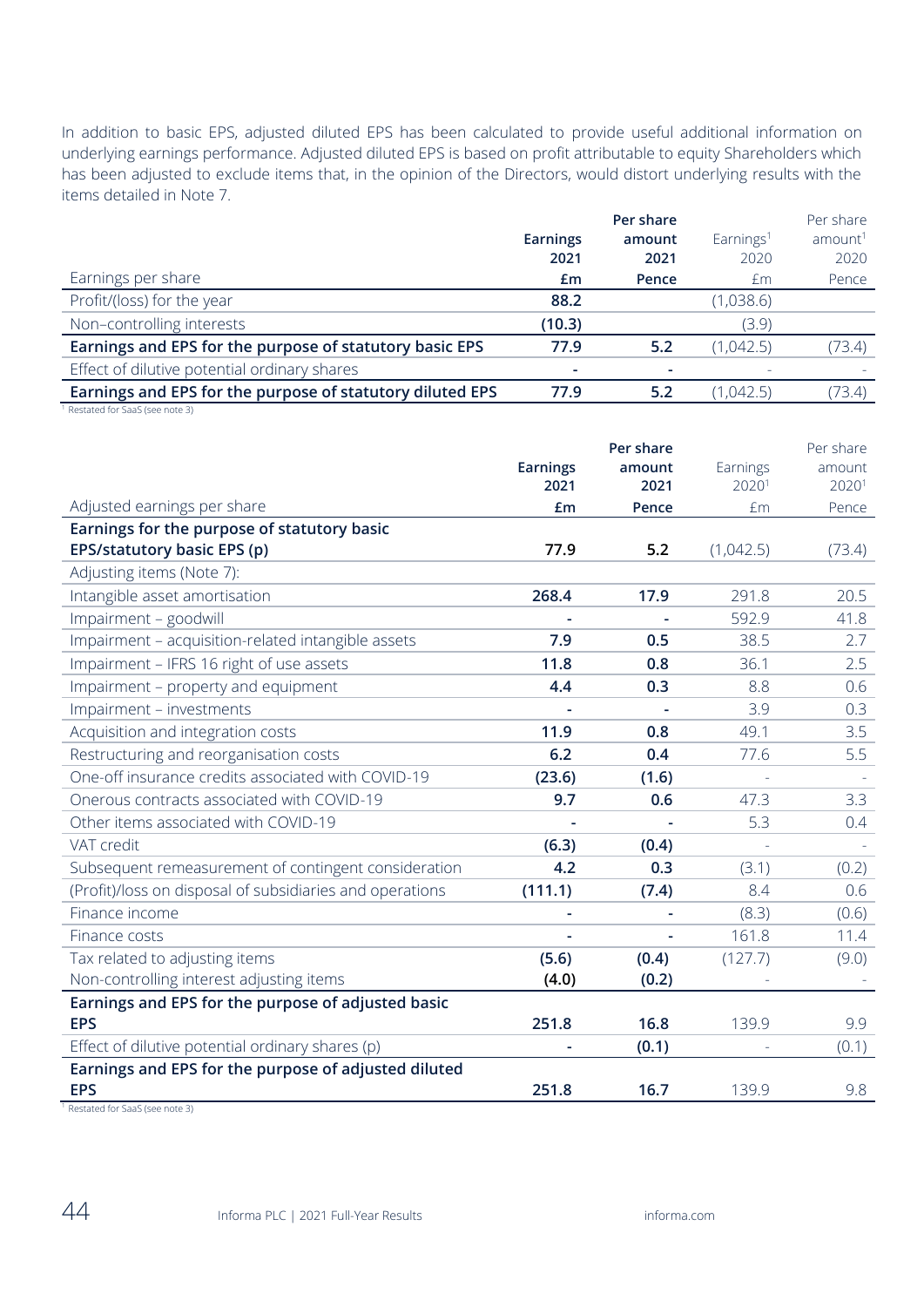# **13. Goodwill**

|                                      | பய      |
|--------------------------------------|---------|
| Cost                                 |         |
| At 1 January 2020                    | 6,261.1 |
| Additions in the year                | 57.5    |
| Disposals                            | (0.8)   |
| Exchange difference                  | (79.9)  |
| At 1 January 2021                    | 6,237.9 |
| Additions in the year (Note 15)      | 222.3   |
| Disposals                            | (103.4) |
| Exchange differences                 | 21.9    |
| At 31 December 2021                  | 6,378.7 |
| <b>Accumulated impairment losses</b> |         |
| At 1 January 2020                    | (116.7) |
| Disposals                            | 0.8     |
| Impairment loss for the year         | (592.9) |
| Exchange differences                 | 47.5    |
| At 1 January 2021                    | (661.3) |
| Disposals                            |         |
| Exchange differences                 | (0.4)   |
| At 31 December 2021                  | (661.7) |
| Carrying amount                      |         |
| At 31 December 2021                  | 5,717.0 |
| At 31 December 2020                  | 5,576.6 |

The Group tests for impairment of goodwill at the business segment level (see Note 5 for business segments) representing an aggregation of CGUs reflecting the level at which goodwill is monitored. The impairment testing of goodwill involved testing for impairment at a segment level by aggregating the carrying value of assets across CGUs in each Division and comparing this to value in use calculations derived from the latest Group cash flow projections.

There were five groups of CGUs for goodwill impairment testing in 2021 and these were identical to the business segment reporting detailed in Note 5 (2020: five CGU groups).

|                      | Goodwill<br>Carrying<br>Amount 31<br>December<br>2021 | Goodwill<br>Carrying<br>Amount 31<br>December<br>2020 | Number of<br><b>CGUs</b> | Number of<br>CGUS |
|----------------------|-------------------------------------------------------|-------------------------------------------------------|--------------------------|-------------------|
| CGU groups           | £m                                                    | £m                                                    | 2021                     | 2020              |
| Informa Markets      | 3,611.6                                               | 3,598.8                                               | 6                        | 6                 |
| Informa Connect      | 330.3                                                 | 328.3                                                 | 3                        | 3                 |
| Informa Tech         | 468.1                                                 | 433.3                                                 |                          |                   |
| Informa Intelligence | 769.3                                                 | 678.6                                                 | 3                        | $\overline{4}$    |
| Taylor & Francis     | 537.7                                                 | 537.6                                                 |                          |                   |
|                      | 5,717.0                                               | 5,576.6                                               | 14                       | 15                |

**£m**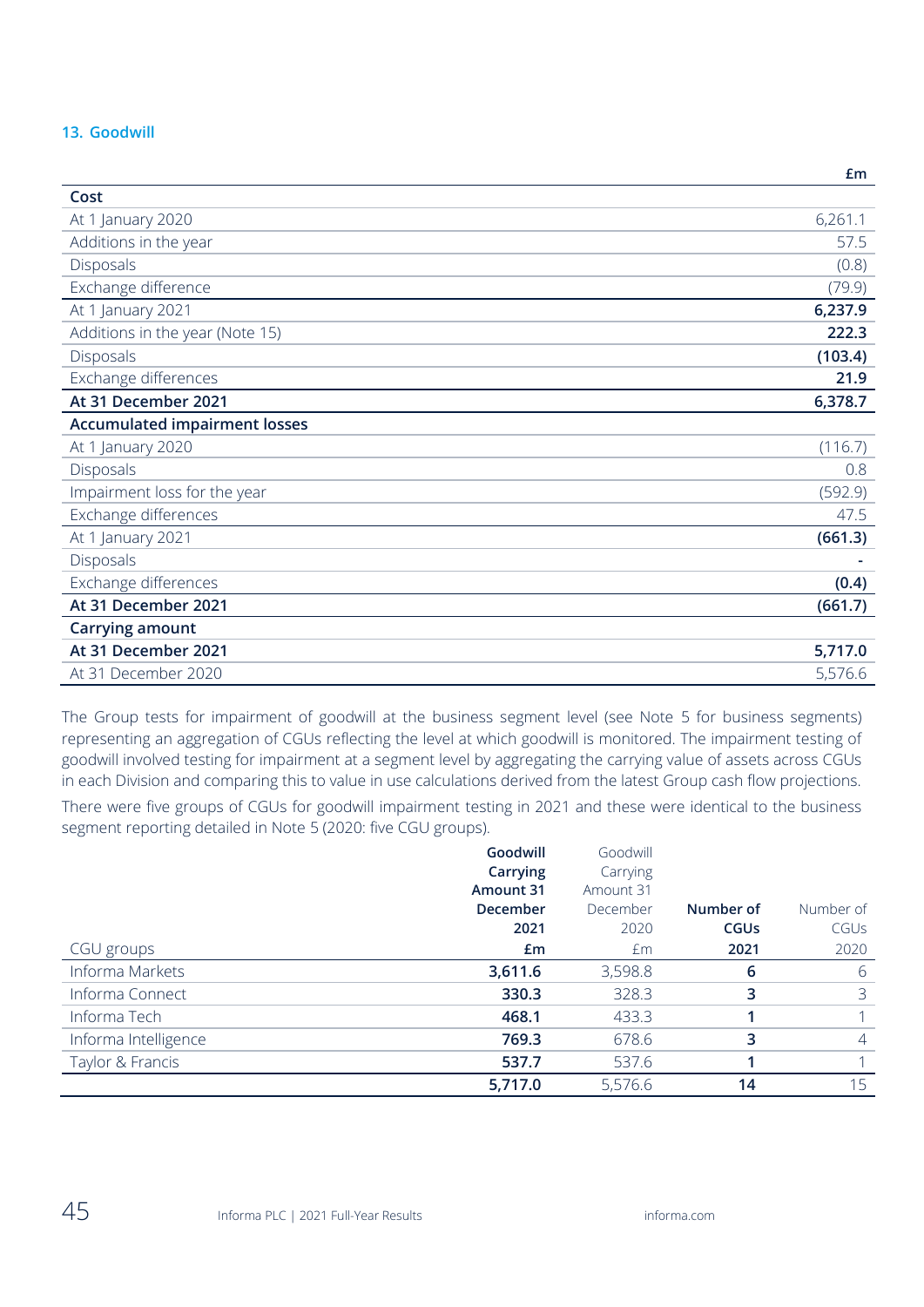#### **Impairment review**

As goodwill is not amortised, it is tested for impairment at least annually, or more frequently if there are indicators of impairment. During the year, an impairment indicator was identified in two of our groups of CGUs, Informa Markets and Informa Tech. This was as a result of the slower than forecast reopening and recovery of the US Live and On-Demand Events market. This review at 30 June 2021 found no impairment in the carrying value of goodwill in these Divisions.

In line with our accounting policy, an annual impairment review was performed as at 31 December 2021. Testing involved comparing the carrying value of assets in each CGU Group with value in use calculations, derived from the latest Group cash flow projections.

The goodwill impairment review as at 31 December 2021 showed headroom in all CGU groups and there were no impairments as a result of the review to any CGU groups (2020: £592.9m impairment):

|                        |                          | <b>Year ended</b> Year ended 31 |
|------------------------|--------------------------|---------------------------------|
| Impairment of goodwill | 31 December              | December                        |
|                        | 2021                     | 2020                            |
|                        | Em                       | £m                              |
| Informa Markets        | $\overline{\phantom{0}}$ | 231.1                           |
| Informa Connect        |                          | 105.9                           |
| Informa Tech           |                          | 255.9                           |
| <b>Total</b>           |                          | 592.9                           |

Management has used the following assumptions in its impairment analysis as at 31 December 2021:

| Key                      |                                                                                                                                                                                                                                                                                                                                                                                                                                                                                                                                                                             |
|--------------------------|-----------------------------------------------------------------------------------------------------------------------------------------------------------------------------------------------------------------------------------------------------------------------------------------------------------------------------------------------------------------------------------------------------------------------------------------------------------------------------------------------------------------------------------------------------------------------------|
| assumption               | How we have defined this                                                                                                                                                                                                                                                                                                                                                                                                                                                                                                                                                    |
| Projected<br>cash flows  | For 2022, management have used the annual budget. For 2023 and 2024 management have used<br>the three-year plan forecast. A review of all forecast revenue streams has been undertaken.<br>Forecasts include a judgement as to the likely shape and timing of the recovery of event revenues<br>to pre-COVID levels. These forecasts include management expectations of an overall recovery of<br>large-scale events to pre-COVID levels by 2024 and represent the Directors' best estimate of the<br>future performance of these businesses.                               |
|                          | In their forecasts management have considered recent trading performance, including in the US,<br>and current market conditions when determining these estimates.                                                                                                                                                                                                                                                                                                                                                                                                           |
| Long-term<br>growth rate | For the Group's value in use calculation, a perpetual growth rate has been applied to the 2024<br>operating cash flows.<br>Long-term growth rates are based on external reports on long-term GDP growth rates for the<br>main geographic markets in which each CGU Group operates and therefore are not considered to<br>exceed the long-term average growth prospects for the individual markets. Long-term growth<br>rates have not been risk adjusted to reflect any of the uncertainties noted above, as these<br>uncertainties are already reflected in the forecasts. |
| Discount rate<br>applied | We have calculated the Discount rate for each CGU and CGU groups. For the cost of debt, we have<br>considered market rates, based on entities with a comparable credit rating. The cost of equity is<br>calculated using the Capital Asset Pricing Model (CAPM). Discount rates have not been risk adjusted<br>to reflect any of the uncertainties noted above, as these uncertainties are already reflected in the<br>forecasts.                                                                                                                                           |

Management has concluded that there was no impairment indicated in the impairment test conducted as at 31 December 2021, noting headroom as follows: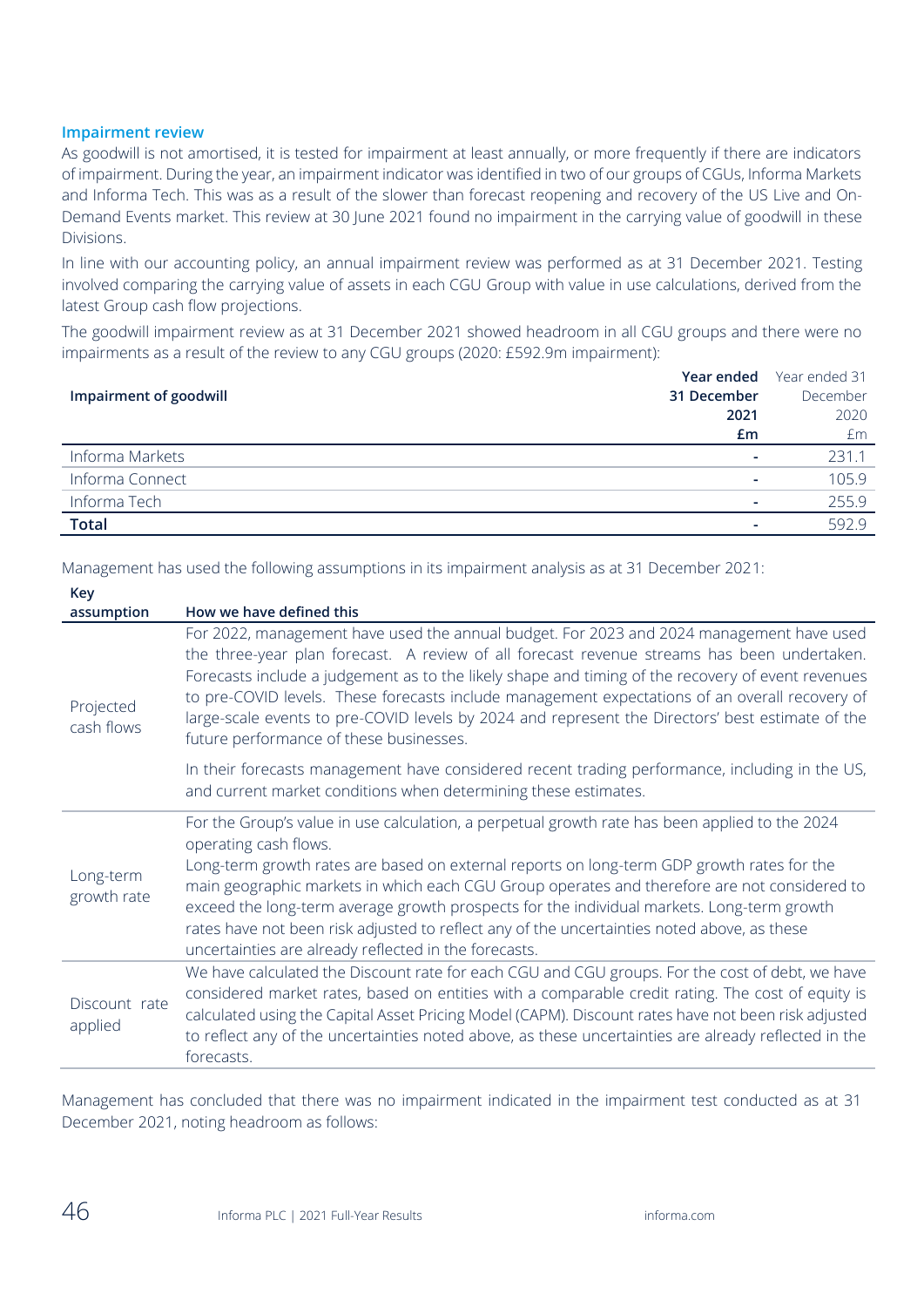| Key assumptions and  |                        |         | Long-term market growth |      |       |                        |
|----------------------|------------------------|---------|-------------------------|------|-------|------------------------|
| headroom             | Headroom on CGU groups |         | rates                   |      |       | Pre-tax discount rates |
|                      | 2021                   | 2020    |                         |      |       |                        |
|                      | £m                     | £m      | 2021                    | 2020 | 2021  | 2020                   |
| Informa Markets      | 1,188.5                | 170.4   | 2.4%                    | 2.5% | 10.5% | 11.1%                  |
| Informa Connect      | 240.7                  | 64.7    | 1.8%                    | 1.8% | 11.8% | 11.7%                  |
| Informa Tech         | 388.7                  | 44.1    | 1.9%                    | 2.0% | 11.5% | 11.3%                  |
| Informa Intelligence | 772.7                  | 894.7   | 1.8%                    | 1.9% | 10.6% | 10.4%                  |
| Taylor & Francis     | 2,509.4                | 2,337.3 | 1.7%                    | 1.7% | 9.4%  | 8.8%                   |

The headroom shown above represents the excess of the recoverable amount over the carrying value.

## Sensitivity analysis

The sensitivities provided represent areas assessed by management to be a source of estimation uncertainty.

Key uncertainties relate to the speed of recovery from COVID-19, and the variability in impact of COVID-19 across the geographies in which the group operates, which may impact our future cash flows, discount rates and LTGR. The cash flow sensitivity analysis scenario considered a 10% cash flow reduction in the period 2022 to 2024 including the perpetuity year reflecting an estimation of the impact of restricted ability to run Live and On-Demand Events. The sensitivity analysis scenarios considered changes to the key assumptions on the discount rate by increasing rates by 100bps and for the Long-term growth rate (LTGR) by reducing rates by 50bps.

The above sensitivities indicate management's assessment of reasonably plausible, material changes to assumptions. The results of the sensitivity analysis showed there remained headroom in each CGU Group under all three scenarios tested.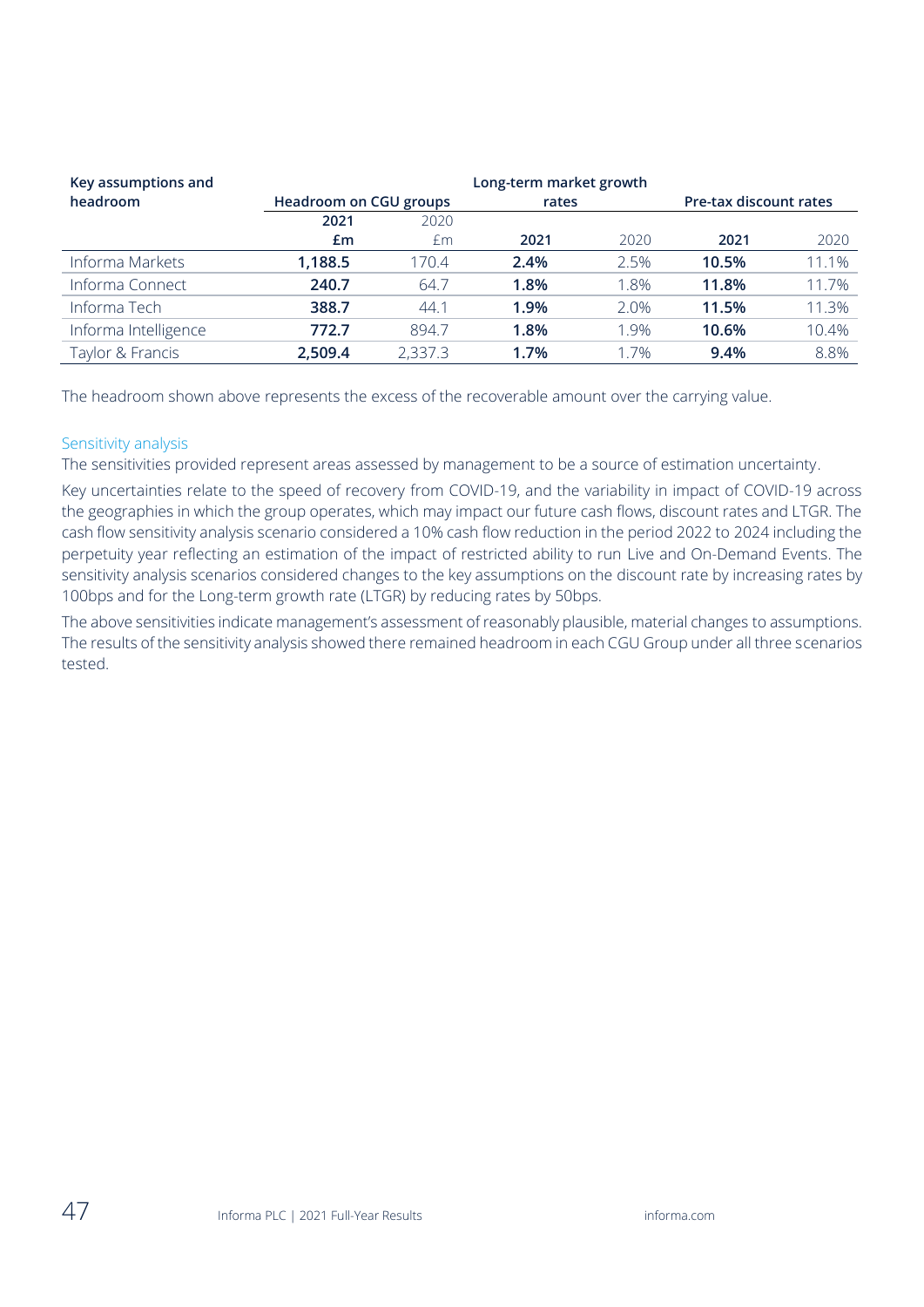# **14. Other intangible assets**

|                                                                | Publishing<br>book lists<br>and journal<br>titles<br>£m | Database<br>and<br>intellectual<br>property,<br>brand and<br>customer<br>relationshi<br>ps<br>£m | <b>Exhibitions</b><br>and<br>conferences,<br>brand and<br>customer<br>relationships<br>£m | Sub-total<br>£m          | Intangible<br>software<br>assets <sup>2</sup><br>£m | Product<br>development <sup>2</sup><br>£m | Total <sup>2</sup><br>£m |
|----------------------------------------------------------------|---------------------------------------------------------|--------------------------------------------------------------------------------------------------|-------------------------------------------------------------------------------------------|--------------------------|-----------------------------------------------------|-------------------------------------------|--------------------------|
| Cost                                                           |                                                         |                                                                                                  |                                                                                           |                          |                                                     |                                           |                          |
| At 1 January<br>2020                                           | 880.7                                                   | 545.7                                                                                            | 3,605.8                                                                                   | 5,032.2                  | 249.5                                               | 55.8                                      | 5,337.5                  |
| Reclassification                                               |                                                         | 98.6                                                                                             | (96.3)                                                                                    | 2.3                      | ä,                                                  |                                           | 2.3                      |
| Arising on<br>acquisition of<br>subsidiaries and<br>operations | 3.9                                                     | 19.1                                                                                             | 0.4                                                                                       | 23.4                     | 1.3                                                 | 1.0                                       | 25.7                     |
| Additions                                                      | 1.5                                                     | ÷,                                                                                               |                                                                                           | 1.5                      | 17.2                                                | 11.4                                      | 30.1                     |
| Disposals                                                      |                                                         | (27.0)                                                                                           | (22.4)                                                                                    | (49.4)                   | (12.9)                                              | (5.0)                                     | (67.3)                   |
| Exchange<br>differences                                        | (16.9)                                                  | (34.9)                                                                                           | (25.7)                                                                                    | (77.5)                   | (2.5)                                               | (1.8)                                     | (81.8)                   |
| At 1 January<br>2021                                           | 869.2                                                   | 601.5                                                                                            | 3,461.8                                                                                   | 4,932.5                  | 252.6                                               | 61.4                                      | 5,246.5                  |
| Reclassification                                               | $\overline{\phantom{a}}$                                | ÷                                                                                                | $\overline{\phantom{a}}$                                                                  | $\overline{\phantom{a}}$ | $\overline{\phantom{a}}$                            | $\overline{\phantom{a}}$                  |                          |
| Arising on<br>acquisition of<br>subsidiaries and<br>operations |                                                         | 114.2                                                                                            | 13.2                                                                                      | 127.4                    | 8.3                                                 | 1.3                                       | 137.0                    |
| Additions <sup>1</sup>                                         | 3.2                                                     |                                                                                                  | 0.6                                                                                       | 3.8                      | 29.4                                                | 14.6                                      | 47.8                     |
| Disposals                                                      | (0.2)                                                   | (42.3)                                                                                           | (110.3)                                                                                   | (152.8)                  | (9.8)                                               | (6.1)                                     | (168.7)                  |
| Exchange<br>differences                                        | 5.0                                                     | 8.8                                                                                              | 7.5                                                                                       | 21.3                     | 1.7                                                 | 0.7                                       | 23.7                     |
| At 31<br>December<br>2021                                      | 877.2                                                   | 682.2                                                                                            | 3,372.8                                                                                   | 4,932.2                  | 282.2                                               | 71.9                                      | 5,286.3                  |
| Amortisation                                                   |                                                         |                                                                                                  |                                                                                           |                          |                                                     |                                           |                          |
| At 1 January<br>2020                                           | (536.2)                                                 | (536.4)                                                                                          | (676.4)                                                                                   | (1,749.0)                | (128.2)                                             | (38.9)                                    | (1, 916.1)               |
| Reclassification                                               |                                                         | 58.7                                                                                             | (58.7)                                                                                    |                          |                                                     |                                           |                          |
| Charge for the<br>year                                         | (51.9)                                                  | (17.5)                                                                                           | (222.4)                                                                                   | (291.8)                  | (29.0)                                              | (6.8)                                     | (327.6)                  |
| Impairment<br>losses                                           | (0.1)                                                   | (5.2)                                                                                            | (33.2)                                                                                    | (38.5)                   | (5.0)                                               |                                           | (43.5)                   |
| Disposals                                                      |                                                         | 26.3                                                                                             | 22.4                                                                                      | 48.7                     | 11.9                                                | 3.9                                       | 64.5                     |
| Exchange<br>differences                                        | 12.2                                                    | 18.1                                                                                             | 20.0                                                                                      | 50.3                     | 2.2                                                 | 1.0                                       | 53.5                     |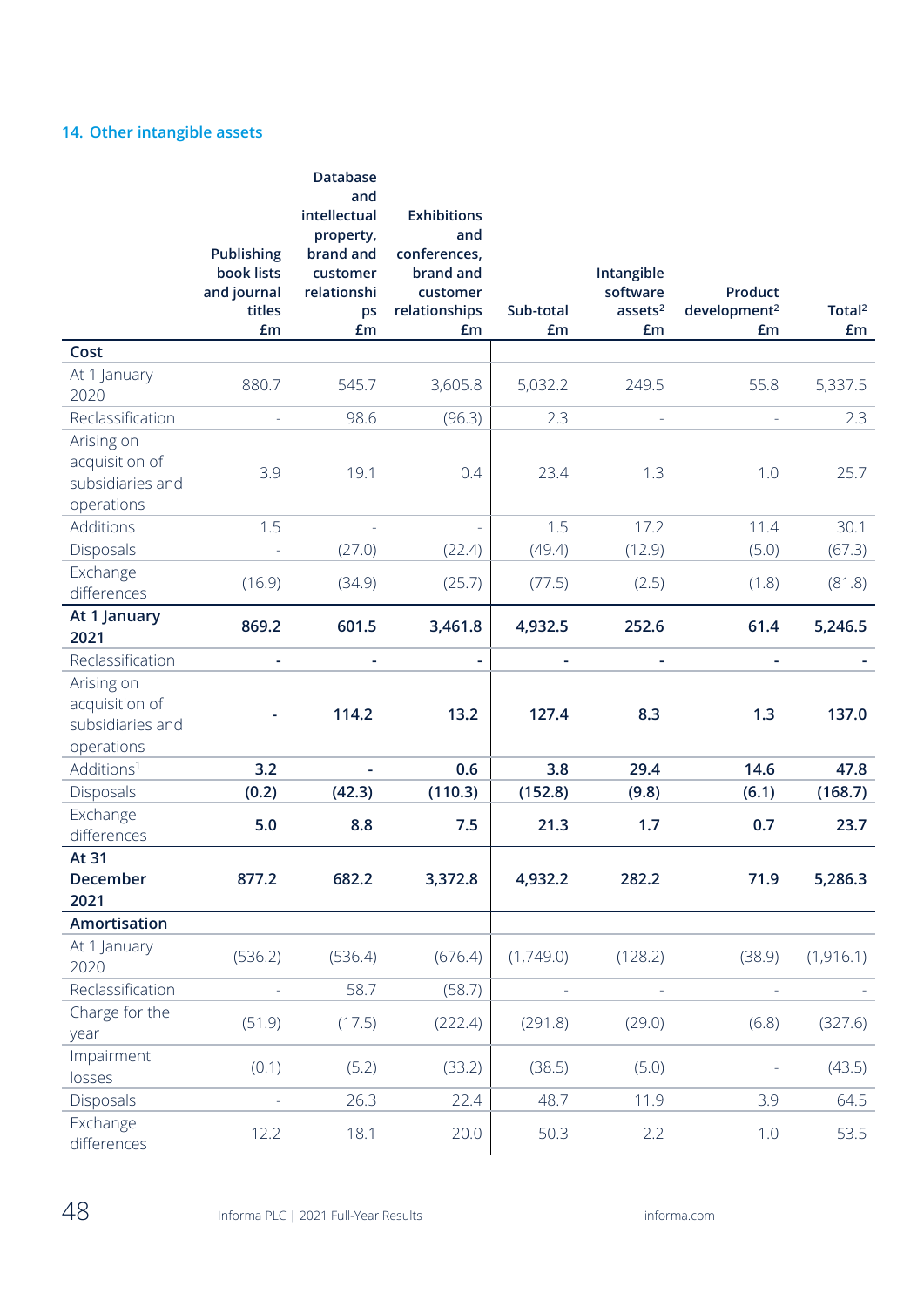| At 1 January<br>2021      | (576.0) | (456.0) | (948.3)    | (1,980.3)  | (148.1) | (40.8) | (2, 169.2) |
|---------------------------|---------|---------|------------|------------|---------|--------|------------|
| Reclassification          | ۰       | ۰       | ۰          | ÷          | ۰       | ۰      |            |
| Charge for the<br>year    | (50.2)  | (19.8)  | (198.4)    | (268.4)    | (32.6)  | (8.0)  | (309.0)    |
| Impairment<br>losses      | ٠       | ۰       | (7.9)      | (7.9)      | ۰       | ٠      | (7.9)      |
| Disposals                 | 0.2     | 29.4    | 57.3       | 86.9       | 5.0     | 5.9    | 97.8       |
| Exchange<br>differences   | (4.0)   | (3.6)   | (4.7)      | (12.3)     | (1.2)   | (0.9)  | (14.4)     |
| At 31<br>December<br>2021 | (630.0) | (450.0) | (1, 102.0) | (2, 182.0) | (176.9) | (43.8) | (2,402.7)  |
| <b>Carrying</b><br>amount |         |         |            |            |         |        |            |
| At 31<br>December<br>2021 | 247.2   | 232.2   | 2,270.8    | 2,750.2    | 105.3   | 28.1   | 2,883.6    |
| At 31 December<br>2020    | 293.2   | 145.5   | 2,513.5    | 2,952.2    | 104.5   | 20.6   | 3,077.3    |

1. Additions includes business asset additions and product development. Of the £47.8m (2020: £30.1m) total additions, the Consolidated Cash Flow Statement shows £45.2m (2020: £38.5m) for these items with £3.3m (2020: £7.3m) for titles, brands and customer relationships, £27.3m (2020: £19.8m) for intangible software assets, £14.6m (2020: £11.4m) of product development.

2. Restated for SaaS (see note 3)

Intangible software assets include a gross carrying amount of  $E242.1m$  (2020<sup>2</sup>: £213.9m) and accumulated amortisation of £148.0m (2020<sup>2</sup>: £127.0m) which relates to software that has been internally generated. The Group does not have any of its intangible assets pledged as security over bank loans.

In addition to the impairment review of goodwill a review of intangible assets identified an impairment of £7.9m relating to brands and customer relationships where the recoverable amount did not support the carrying amount, and this included selected individual events which have been discontinued.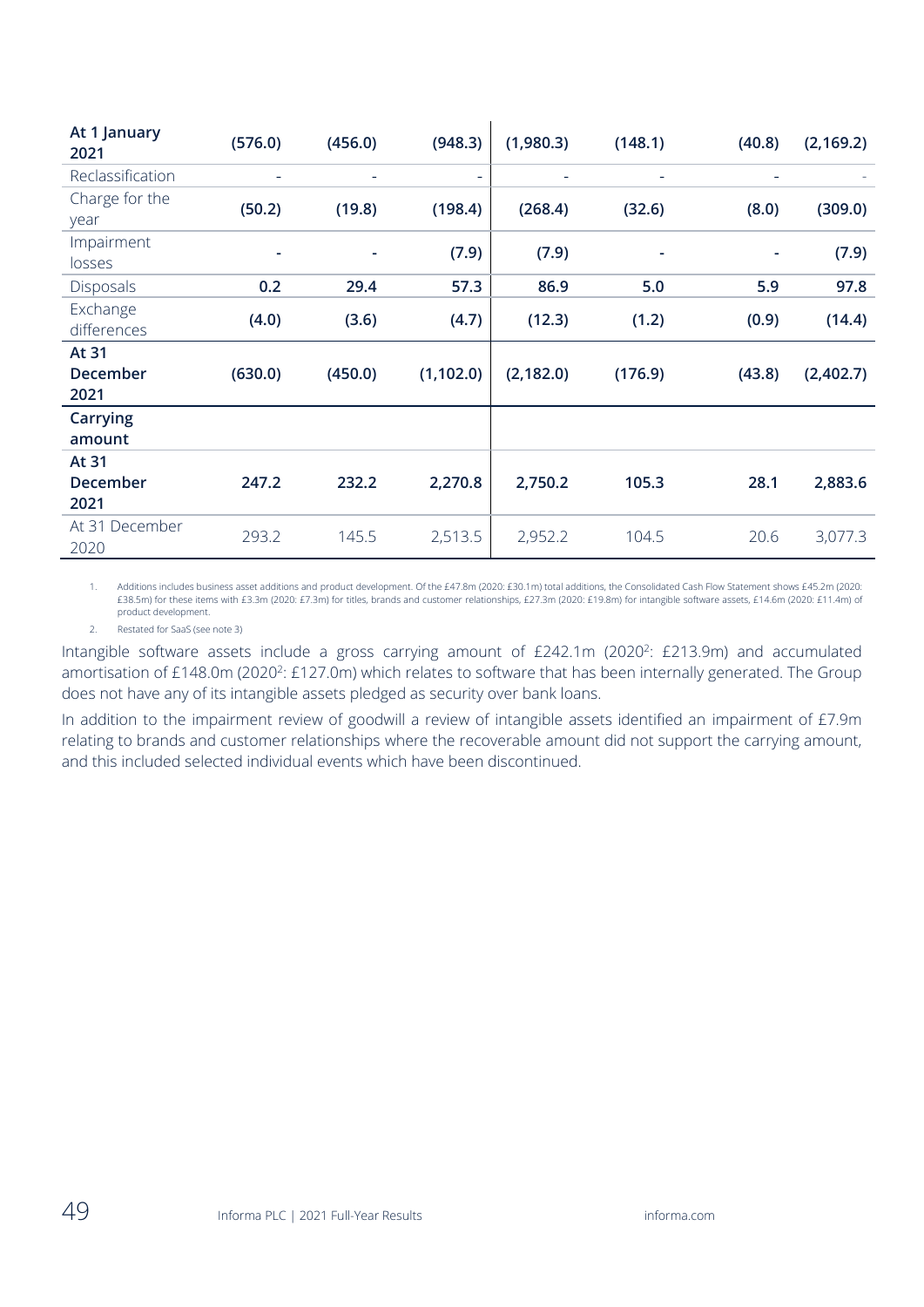# **15. Business combinations**

The provisional amounts recognised in respect of the estimated fair value of identifiable assets and liabilities for 2021, and acquisitions and payments made in 2021 relating to prior year acquisitions were:

|                                        |                      | Other               | <b>Deferred</b>          |                    |
|----------------------------------------|----------------------|---------------------|--------------------------|--------------------|
|                                        |                      | acquisitions        | consideration            |                    |
|                                        |                      | including           | and finalisation         |                    |
|                                        |                      | deferred            | of working               |                    |
|                                        | Novantas, Inc.<br>£m | consideration<br>£m | capital<br>£m            | <b>Total</b><br>£m |
| Acquisition intangible assets          | 92.6                 | 34.8                |                          | 127.4              |
| Other intangible assets                | 8.2                  | 1.4                 | ÷,                       | 9.6                |
| Property and equipment                 | 2.8                  |                     | $\overline{\phantom{a}}$ | 2.8                |
| Right of use assets                    | 9.6                  | 0.1                 | ÷,                       | 9.7                |
| Deferred tax assets                    | 6.3                  | 0.1                 | ÷,                       | 6.4                |
| Trade and other receivables            | 7.1                  | 4.2                 |                          | 11.3               |
| Other receivable relating to share     |                      |                     |                          |                    |
| option settlement                      | 39.2                 |                     |                          | 39.2               |
| Cash and cash equivalents              | 4.3                  | 2.5                 |                          | 6.8                |
| Trade and other payables               | (3.8)                | (5.1)               |                          | (8.9)              |
| Other payable relating to share option | (39.8)               |                     |                          | (39.8)             |
| settlement                             |                      |                     |                          |                    |
| Tax liabilities                        | (0.1)                | (0.6)               | ۰                        | (0.7)              |
| Deferred income                        | (9.8)                | (4.7)               |                          | (14.5)             |
| Provisions                             | (0.1)                | ÷                   | L,                       | (0.1)              |
| <b>Borrowings</b>                      | (33.7)               |                     |                          | (33.7)             |
| Lease liabilities                      | (9.6)                | (0.1)               | ÷                        | (9.7)              |
| Deferred tax liabilities               | (23.8)               | (7.8)               |                          | (31.6)             |
| Total identifiable net assets acquired | 49.4                 | 24.8                |                          | 74.2               |
| Goodwill                               | 161.5                | 60.8                | ÷,                       | 222.3              |
| Non-controlling interests              | (108.2)              |                     |                          | (108.2)            |
| <b>Total consideration</b>             | 102.7                | 85.6                | $\overline{\phantom{a}}$ | 188.3              |
| Satisfied by:                          |                      |                     |                          |                    |
| Cash consideration at closing          |                      | 76.1                | ÷                        | 76.1               |
| Deferred and contingent cash           | 1.0                  | 9.5                 | (2.1)                    | 8.4                |
| consideration                          |                      |                     |                          |                    |
| Non-cash consideration                 | 101.7                | ÷,                  |                          | 101.7              |
| <b>Total</b>                           | 102.7                | 85.6                | (2.1)                    | 186.2              |
|                                        |                      |                     |                          |                    |
| Net cash outflow arising on            |                      |                     |                          |                    |
| acquisitions:                          |                      |                     |                          |                    |
| Initial cash consideration             |                      | 76.1                |                          | 76.1               |
| Deferred and contingent                | 1.0                  |                     | (2.1)                    | (1.1)              |
| consideration paid/(received)          |                      |                     |                          |                    |
| Less: cash acquired                    | (4.3)                | (2.5)               |                          | (6.8)              |
| Net cash outflow/(inflow) arising      | (3.3)                | 73.6                | (2.1)                    | 68.2               |
| on acquisitions                        |                      |                     |                          |                    |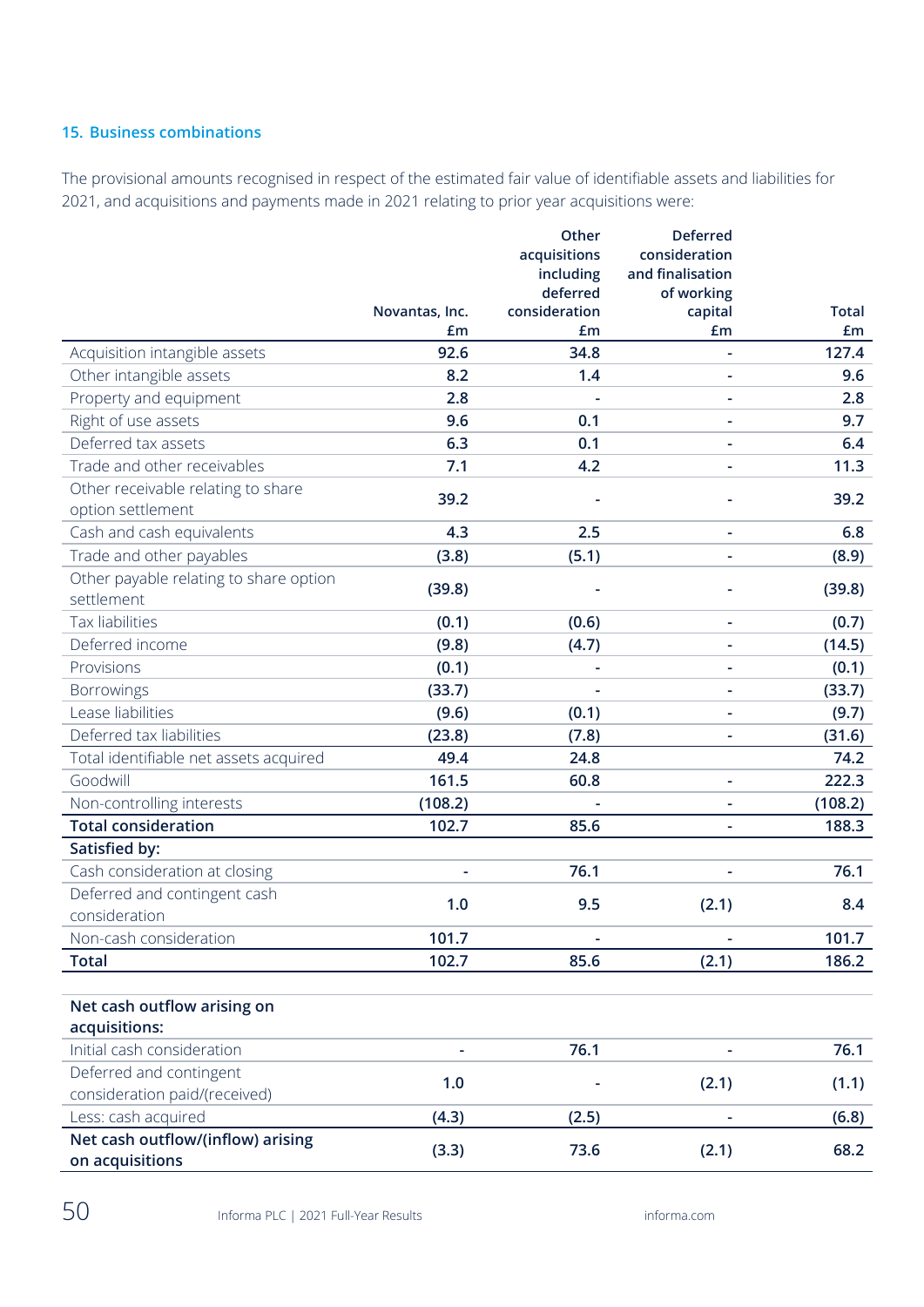## **16. Disposal of subsidiaries and operations**

During the year, the Group generated the following profit/(loss) on disposal of subsidiaries and operations:

|                                                                         | 2021  | 2020  |
|-------------------------------------------------------------------------|-------|-------|
|                                                                         | £m    | £m    |
| Barbour EHS                                                             | 16.3  |       |
| Barbour ABI                                                             | 28.3  |       |
| Asset Intelligence                                                      | 71.0  |       |
| Informa Markets Trust                                                   | (3.5) |       |
| Life Sciences media brands portfolio                                    | 0.2   | (1.1) |
| Agribusiness Intelligence portfolio                                     | (0.2) | (2.6) |
| Media assets portfolio                                                  |       | (5.0) |
| Other operations profit/(loss) on disposal                              | (1.0) | 0.3   |
| Profit/(loss) for the year from disposal of subsidiaries and operations | 111.1 | (8.4) |

The sale of Barbour EHS completed on 30 July 2021. The net consideration, including estimated working capital, was £32.0m which was received entirely in cash. The profit on disposal was £16.3m. The business was part of the Informa Intelligence division and had previously been disclosed as held for sale in the Consolidated Balance Sheet at 30 June 2021.

The sale of Barbour ABI completed on 31 October 2021. The consideration, including estimated working capital, was £75.7m which was received entirely in cash. The business was part of the Informa Intelligence division and the profit on disposal was £28.3m.

The sale of Asset Intelligence completed on 30 November 2021. The consideration, including estimated working capital, was £165.7m which was received entirely in cash. The business was part of the Informa Intelligence division and the profit on disposal was £71.0m.

The sale of Informa Markets Trust was completed on 9 December 2021 for £nil consideration. The business was part of the Informa Markets division and the loss on disposal was £3.5m.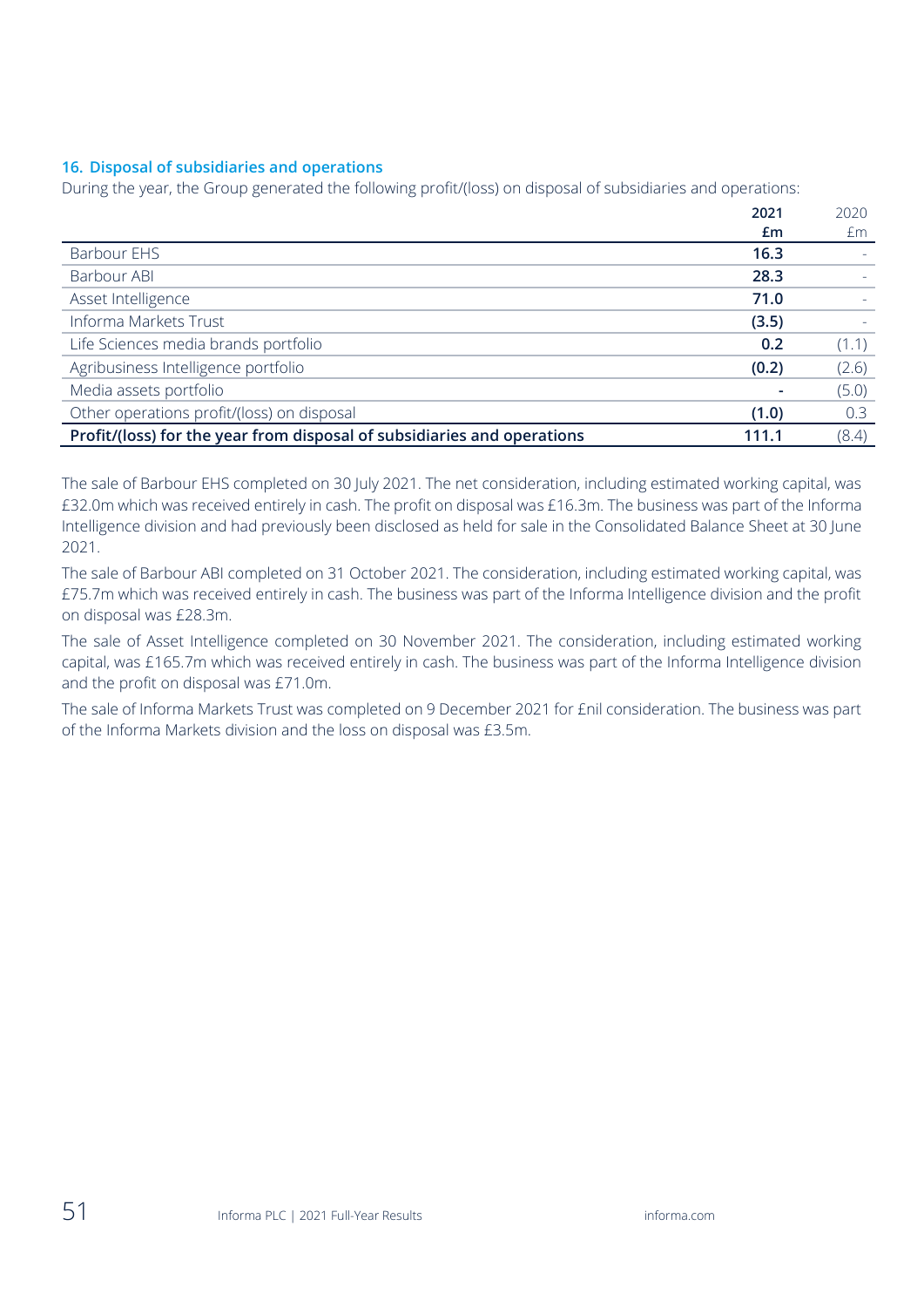### **17. Movements in net debt**

Net debt consists of cash and cash equivalents and includes bank overdrafts when applicable, borrowings, derivatives associated with debt instruments, finance leases, lease liabilities, deferred borrowing fees and other loan note receivables where these are interest bearing and do not relate to deferred contingent arrangements.

|                                          |                          |                  |           |           | AL 3 I    |
|------------------------------------------|--------------------------|------------------|-----------|-----------|-----------|
|                                          | At 1 January             | Non-cash         |           | Exchange  | December  |
|                                          | 2021                     | <b>Movements</b> | Cash flow | movements | 2021      |
|                                          | £m                       | £m               | £m        | £m        | £m        |
| Cash and cash equivalents                | 299.4                    |                  | 585.9     | (0.5)     | 884.8     |
|                                          |                          |                  |           |           |           |
| <b>Other financing assets</b>            |                          |                  |           |           |           |
| Derivative assets associated with        |                          |                  |           |           |           |
| borrowings                               | 44.6                     | (41.2)           |           |           | 3.4       |
| Finance lease receivables                | 7.9                      | 0.3              | (1.9)     | 0.1       | 6.4       |
| <b>Total other financing assets</b>      | 52.5                     | (40.9)           | (1.9)     | 0.1       | 9.8       |
|                                          |                          |                  |           |           |           |
| <b>Other financing liabilities</b>       |                          |                  |           |           |           |
| Bond borrowings due in more than one     |                          |                  |           |           |           |
| year                                     | (2, 111.1)               |                  |           | 109.8     | (2,001.3) |
| Bank loans due in more than one year     | $\overline{\phantom{a}}$ | (35.2)           | 0.1       | (1.7)     | (36.8)    |
| Bond borrowing fees                      | 15.3                     | (3.6)            | 0.4       |           | 12.1      |
| Bank loan fees due in more than one year | 2.6                      | 0.6              | 0.1       | 0.1       | 3.4       |
| Derivative liabilities associated with   |                          |                  |           |           |           |
| borrowings                               | (7.5)                    | (33.2)           |           |           | (40.7)    |
| Lease liabilities                        | (280.8)                  | (19.1)           | 35.6      | (1.6)     | (265.9)   |
| <b>Total other financing liabilities</b> | (2,381.5)                | (90.5)           | 36.2      | 106.6     | (2,329.2) |
| <b>Total net financing liabilities</b>   | (2,329.0)                | (131.4)          | 34.3      | 106.7     | (2,319.4) |
|                                          |                          |                  |           |           |           |
| Net debt                                 | (2,029.6)                | (131.4)          | 620.2     | 106.2     | (1,434.6) |

Included within the net cash inflow of £620.2m (2020: inflow of £638.8m) is £0.1m (2020: £61.3m) of loan repayments, £nil (2020: £nil) of facility loan drawdowns, £nil (2020: £788.3m) of proceeds from EMTN bond issuances and £nil (2020: £1,227.8m) of private placement repayments. Bank loans include the Curinos debt acquired as part of the Novantas transaction (see note 15) representing £36.8m (\$50.0m) of a drawn loan facility less finance fees of £1.6m (\$2.2m). There are total loan facilities available relating to Curinos of up to \$110.0m of which \$60.0m has 6 year maturity from May 2021 and \$50.0m has a maturity date no later than 28 May 2027.

**At 31**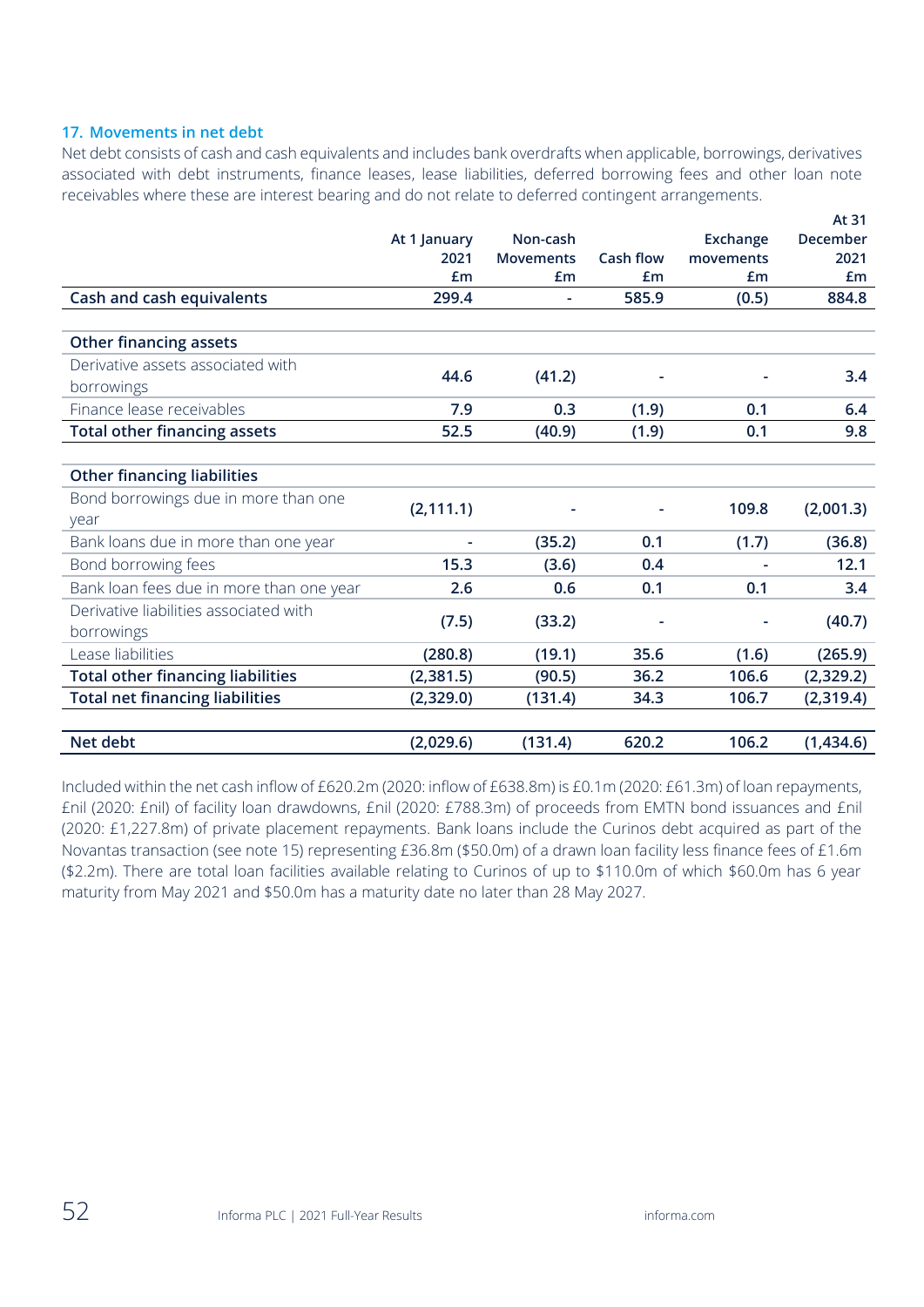## **18. Borrowings**

Total borrowings, excluding derivative assets and liabilities associated with borrowings, are as follows:

|                                                  |              | 2021    | 2020    |
|--------------------------------------------------|--------------|---------|---------|
|                                                  | <b>Notes</b> | £m      | £m.     |
| Non-current                                      |              |         |         |
| Bank borrowings - revolving credit facility      |              |         |         |
| Bank borrowings - other                          |              | 36.8    |         |
| Bank debt issue costs                            |              | (3.4)   | (2.6)   |
| <b>Bank borrowings - non-current</b>             | 17           | 33.4    | (2.6)   |
| Euro Medium Term Note (€650.0m) - due July 2023  |              | 545.0   | 583.6   |
| Euro Medium Term Note (€700m) - due October 2025 |              | 587.0   | 628.5   |
| Euro Medium Term Note (£450.0m) - due July 2026  |              | 450.0   | 450.0   |
| Euro Medium Term Note (€500.0m) - due April 2028 |              | 419.3   | 449.0   |
| EMTN borrowings issue costs                      |              | (12.1)  | (15.3)  |
| <b>EMTN borrowings - non-current</b>             | 17           | 1,989.2 | 2,095.8 |
| <b>Total borrowings</b>                          |              | 2,022.6 | 2,093.2 |

Following debt repayments in November 2020 there are no longer any financial covenants on any Group level borrowings. The Group does not have any of its property and equipment and other intangible assets pledged as security over loans.

The average debt maturity on our drawn borrowings is currently 3.9 years (2020: 4.8 years). The Group maintains the following lines of credit:

- £1,050,0m (2020: £1,050.0m) revolving credit facility, of which £nil (2020: £nil) was drawn down at 31 December 2021. Interest is payable at SONIA or SOFR plus a margin.
- £81.4m (2020: £nil) of Curinos bank borrowings, of which £36.8m (2020: £nil) was drawn at 31 December 2021. Interest Is payable at LIBOR plus a margin
- £52.6m (2020: £109.7m) comprising a number of bilateral bank uncommitted facilities that can be drawn down to meet short-term financing needs, of which £nil (2020: £nil) was drawn at 31 December 2021. These facilities consist of £10.0m (2020: £60.0m), USD 22.3m (2020: USD 22.3m), AUD 1.0m (2020: AUD 1.0m), CAD 2.0m (2020: CAD 2.0m) and SGD 2.3m (2020: SGD 2.3m). Interest is payable at the local base rate plus a margin
- Four bank guarantee facilities comprising in aggregate up to USD 10.0m (2020: USD 10.0m), €0.9m (2020: €7.0m), £14.1m (2020: £16.0m) and AUD 1.5m (2020: AUD 1.5m)

The effective interest rate on total borrowing for the year ended 31 December 2021 was 2.9% (2020: 3.3%).

The Group transitioned from LIBOR during 2021 on the existing revolving credit facility. The transition has an immaterial impact to the Group as no borrowings have been drawn down.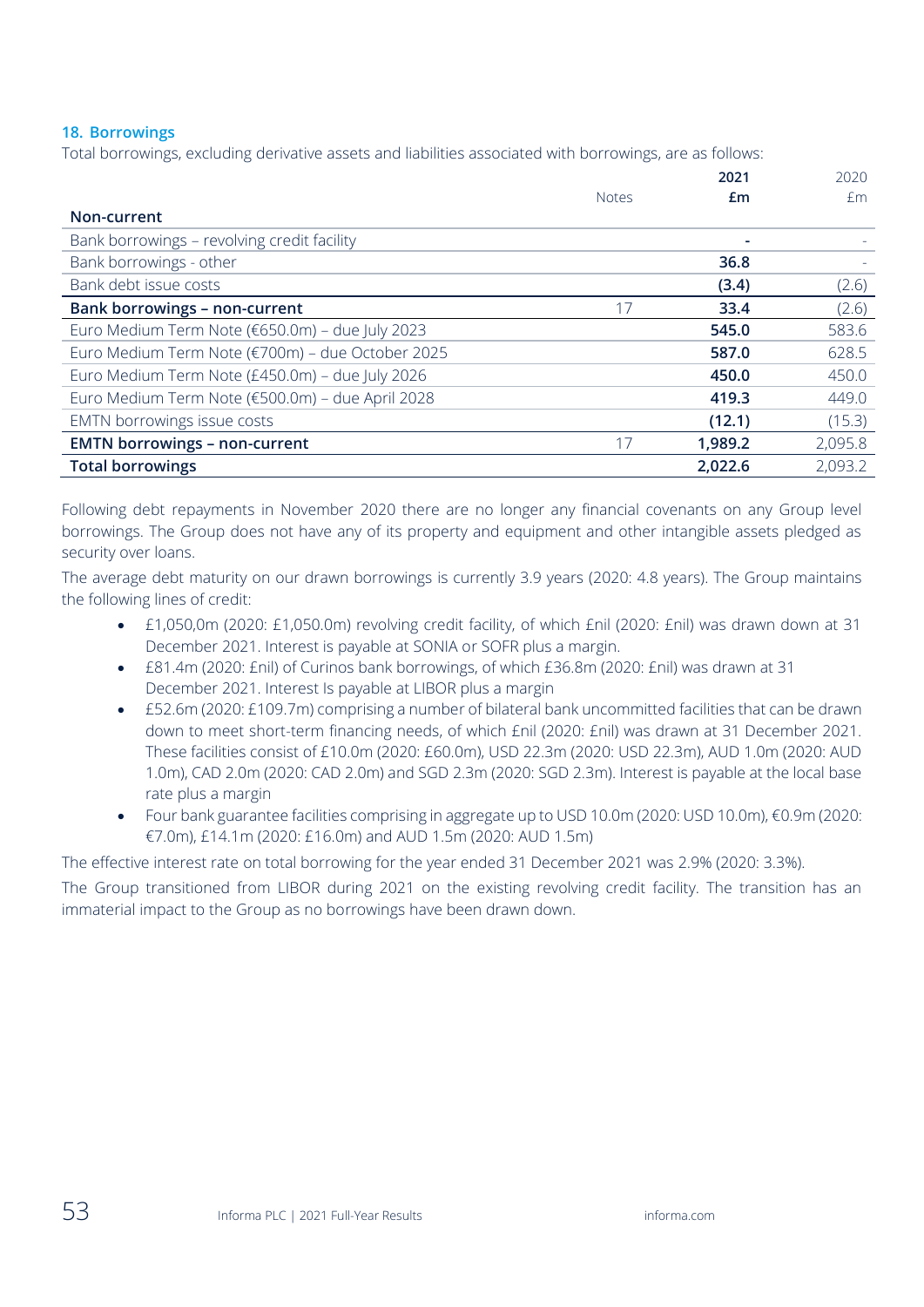# **19. Notes to the Cash Flow Statement**

|                                                            |                | 2021    | 20201      |
|------------------------------------------------------------|----------------|---------|------------|
|                                                            | <b>Notes</b>   | £m      | £m         |
| Profit/(loss) before tax                                   |                | 137.1   | (1, 140.9) |
| Adjustments for:                                           |                |         |            |
| Depreciation of property and equipment                     |                | 12.7    | 16.8       |
| Depreciation of right of use asset                         |                | 24.2    | 30.3       |
| Amortisation of other intangible assets                    | 14             | 309.0   | 327.6      |
| Impairment - goodwill                                      | 7              |         | 592.9      |
| Impairment - investments                                   |                |         | 3.9        |
| Impairment - acquisition intangible assets                 | 14             | 7.9     | 38.5       |
| Impairment - property and equipment                        |                | 4.4     | 8.8        |
| Impairment - IFRS 16 right of use assets                   |                | 11.8    | 36.1       |
| Share-based payments                                       |                | 15.0    | 11.2       |
| Subsequent remeasurement of contingent consideration       | $\overline{7}$ | 4.2     | (3.1)      |
| Lease modifications                                        |                | (5.0)   | (2.2)      |
| (Profit)/loss on disposal of businesses                    | 16             | (111.1) | 8.4        |
| Loss on disposal of property and equipment and software    |                | 0.2     | 0.9        |
| Finance income                                             | 8              | (5.7)   | (15.3)     |
| Finance costs                                              | 9              | 73.5    | 266.2      |
| Share of adjusted results of joint ventures and associates |                | (3.0)   | (0.8)      |
| Operating cash inflow before movements in working capital  |                | 475.2   | 179.3      |
| Decrease in inventories                                    |                | 4.1     | 7.2        |
| Decrease in receivables                                    |                | 24.7    | 114.8      |
| Increase/(decrease) in payables                            |                | 95.5    | (148.5)    |
| Movements in working capital                               |                | 124.3   | (26.5)     |
| Pension deficit recovery contributions                     |                | (6.3)   | (6.2)      |
| Cash generated by operations                               |                | 593.2   | 146.6      |

1. Restated for SaaS (see Note 3)

## **20. Share capital and share premium**

Share capital

Share capital as at 31 December 2021 amounted to £1.5m (2020: £1.5m).

|                                                                  | 2021          | 2020          |
|------------------------------------------------------------------|---------------|---------------|
|                                                                  | £m            | £m            |
| Issued, authorised and fully paid                                |               |               |
| 1,503,112,804 (2020: 1,502,137,804) ordinary shares of 0.1p each | 1.5           | 1.5           |
|                                                                  |               |               |
|                                                                  | 2021          | 2020          |
|                                                                  | Number of     | Number of     |
|                                                                  | shares        | shares        |
| At 1 January                                                     | 1,502,137,804 | 1,251,798,534 |
| Issue of new shares in relation to share placements in 2020      |               | 250,318,000   |
| Other issue of shares                                            | 975,000       | 21,270        |
| At 31 December                                                   | 1,503,112,804 | 1,502,137,804 |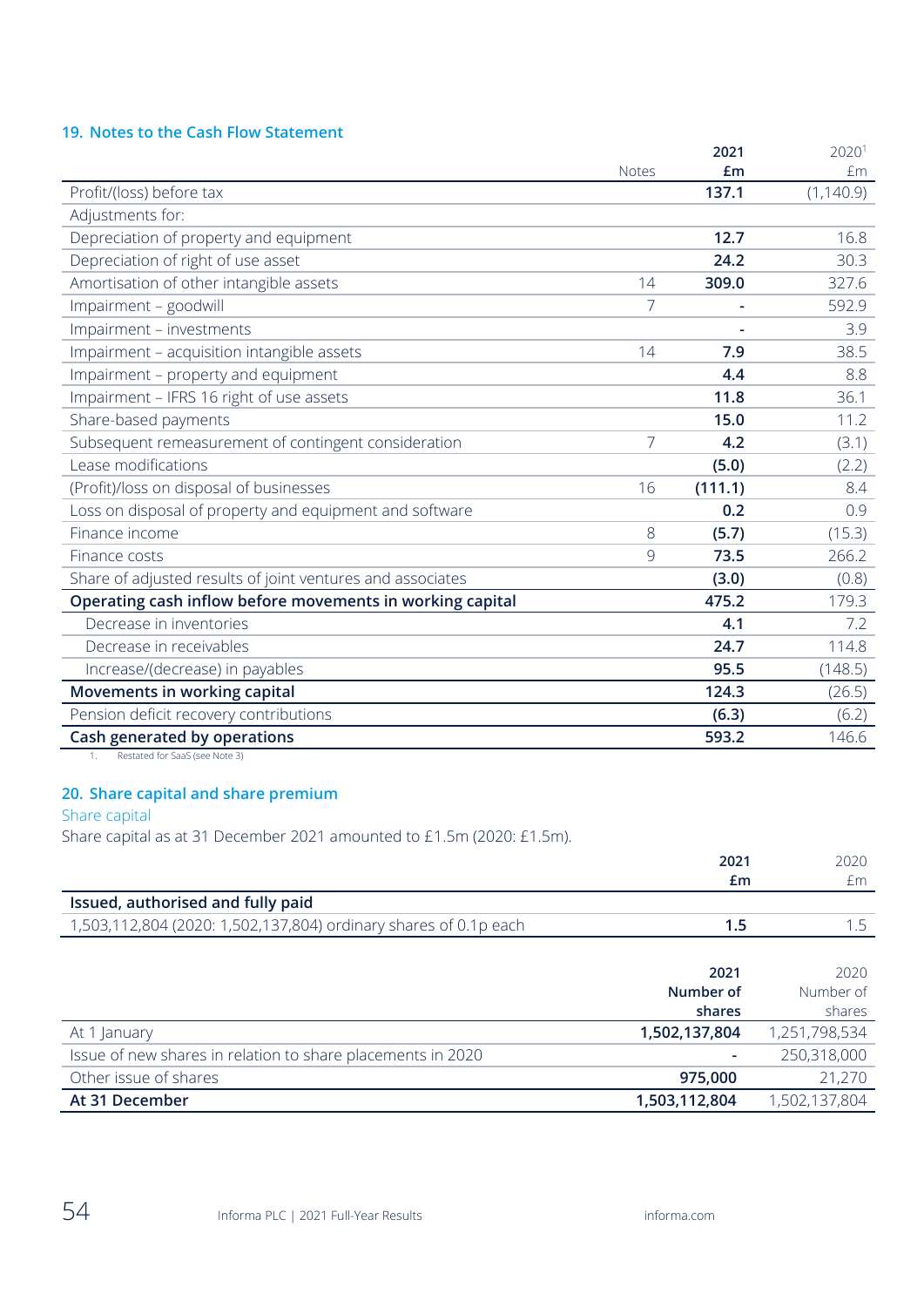|                                   | 2021    | 2020    |
|-----------------------------------|---------|---------|
| Issued, authorised and fully paid | £m      | £m      |
| At 1 January                      | 1.878.8 | 905.3   |
| Issue in the year                 | (0.2)   | 973.5   |
| At 31 December                    | 1.878.6 | 1,878.8 |

#### **21. Related party transactions**

Transactions between the Company and its subsidiaries, which are related parties, have been eliminated on consolidation and are not disclosed in this note. The transactions between the Group and its joint ventures and associates are disclosed below. The following transactions and arrangements are those which are considered to have had a material effect on the financial performance and position of the Group for the year.

#### Transactions with Directors

There were no material transactions with Directors of the Company during the year, except for those relating to remuneration and shareholdings. For the purposes of IAS 24 Related Party Disclosures, Executives below the level of the Company's Board are not regarded as related parties.

#### Other related party disclosures

At 31 December 2021, Informa Group companies have guaranteed the UK pension scheme liabilities of the Taylor & Francis Group Pension and Life Assurance Scheme, the Informa Final Salary Scheme and the UBM Pension Scheme.

Informa Markets Trust was sold to the owner of the non-controlling interest on 9 December 2021 for nil consideration. See note 16 for further details.

Transactions with related parties are made at arm's length. Outstanding balances at year end are unsecured and settlement occurs in cash. There are no bad debt provisions for related party balances as at 31 December 2021, and no debts due from related parties have been written off during the year. During the period, Informa entered into related party transactions to the value of £0.6m (2020: £0.5m) with a balance of £0.3m (2020: £0.2m) outstanding at 31 December 2021.

#### **22. Post balance sheet events**

On 10 February 2022 the Group announced the binding agreement to divest Pharma Intelligence to Warburg Pincus for £1.9bn. Pharma Intelligence is the largest business within the Informa Intelligence division and is a leading provider of specialist intelligence and data for Clinical Trials, Drug Development and Regulatory Compliance. 85% of the equity value is to be realised at closing, equating to c.£1.7bn in cash, with Informa retaining a c.15% shareholding in the business going forward and having board representation. The estimated profit on disposal before tax is £1.4bn, with this amount being subject to the net assets at the completion date and the results of a valuation exercise on the non-cash consideration. Completion of the sale is expected by early June 2022 subject to relevant regulatory clearances.

The group also announced on 10 February 2022 that it was commencing a share buyback programme with the intention of returning a proportion of the proceeds from the divestment to shareholders. The first tranche of this programme committed up to £100m towards buybacks. As part of the Full Year Results, the Group confirmed this tranche had been completed and launched a second tranche of a further £200m, which will run through to the AGM in June.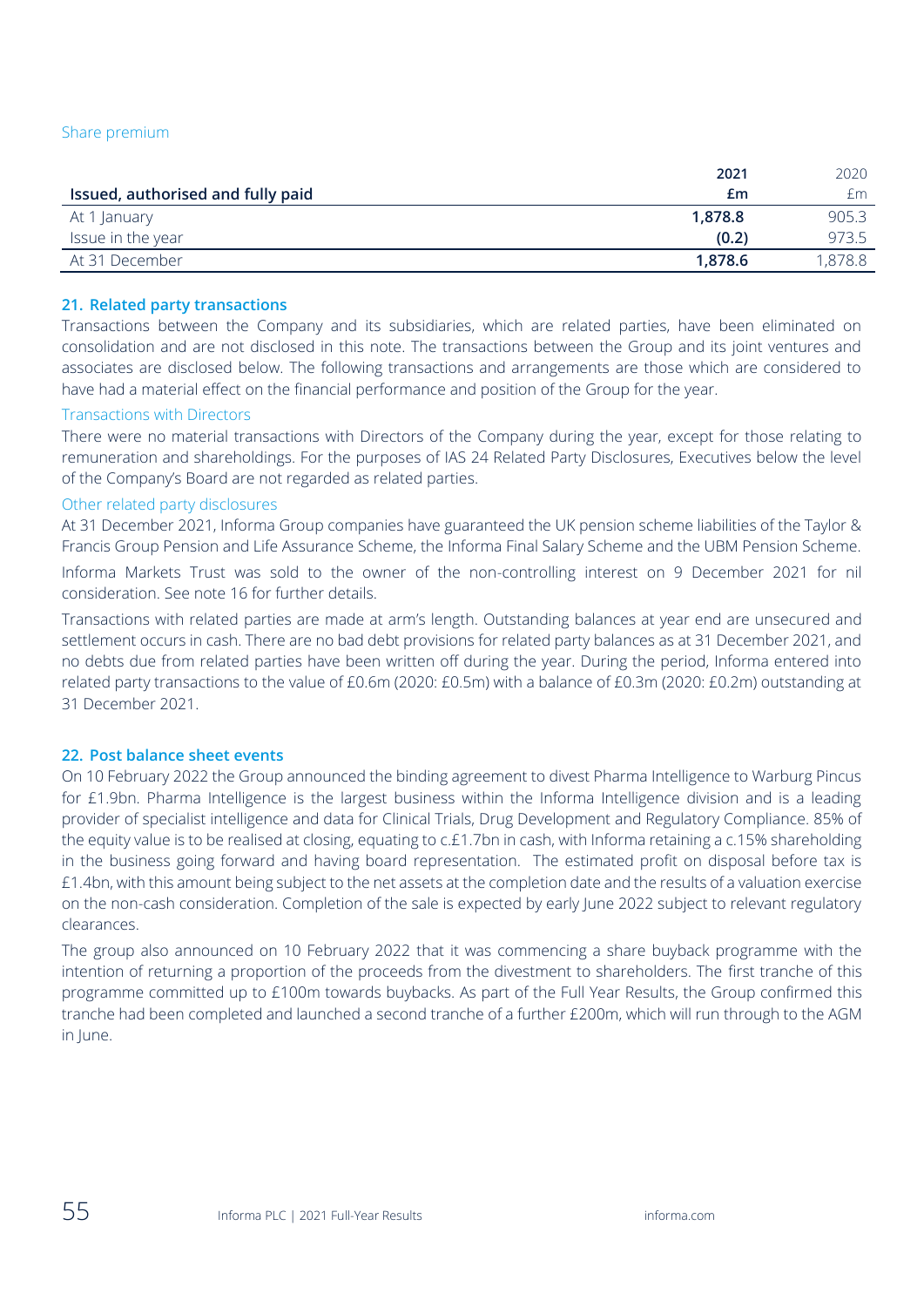# Glossary of terms: Alternative Performance Measures

The Group provides adjusted results and underlying measures in addition to statutory measures, in order to provide additional useful information on business performance trends to Shareholders. The Board considers these non-GAAP measures as an appropriate way to measure the Group's performance because it aids comparability to the prior year and is also in line with the similarly adjusted measures used by peers and therefore facilitates comparison.

The terms 'adjusted' and 'underlying' are not defined terms under IFRS and may not therefore be comparable with similarly-titled measurements reported by other companies. These measures are not intended to be a substitute for, or superior to, IFRS measurements. The Financial Review provides reconciliations of alternative performance measures (APMs) to statutory measures and also provides the basis of calculation for certain APM metrics. These APMs are provided on a consistent basis with the prior year.

#### Adjusted results and adjusting items

Adjusted results exclude items that are commonly excluded across the media sector: amortisation and impairment of goodwill and intangible assets relating to businesses acquired and other intangible asset purchases of book lists, journal titles, acquired databases and brands related to exhibitions and conferences, acquisition and integration costs, profit or loss on disposal of businesses, restructuring costs and other items that in the opinion of the Directors would impact the comparability of underlying results. Adjusting items are detailed in Note 7 to the Condensed consolidated Financial Statements.

Adjusted results are prepared for the following measures which are provided in the Consolidated Income Statement on page 22: Adjusted operating profit, Adjusted net finance costs, Adjusted profit before tax (PBT), Adjusted tax charge, Adjusted profit after tax, Adjusted earnings, and Adjusted diluted earnings per share. Adjusted operating margin, Effective tax rate on adjusted profits and Adjusted EBITDA are used in the Financial Review on pages 9, 13 and 16 respectively.

#### Adjusted EBITDA

- Adjusted EBITDA is earnings before interest, tax, depreciation, amortisation and other non-cash items such as share-based payments and before adjusting items. The full reconciliation and definition of Adjusted EBITDA is provided in note 7
- Covenant-adjusted EBITDA for Informa interest cover purposes under the Group's previous financial covenants on debt facilities is earnings before interest, tax, depreciation and amortisation and adjusting items. It is adjusted to be on a pre-IFRS 16 basis
- Covenant-adjusted EBITDA for Informa leverage purposes under the Group's previous financial covenants on debt facilities is earnings before interest, tax, depreciation and amortisation and adjusting items. It is adjusted to include a full year's trading for acquisitions and remove trading results for disposals, and adjusted to be on a pre-IFRS 16 basis

#### Adjusted Operating Margin

The Adjusted Operating Margin is shown as a percentage and is calculated by dividing adjusted operating profit by revenue. The Financial Review on page 9 shows the calculation of the Adjusted Operating Margin, which is provided as an additional useful metric on underlying performance to readers.

#### Covenant Adjusted Net Debt

Covenant-adjusted net debt is translated using average exchange rates for the 12-month period and is adjusted to include deferred consideration payable, to exclude derivatives associated with borrowings and to be on a pre-IFRS 16 basis.

#### Effective Tax rate on Adjusted Profits

The Effective Tax Rate on Adjusted Profits is shown as a percentage and is calculated by dividing the adjusted tax charge by the adjusted profit before tax. The Financial Review on page 13 shows the calculation of the Effective Tax Rate on Adjusted Profits, which is provided as an additional useful metric for readers on the group's tax position.